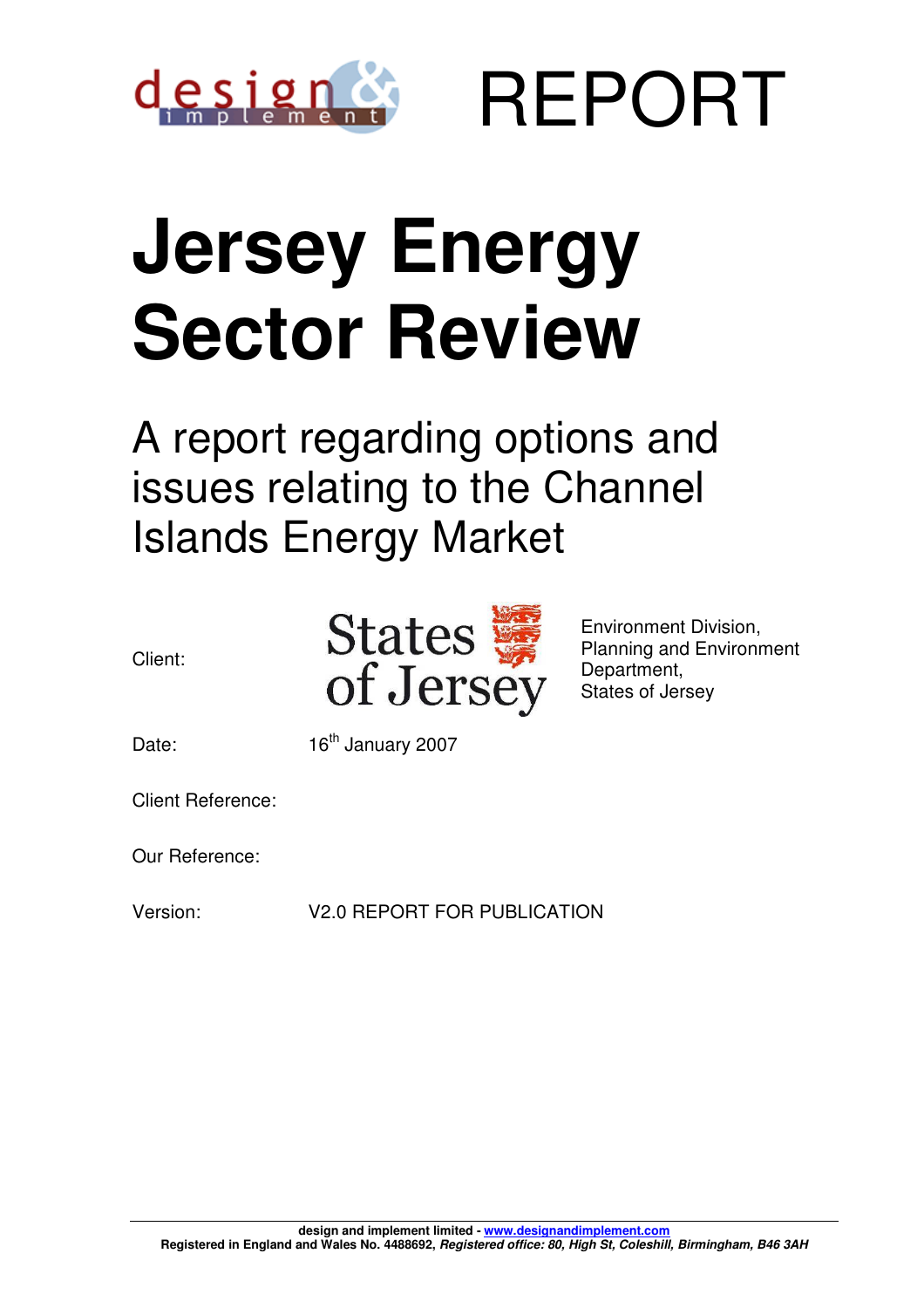# **Preface**

This report is provided to the States of Jersey in order to inform the development of energy policy within the Bailiwick of Jersey.

This report was produced by design & implement limited ("d&i") as per the requirements of the Departments of Environment and Economic Development. The scope of the report is based upon the terms of reference as presented in the States of Jersey invitation to tender, although these have been enlarged upon where d&i have considered this to be of added value to the States of Jersey.

Included within this report are quoted extracts gathered from meetings or correspondence with the parties (as listed in Appendix B). It is important to note that whilst d&i has not sought explicit permission to include these quotes within this report, these parties were made aware of d&i's assignment for the States of Jersey.

Due to the time available to carry out this review, assessments are unquantifiable at this stage. The time schedule for the review was extremely tight, as acknowledged by the States of Jersey, and as a consequence some of the observations and conclusions are necessarily broad.

Please note that d&i is not a law firm. Hence d&i recommends that the States of Jersey obtains the counsel of its law officers to fully assess the legal implications of the matters presented within this report.

Given the timescales and resources allocated to this review, d&i has been unable to assess any of the options in any detail. Hence, it is not possible to present a definite preferred option to the States of Jersey, as this would need to be backed up by detailed cost / benefit analysis.

**This report simply attempts to present options, discuss the potential pros and cons of each, and to eliminate those options which, in our opinion are not viable or are simply unachievable. This report is intended to focus and inform future discussions only.**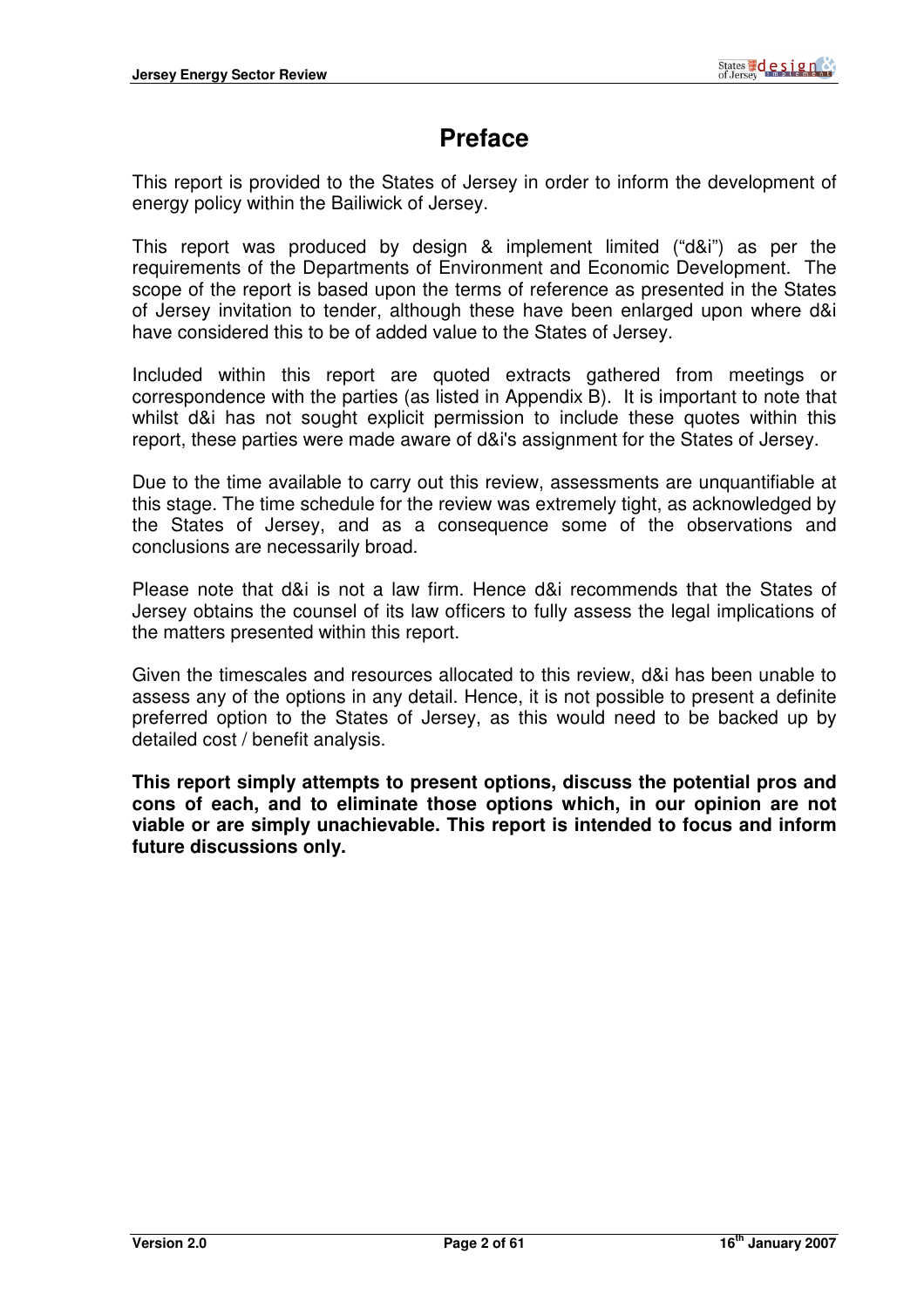# **Executive Summary**

#### **Objective**

This report has been prepared by d&i in order to provide information on the present structure of the energy sector across the Channel Islands (which in this context means Jersey – Guernsey) with a focus on the electricity sector. The underlying intention of the report is to examine whether there is scope for efficiency savings through the further integration of the Channel Island's electricity sector and / or regulatory functions. It considers the scope for efficiency at an electricity production / transportation level as well as at the end customer level – including an assessment of whether retail competition could deliver customer benefits.

#### **Report Content**

The report outlines the context to the review, including the following:

- the current structure of the electricity markets within the Islands;
- the CIEG arrangements that underpin the second interconnector (France-Jersey-Guernsey);
- the legislative infrastructure relevant to both Islands;
- the role of government and regulator in the two Islands, and the diversity of regulatory arrangements across the two Islands; and
- the inter-relationships between inflation, electricity prices, dividends and other stakeholder benefits.

As part of the outline requirements of the review, the gas industry sectors in both Islands are considered, and d&i concludes that, due to the current market structures and joint ownership of the two Island gas providers, there appears to be little scope for an integrated market driving efficiencies. However, d&i notes that whilst there are limited opportunities for integration and within gas market competition, it would be possible to introduce industry specific regulation for gas in either (or both) jurisdictions. d&i considers that if regulation was introduced for gas, a similar model in both jurisdictions would be most effective in guarding against cross-subsidies between businesses and in regulatory effort. As both regulators would be dealing with very similar issues, there would be scope for a joint regulatory approach.

Finally, the report considers various options for introducing competitive models within wholesale electricity generation and retail electricity supply to end customers. It also considers the possibility of using regulation as a surrogate for competition.

#### **Findings**

Having discussed the various options open to the States of Jersey concerning competition and regulation, d&i then discusses what each of these options might look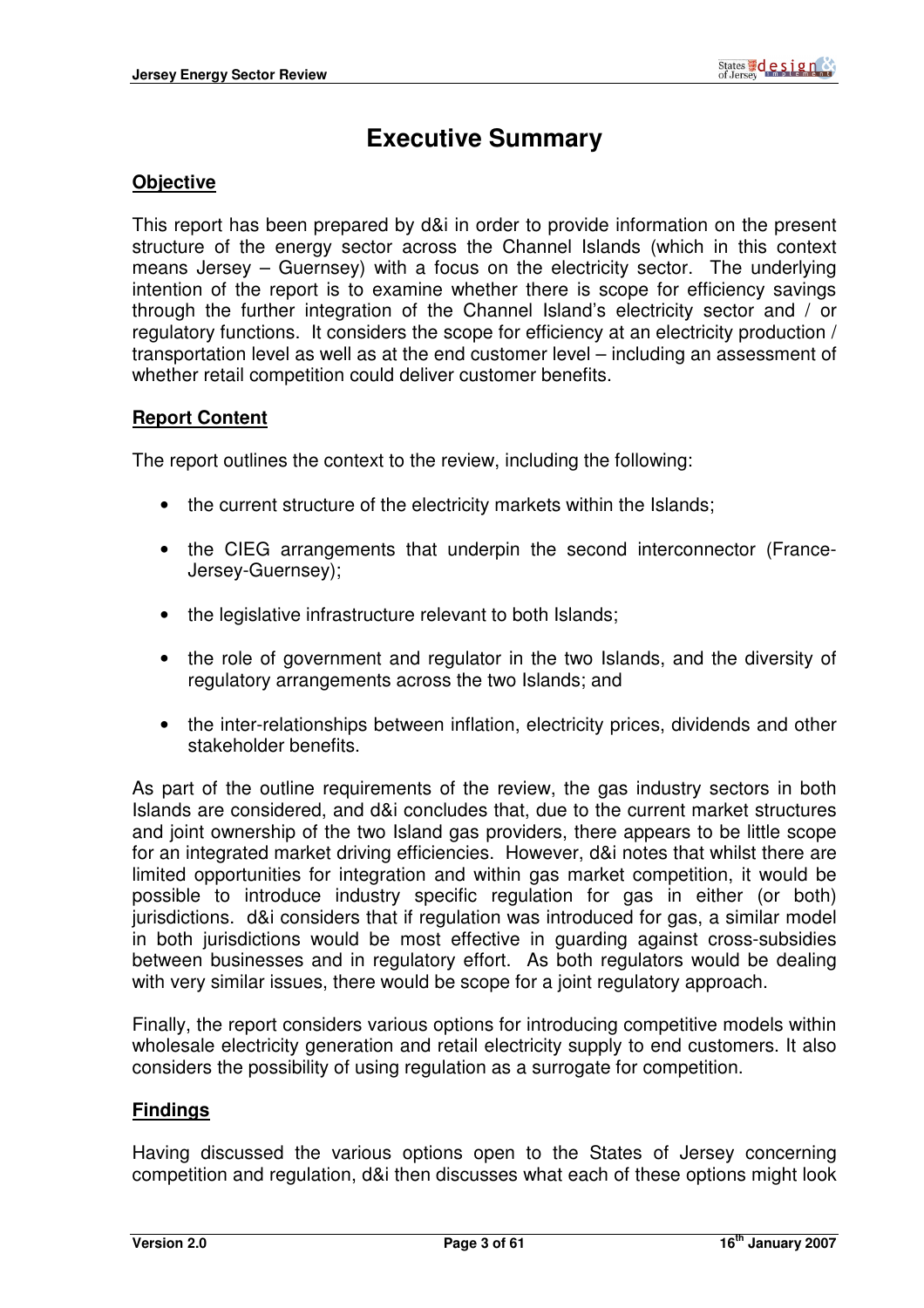like in the Jersey context, and the theoretical benefits each might generate, (although unfortunately, given the restricted timescale inherent to this review, d&i has been unable to quantify potential savings in any detail). d&i has also highlighted any practical difficulties the States of Jersey might encounter in implementing any of the options discussed.

In doing so, d&i concludes in section 5 that retail competition is unlikely to be a viable option in the absence of a contestable market at the wholesale level, as the theoretical benefits to be derived are unlikely to be sufficient to make retail competition effective in practice.

In sections 6 and 7, d&i considers the remaining viable options, and set out a high level assessment of these against the following criteria:

- ability to meet States' objectives;
- potential costs of implementation;
- increased benefits to customers;
- barriers to adoption; and
- enabling steps required.

#### **Conclusion**

In conclusion, d&i has not attempted to recommend a preferred option to the States of Jersey. Rather it is the intention that this report will act as a useful tool in focusing attention away from solutions that are unlikely to succeed, and to inform future energy sector discussions and options appraisal.

d&i is conscious that some of the options presented make perfect theoretical sense, and would derive real benefits to customers in both Jersey and Guernsey. d&i are also conscious that collaboration on a topic as important as this would make sense given the very real and very similar issues the two Islands are currently facing. However, there may well be practical barriers that prove impossible to over-come in implementing a number of the options. d&i suggests that the States of Jersey consider the options presented within its current review of energy policy.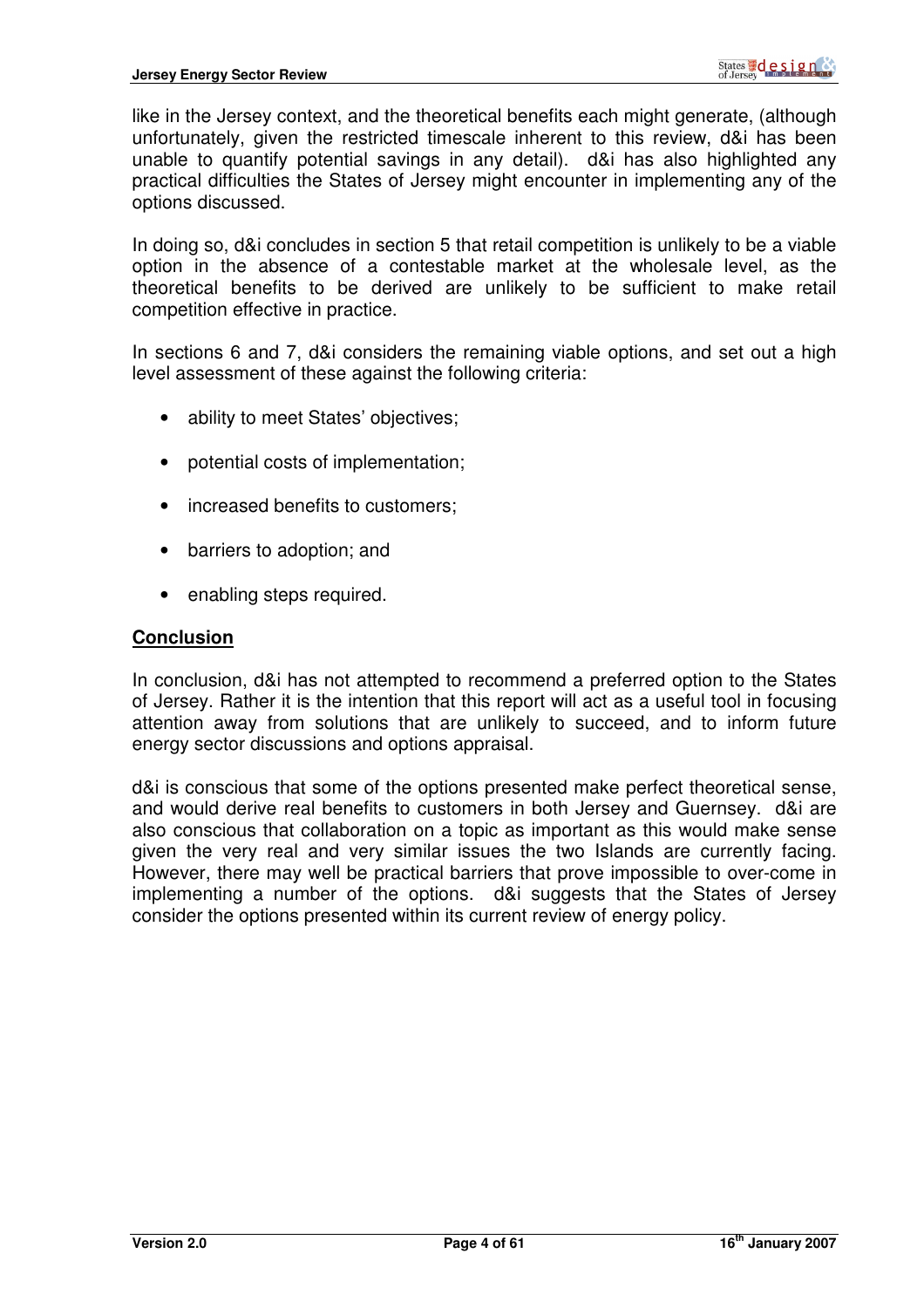# **Table of Contents**

| 1              |            |                              |    |  |  |
|----------------|------------|------------------------------|----|--|--|
|                | 1.1        |                              |    |  |  |
|                | 1.2        |                              |    |  |  |
|                | 1.3        |                              |    |  |  |
|                | 1.4        |                              |    |  |  |
| $\overline{2}$ |            |                              |    |  |  |
|                | 2.1        |                              |    |  |  |
|                | 2.2<br>2.3 |                              |    |  |  |
|                | 2.4        |                              |    |  |  |
|                | 2.5        |                              |    |  |  |
|                | 2.6        |                              |    |  |  |
| 3              |            |                              |    |  |  |
|                | 3.1        |                              |    |  |  |
|                | 3.2        |                              |    |  |  |
|                | 3.3        |                              |    |  |  |
| 4              |            |                              |    |  |  |
|                | 4.1        |                              |    |  |  |
|                | 4.2        |                              |    |  |  |
|                | 4.3<br>4.4 |                              |    |  |  |
|                |            |                              |    |  |  |
| 5              |            |                              |    |  |  |
|                | 5.1        |                              |    |  |  |
|                | 5.2<br>5.3 |                              |    |  |  |
|                | 5.4        |                              |    |  |  |
| 6              |            |                              |    |  |  |
|                | 6.1        |                              |    |  |  |
|                | 6.2        |                              |    |  |  |
|                | 6.3        |                              |    |  |  |
| $7^{\circ}$    |            | ASSESSMENT OF VIABLE OPTIONS | 51 |  |  |
|                | 7.1        |                              |    |  |  |
|                | 7.2        |                              |    |  |  |
|                | 7.3<br>7.4 |                              |    |  |  |
|                | 7.5        |                              |    |  |  |
| 8              |            |                              |    |  |  |
|                |            |                              |    |  |  |
|                |            |                              |    |  |  |
|                |            |                              |    |  |  |
|                |            |                              |    |  |  |
|                |            |                              |    |  |  |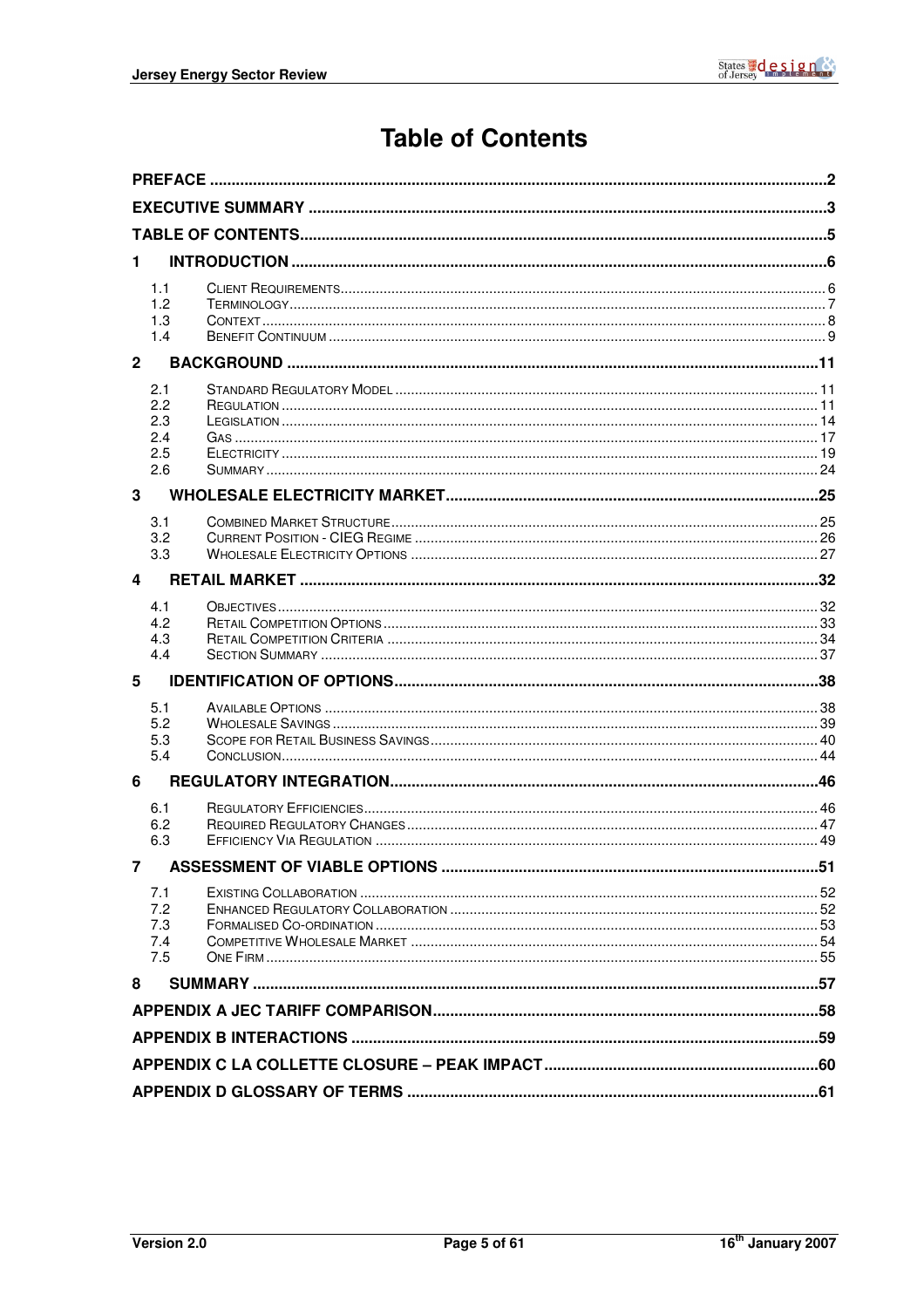# **1 Introduction**

design and implement limited (d&i) is pleased to present this report to the Planning and Environment Department of the States of Jersey for its consideration.

This report is structured as follows:

- in the remainder of section 1, d&i sets out the States of Jersey's requirements for this assignment, provides some context for this report and outlines some terminology relating to the energy sector within the Channel Islands;
- section 2 provides background to the gas and electricity sectors in Jersey and Guernsey covering market structure and prices as well as descriptions of the regulatory and legislative arrangements in each jurisdiction;
- within section 3, d&i presents options for a wholesale electricity market;
- section 4 covers retail electricity market options:
- feasible options combining both retail and wholesale elements are then presented within section 5;
- section 6 covers the issues relating to regulatory intervention within both jurisdictions:
- an assessment of the viable options is then presented with section 7;
- section 8 provides a summary of the report and presents certain conclusions; and
- a number of appendices provide for supporting information.

#### **1.1 Client Requirements**

For the record, the States of Jersey set out the following four areas where it requires support.

- 1. **Market Structure** Examine and compare the current structure and operation of the energy utility market in Jersey and Guernsey with respect to price differentials, market structure and regulatory approach.
- 2. **Wholesale Market** Examine the opportunities for improvement e.g. efficiency savings, under a joint Channel Island energy utility market and regulatory body. Outline the barriers and market and legislative consequences of such a proposition.
- 3. **Retail Market** Assess opportunities and barriers for the liberalisation of the electricity market to allow the competitive supply of electricity in Jersey or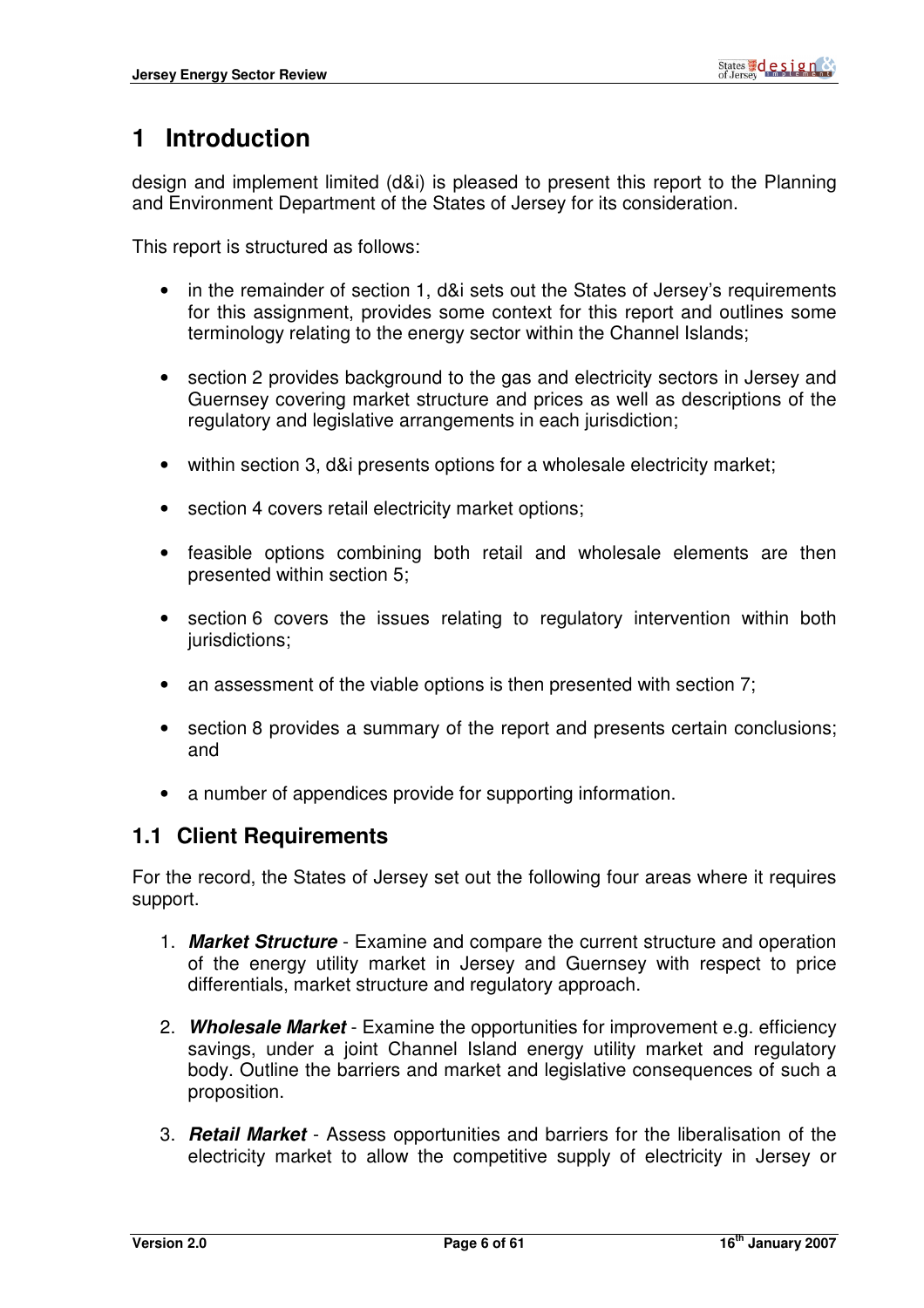across the Channel Islands. Outline the economic and legislative consequences.

4. **Legislation Review** - Examine existing legislation to ensure that it allows for electricity and gas generation to be sold to/by third parties on fair and nondiscriminatory conditions. If necessary provide recommendations on any necessary legislative changes required to allow this.

Consideration of the Channel Island Oil / Fuel Markets did not fall within the scope of this report. d&i understands that the rationale for this decision is that these are already considered to be open to a degree of competition. Furthermore these products do not have the same institutional and infrastructure barriers that exist within either the gas, or electricity, sectors.

The scope of the report is somewhat broader than the original series of questions posed in the Terms of Reference. In considering the scope for efficiency in the energy sector, d&i have started from a consideration of the policy objectives that exist (within Jersey) in order to place potential efficiency savings in context. In doing this, d&i has also set out the indirect considerations that need to be taken account of – how the electricity sector costs and revenues flow through Jersey's economy.

## **1.2 Terminology**

This paper utilises a number of standard terms relating to the electricity sector. For clarity these are described in the following sub-sections.

#### **1.2.1 Wholesale**

The term "wholesale" describes the generation of electricity and its subsequent trading between energy companies. Within the Channel Islands, this will be the production of electricity by on-Island power stations, the importation of power and trading of power between electricity companies. Furthermore, it is important to recognise that mains electricity is the ultimate "just-in-time" product. Accordingly the wholesale electricity market is strongly linked the associated retail market.

#### **1.2.2 Network (Transmission / Distribution)**

These terms are used to describe an electrical network over which electricity is transported i.e. delivered. Typically, "transmission" is utilised to identify high voltage systems and "distribution" describes lower voltage level systems. Within the Channel Islands, the main interconnections between Jersey, Guernsey and France are described as "transmission" with the remainder of the network being considered as the "distribution" system. An electricity network is usually considered to be a natural monopoly<sup>1</sup> and regulated as such.

 $<sup>1</sup>$  A "natural monopoly" is where fixed capital costs are so high that it is never profitable for a second firm to</sup> enter and compete typically because economies of scale exist so that a single firm is needed and any segmented ownership would be less efficient e.g. if a second firm constructed a competing electricity network in Jersey the overall network costs would rise.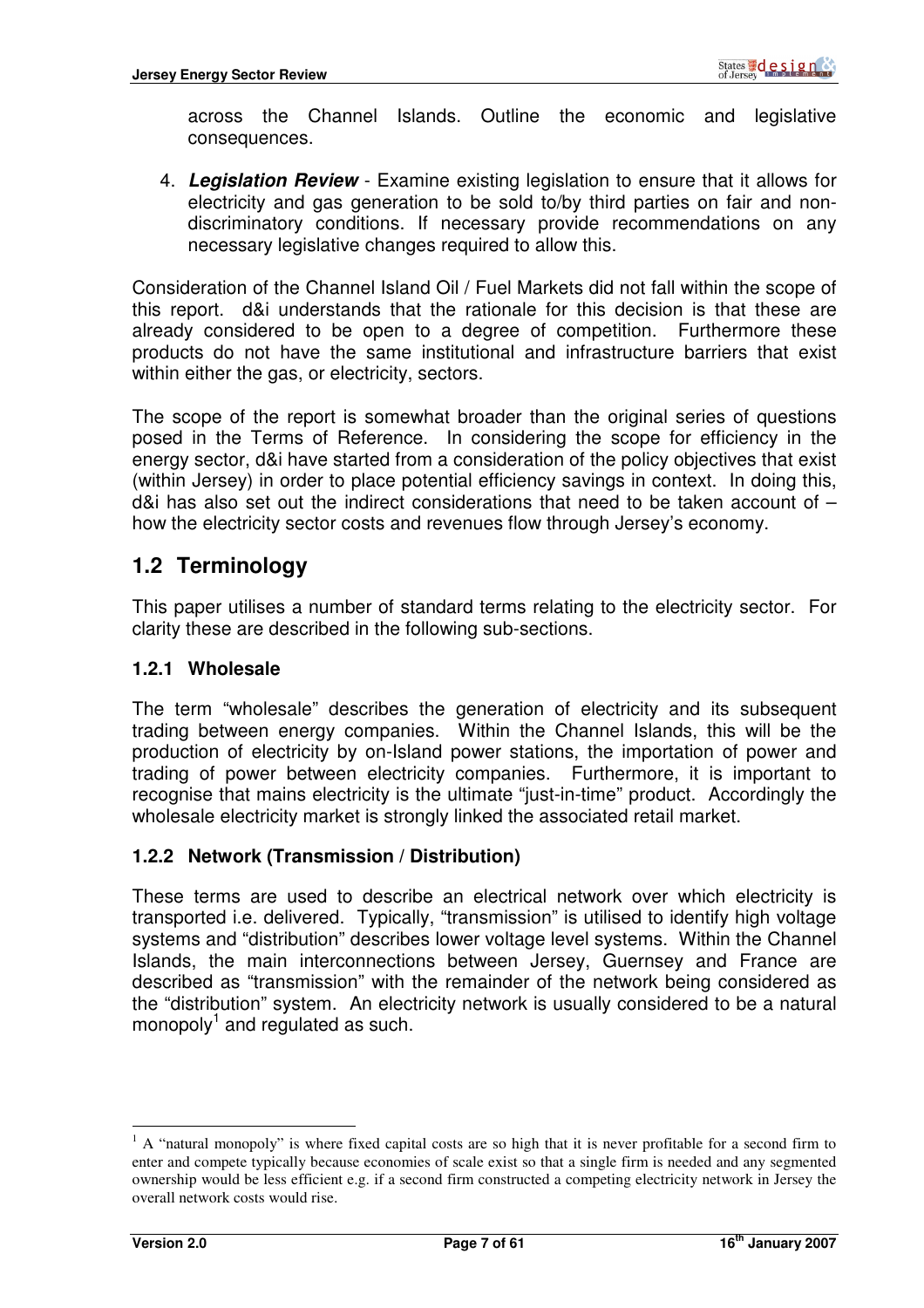The Channel Island Electricity Grid ("CIEG") is the transmission network that provides for the delivery of French electricity to Jersey and onwards to Guernsey as per Figure 1 below. The delivery of electricity across the CIEG is described the importation / exportation of energy.



**Figure 1 – Channel Island Electricity Grid** 

# **1.2.3 Retail (Supply)**

The retailing of electricity describes the regime for the sale of energy to customers. Where retail competition exists in electricity and gas (e.g. as in the UK) customers can exercise choice and sign up with any licensed retailer. At present in Jersey (and Guernsey) this choice is not an option and customers can only purchase energy from the relevant local firm. It important to note that in certain jurisdictions the selling of electricity to customers is referred to as "supply (this includes both Guernsey and Jersey). However the phrase "retail" is also used widely. To avoid confusion with the economics concepts of "supply" and "demand", it is d&i's preference to utilise the term "retail" and this approach is taken within this report.

It is important to note that where retail competition exists, the competing retailers will pay common delivery charges to utilise the network / pipelines over which the energy is delivered rather than install any competing network / pipeline infrastructure.

Under EU regulations all customers are becoming able to choose their retailer, although the realised benefits of this choice is variable – for example in the Republic of Ireland electricity market allows for full retail competition but, there are no retailers actively seeking to sell to domestic customers other than the existing incumbent.

# **1.3 Context**

The Bailiwick of Jersey is highly dependent on the financial services industry, tourism and the growing e-commerce sector. As such, the security of its electricity supply is of primary importance, but, at the same time, islanders are becoming very aware of the environmental impact of its energy choices and therefore energy policy is becoming an important political topic.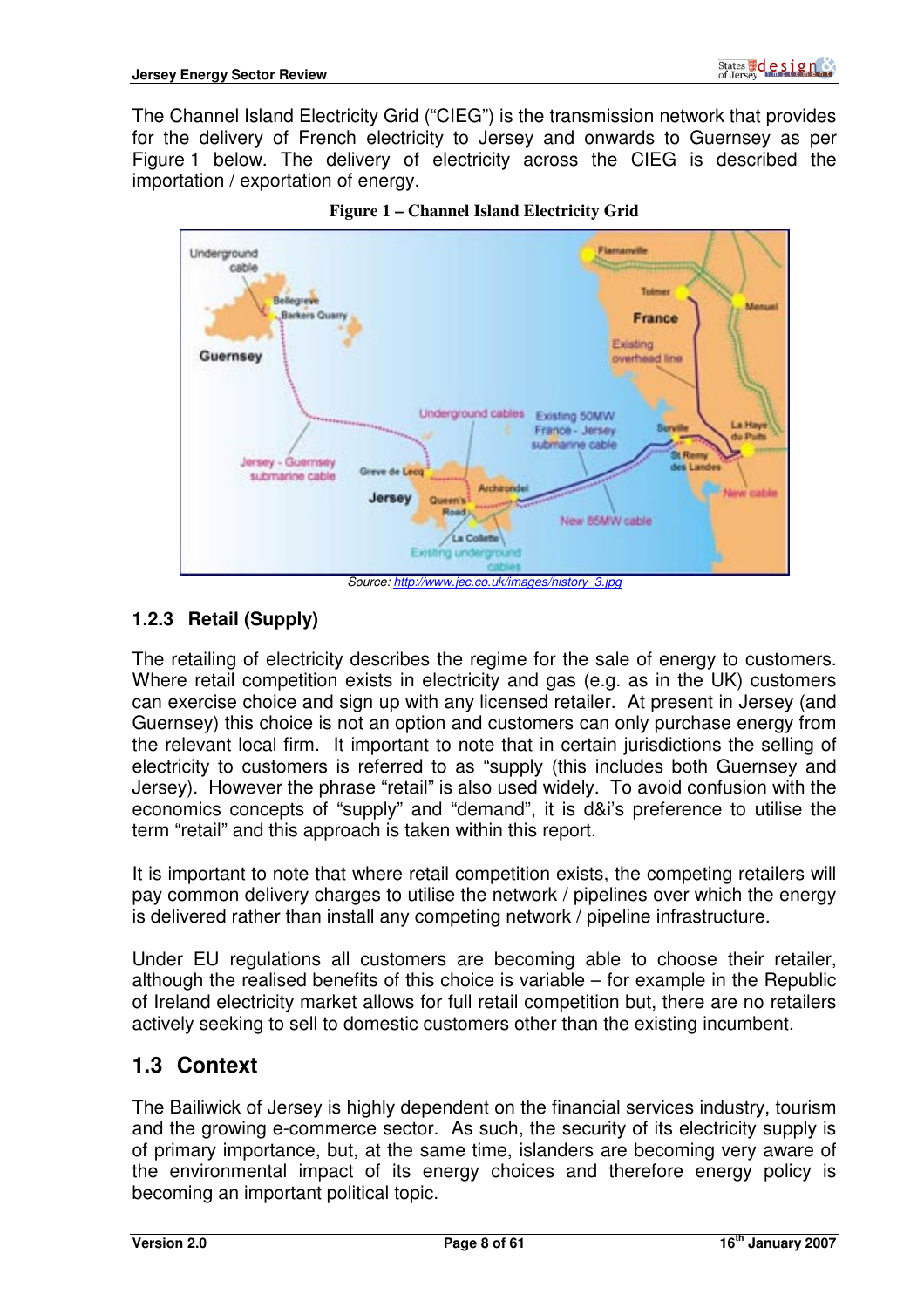The States of Jersey's primary objective<sup>2</sup> is to "**maintain and enhance a strong, successful and environmentally sustainable economy**". This is supported by supplementary policy objectives of, among others, contained greenhouse gas emissions at 1990 levels, a 2% per annum sustained increase in real gross added value, protection of on-Island jobs, and sustained low inflation.

As part of its stated commitment to develop a comprehensive energy policy<sup>3</sup>, the States of Jersey is seeking support in a number of areas to help inform the process. One area in particular under consideration is the possibility of collaboration with other Channel Islands to increase efficiency through economies of scale - potentially eliminating duplication of activities.

In order to set the scene, Jersey and Guernsey are briefly compared below:

|                                                                | <b>Jersey</b>           | <b>Guernsey</b>         |  |  |  |  |  |
|----------------------------------------------------------------|-------------------------|-------------------------|--|--|--|--|--|
| Size (CIA)                                                     | 116 $sq$ km             | 78 sq km                |  |  |  |  |  |
| Population (CIA)                                               | 91,084 (July 2006 est.) | 65,409 (July 2006 est.) |  |  |  |  |  |
| Households (GOV)                                               | 35,562 (2001 Census)    | 22,664 (2001 Census)    |  |  |  |  |  |
| GDP - per capita (CIA)                                         | US\$ 40,000 (2003 est.) | US\$ 40,000 (2003 est.) |  |  |  |  |  |
| Source:                                                        |                         |                         |  |  |  |  |  |
| CIA - https://www.cia.gov/cia/publications/factbook/index.html |                         |                         |  |  |  |  |  |

#### **Table 1 - Overview**

CIA - https://www.cia.gov/cia/publications/factbook/index.html GOV – http://www.gov.je and http://www.gov.gg

It should be noted that Guernsey is currently facing similar issues to Jersey. The States of Guernsey recently issued its first Government Business Plan<sup>4</sup> in which it stated its Fundamental Priority Number 2 is to "plan for sustainable economic growth" and its Service Priority Number 10 is to "meet energy needs more efficiently and sustainably". Furthermore, in its recent debate on the development of competition law in the Island<sup>5</sup>, the States of Guernsey noted that an informal investigation will be carried out into the energy market as a critical part of the Island's economy. Given the above, now should be an opportune time for the Islands to collaborate on these important issues.

## **1.4 Benefit Continuum**

In terms of this report, d&i considers that there are four distinct stakeholders who may benefit or otherwise from the matters covered within this report:

- 1. firms (at the wholesale and retail level);
- 2. customers;
- 3. Governments (as policy makers, shareholders and customers $6$ ); and
- 4. regulators.

 $\overline{a}$ <sup>2</sup> States of Jersey Strategic Plan 2006 – 2011 Commitment One

<sup>3</sup> States of Jersey Strategic Plan 2006 – 2011 Commitment Four

<sup>4</sup> States of Guernsey Government Business Plan, Billet XIX, November 2006

<sup>5</sup> States of Guernsey Billet XIII, 2006

<sup>&</sup>lt;sup>6</sup> The States of Jersey consume approximately 10% of the electricity sold within Jersey. Source - JEC via telephone  $14<sup>th</sup>$  December 2006.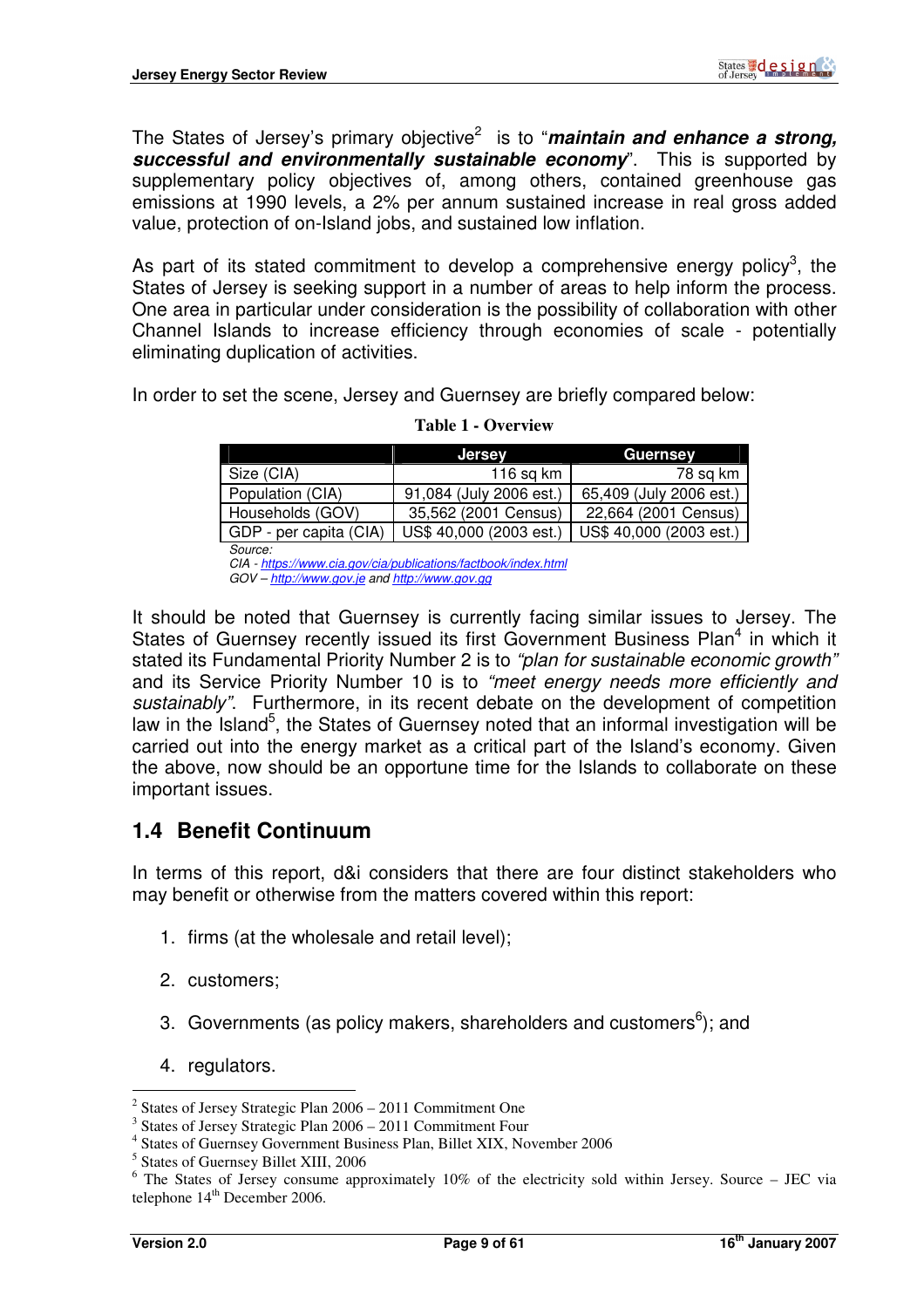#### **Figure 2 - Benefit Continuum**



The potential benefits of competition in the energy market may be represented at a high level as follows:

**Table 2 – Benefits of Competition** 

| <b>Stakeholder</b>          | <b>Positive</b>                                                                                                                                                                                                                                                                                                                                                  | <b>Negative</b>                                                                   |
|-----------------------------|------------------------------------------------------------------------------------------------------------------------------------------------------------------------------------------------------------------------------------------------------------------------------------------------------------------------------------------------------------------|-----------------------------------------------------------------------------------|
| Government                  | (i) Reduced electricity prices (as a<br>customer itself)<br>(ii) Reduced RPI headline statistic<br>(iii) Restrained on-going salary costs<br>linked to RPI                                                                                                                                                                                                       | (i) Reduced dividend from JEC<br>(ii) Reduced licence fees (based on<br>turnover) |
| <b>Customer</b><br>(public) | (i) Reduced electricity prices (direct)<br>(ii) Reduced tax burden due to public<br>services facing reduced energy costs<br>and restrained salary base linked to RPI<br>(indirect)<br>(iii) Reduced costs of goods and services<br>acquired from the private sector paying<br>lower electricity costs and restraining<br>salary costs under lower RPI (indirect) | Potentially increased tax burden as a<br>result of reduced shareholder dividend   |
| Retailer                    |                                                                                                                                                                                                                                                                                                                                                                  | Reduced profits                                                                   |

The above table is illustrative, and not intended in any way to be a complete analysis of all the potential benefits and disadvantages of the scenarios presented in this report - nor has any attempt been made to quantify the consequences mentioned. However, what it is intended to illustrate is the following:

- what one party might consider a benefit, other parties might view negatively. For the purpose of this review, when assessing any "benefits" of the options described, d&i have taken the position of the customer when any conflicting views present themselves; and
- in any market change, there will be both direct and indirect consequences for the stakeholders involved. d&i recognises that an assessment only of the direct consequences would be too simplistic. However, given the timing and resources allocated to this review, d&i has focussed on the direct impacts except where d&i considers that a potential indirect consequence is sufficiently material to any decision as to require specific mention.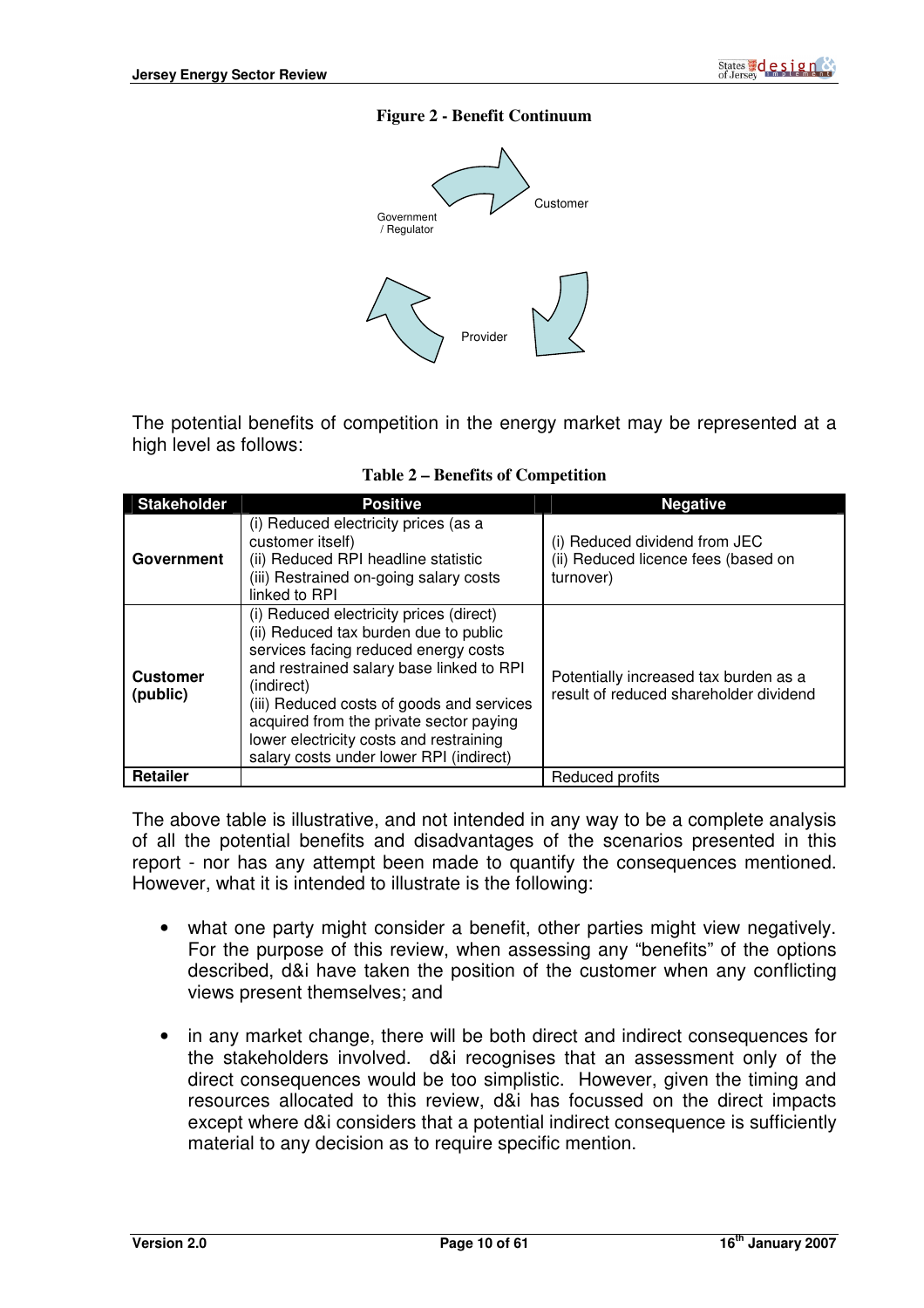# **2 Background**

This section describes the legislative and regulatory arrangements that are in place in Jersey and Guernsey. It also describes the gas and electricity structure that exists on each Island.

# **2.1 Standard Regulatory Model**

Before considering the regulatory regime for gas and electricity in Jersey and Guernsey, it is important to note that standard regulatory model typically consists of:

- Government retaining overall policy control which is prescribed via either primary legislation or else statutory instruments;
- sector-specific regulation that is independent of government:
- a prohibition on energy activities (e.g. generation) and then licences to permit the activity issued by the regulatory authority; and
- a regulatory authority (rather than a designated individual).

## **2.2 Regulation**

The regulatory frameworks within Jersey and Guernsey at present are notably different.

#### **2.2.1 Electricity**

The Jersey Competition Regulatory Authority (JCRA) was established under law in 2001, and has specific licensing authority in relation to the postal and telecoms sectors, but not in relation to electricity or gas. Whilst these sectors would fall under its generic mandate, as would any other industry sector within the Island, there is no specific remit to ensure that electricity pricing is at a level of efficiency that would be consistent with a competitive environment.

The JCRA does not regulate the electricity sector in Jersey in order to set prices at an efficient level. The JCRA would initiate an investigation into JEC pricing if there was a complaint made about it under the provisions of competition law. JCRA could take action against the JEC if it could demonstrate that it had:

- abused its dominant position; or
- engaged in collusive behaviour.

The JCRA would also be able to consider if the impact of any potential mergers involving the JEC.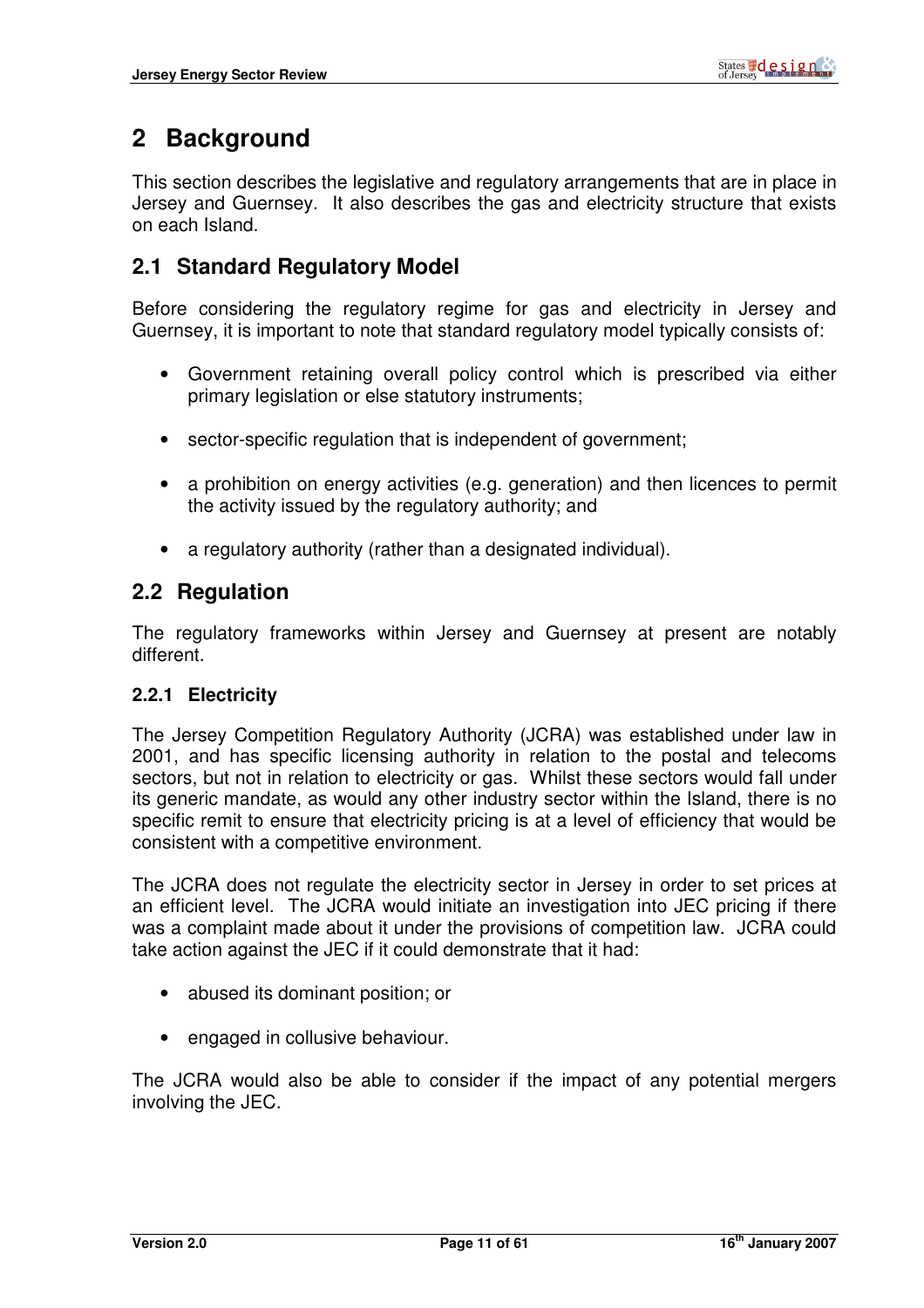Regarding pricing, the JCRA explained<sup>7</sup> that JEC prices would be subject to an "excessive pricing" test. The JCRA explained that, under an excessive pricing test, it would not be sufficient for the JCRA to demonstrate that prices were too high based on benchmarking assessments of similar jurisdictions. Nor would it be sufficient to demonstrate that there was a large difference between JEC's cost base and the prices it charges. In order to demonstrate excessive pricing, the JCRA believes that prices would have to be out of all reasonableness to the price that a customer is prepared to pay.

The JCRA is a statutory body corporate, with a Chairman appointed by the States, and the remaining two, or more, members appointed by the Minister for Economic Development under consultation with the Chairman.

Under the Electricity (Jersey) Law 1937, the States has the right to determine electricity tariffs and to specify the manner in which tariffs are to be set, if it appears necessary to do so in the public interest<sup>8</sup>. The Minister for Economic Development has delegated responsibility under the Law for safeguarding the public interest. Hence, the Minister has backstop power to regulate electricity pricing<sup>9</sup>, but there is no guidance within the Law as to what circumstances would cause this right to be exercised.

In Guernsey, the Office of Utilities Regulation (OUR) currently regulates the postal, telecoms and electricity sectors. The manner in which this remit is to be exercised in relation to Electricity is set out within the Regulation of Utilities (Bailiwick of Guernsey) Law, 2001 and the Electricity (Guernsey) Law, 2001. The Director General of Utility Regulation is a statutory official, appointed by the States of Guernsey, reporting directly to the States of Guernsey, (although their reports are submitted via the Commerce & Employment Department) and receiving direction from the States of Guernsey. The Commerce and Employment Department is responsible for advising the States on the appointment of the Director General and on any directions to be given to the Director General.

The Director General's objectives (see Table 3 below) are set out in law and focused solely on matters within the Bailiwick of Guernsey. Furthermore, the Director General has a duty to balance the above objectives. This position was criticised in the NAO's review of regulation<sup>10</sup> and it was recommended that the States should prioritise these objectives so as to give clearer guidance to the OUR.

<sup>&</sup>lt;sup>7</sup> Conversation with Assistant Director for Environmental Policy/d&i on  $24<sup>th</sup>$  November 2006. d&i have not been able to verify the legal basis of the JCRA's opinion and as such d&i have accepted the JCRA's view as a valid assumption for this assignment.

<sup>8</sup> Article 22.

 $9$  d&i were unable to identify any instance where this power has previously been invoked.

<sup>&</sup>lt;sup>10</sup> Source: UK NAO Review of Regulation and Commercialisation in the States of Guernsey, Billet X, 2006.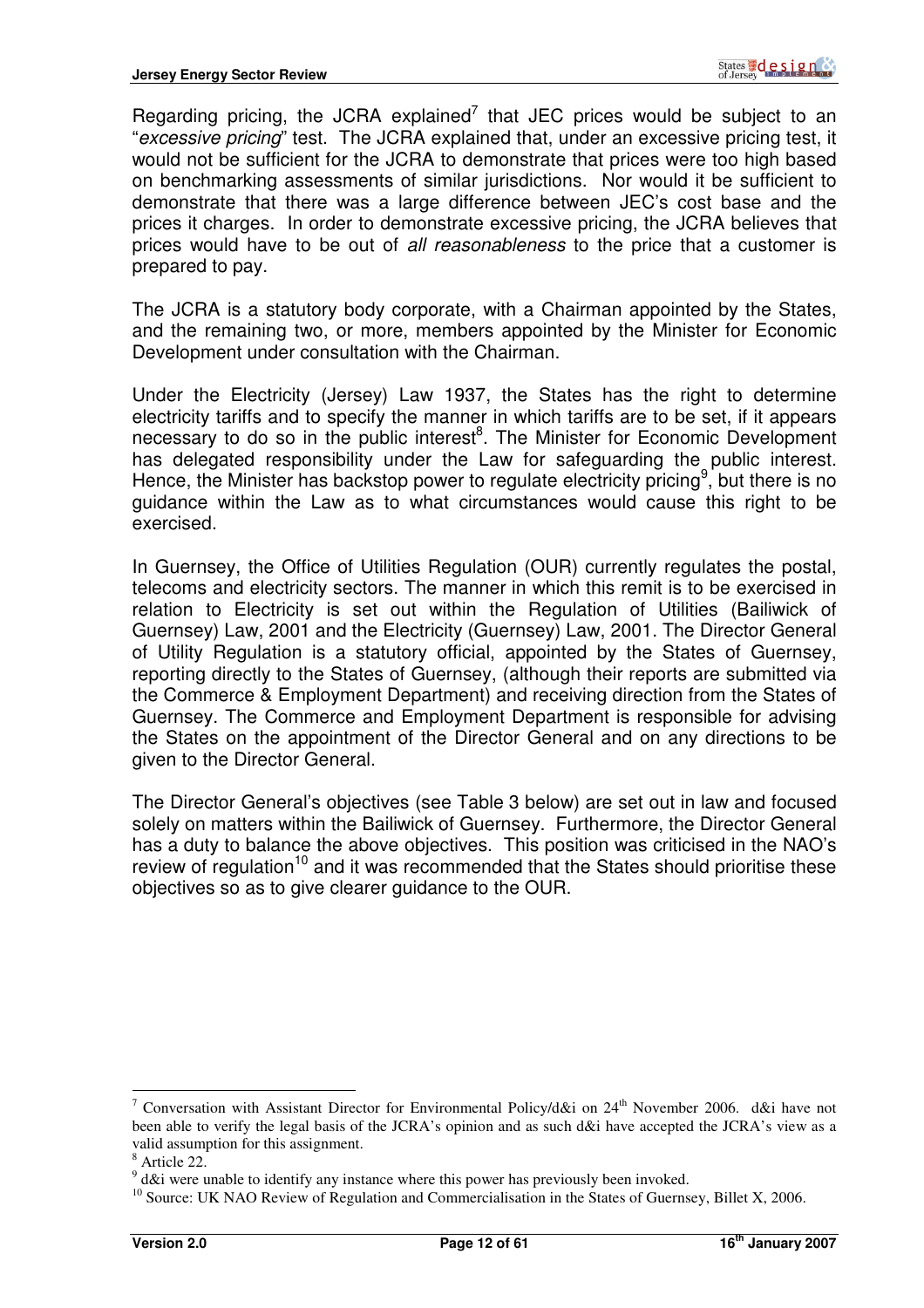#### **Table 3 – Director General's General Duties**

2. In exercising their respective functions and powers, the States and the Director General shall each have a duty to promote (and, where they conflict, to balance) the following objectives -

- (a) to protect the interests of consumers and other users in the Bailiwick in respect of the prices charged for, and the quality, service levels, permanence and variety of, utility services;
- (b) to secure, so far as practicable, the provision of utility services that satisfy all reasonable demands for such services within the Bailiwick, whether those services are supplied from, within or to the Bailiwick;
- (c) to ensure that utility activities are carried out in such a way as best to serve and contribute to the economic and social development and well-being of the Bailiwick;
- (d) to introduce, maintain and promote effective and sustainable competition in the provision of utility services in the Bailiwick, subject to any special or exclusive rights awarded to a licensee by the Director General pursuant to States' Directions;
- (e) to improve the quality and coverage of utility services and to facilitate the availability of new utility services within the Bailiwick; and
- (f) to lessen, where practicable, any adverse impact of utility activities on the environment;

and, in performing the duty imposed by this section, the States and the Director General shall have equal regard to the interests of the residents of all islands of the Bailiwick.

Source: Part II - Regulation of Utilities (Bailiwick of Guernsey) Law, 2001

In relation to competition, the States of Guernsey has recently approved the establishment of a Director General of Competition, but has stopped short of implementing full-scale competition law that is functionally equivalent to the JCRA.

#### **2.2.2 Gas**

In Jersey, the gas company is subject to the Jersey Gas Company (Jersey) Law 1989 and the company also falls within the generic mandate of the JCRA. As such, it is subject to a much higher degree of regulation than its Guernsey counterpart, where there is no equivalent law. Under the Law, the States reserves the right in the public interest to:

"determine the tariffs to be made by the Company in respect of gas which it supplies; and specify the manner in which the tariffs are to be assessed."<sup>11</sup>

As the matter rests at present, theoretically Guernsey Gas enjoys complete freedom from regulation, subject to competition with GEL as an alternative to gas, and adherence to the requirements of Gas-specific Health & Safety legislation (see Section 2.3.2).

However, as noted above, there is to be an informal investigation carried out on the energy markets in Guernsey, a specific element of which is to decide (in relation to gas and bulk fuels) on the:

"appropriateness of either bringing them within the remit of the Regulation of Utilities Law, 2001, or of making them subject to a formal investigation under the [competition] legislation<sup>12</sup>".

<sup>&</sup>lt;sup>11</sup> Jersey Gas Company (Jersey) Law 1989, Article 89  $(1)$ 

<sup>&</sup>lt;sup>12</sup> States of Guernsey Billet XIII 2006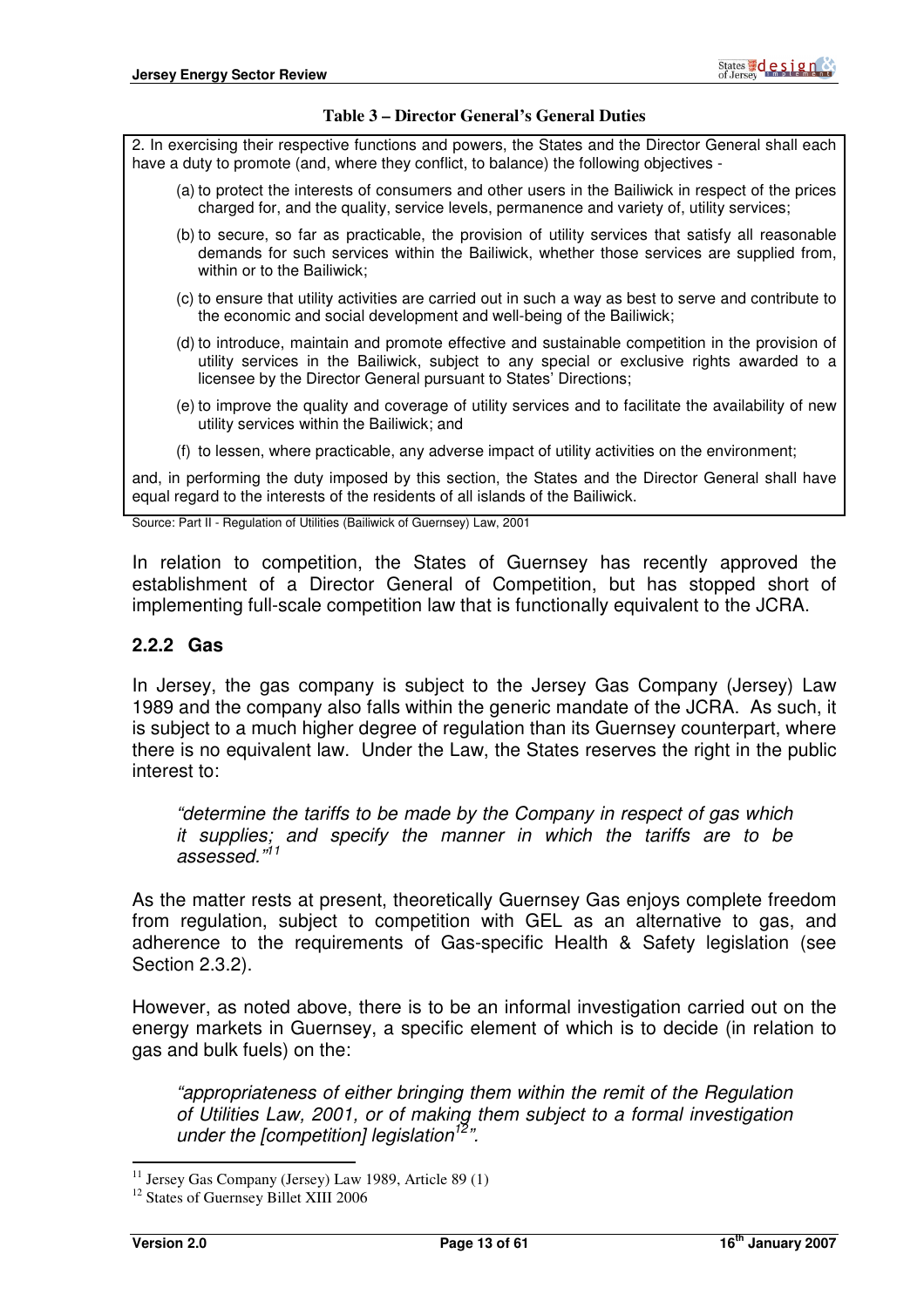As such, there is the potential for the remit of the OUR to be extended to include gas regulation in Guernsey.

# **2.3 Legislation**

Regarding the review of legislation, the terms of reference asked the following question:

"Examine existing legislation to ensure that it allows for electricity and gas generation to be sold to/by third parties on fair and non-discriminatory conditions. If necessary provide recommendations on any necessary legislative changes required to allow this."

Whilst the question refers to "legislation", it is assumed that it is intended to refer to legal matters more generally, namely:

- legislation (statute);
- legal licensing aspects; and
- legal contractual matters.

d&i has assumed that retail and generation issues should be considered, and that it would be helpful to consider Guernsey's position as well as the Jersey regime.

**Please note that the d&i is not qualified to provide legal advice. Thus, d&i recommends that the States of Jersey obtains the counsel of its law officers to fully assess the legal implications of the matters presented within this report. Furthermore, legislation incidental to those directly relevant pieces of legislation noted above for Jersey and Guernsey (e.g. The Arbitration (Guernsey) Law 1982, and Islandspecific planning and development laws), are considered to be outside the scope of this review.** 

#### **2.3.1 Jersey**

#### **2.3.1.1 Legislation**

The pieces of Jersey legislation relevant to this review are as follows:

- Competition Regulation Authority (Jersey) Law, 2001;
- Competition (Jersey) Law 2005;
- The Electricity (Jersey) Law 1937;
- Electricity Link with France (Protection of Submarine Cables) (Jersey) Regulations 2004; and
- Jersey Gas Company (Jersey) Law 1989.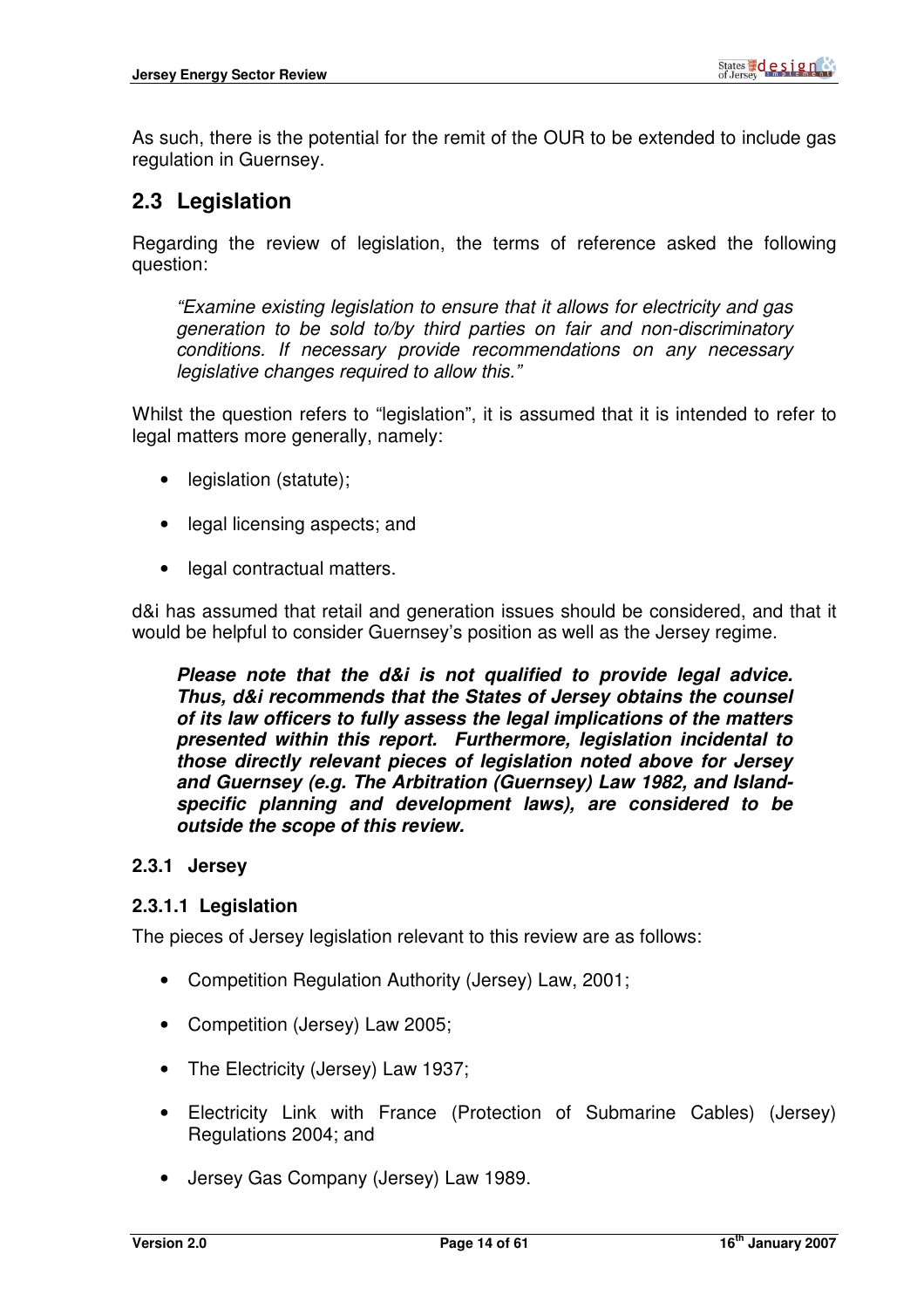An initial review of these pieces of legislation indicated no specific statutory prohibition to the generation of electricity and/or development of a gas and this has been adopted as an assumption within this assignment. However, by virtue of the fact that the Electricity (Jersey) Law specifically enables JEC to generate, deliver and retail the product, it follows that similar enabling legislation would be required to allow any new entrants to do the same. Similarly, the Jersey Gas Company (Jersey) Law 1989 gives Jersey Gas powers to operate that any new entrant would also require.

The time and resources allocated to this review did not allow for any detailed proposals to be drafted concerning what that legislation might look like. d&i recommends that such work be deferred anyway until the preferred option has been decided.

#### **2.3.1.2 Licensing**

In Jersey, electricity generation and gas production and energy retailing are not subject to licensing requirements and it is assumed that the JCRA would have no cause to investigate any new potential entrants to the energy market.

#### **2.3.1.3 Contractual Issues**

The contractual complexities in place concerning the CIEG arrangements mean, in practice, that any external generators seeking to supply into the Islands across the interconnector would be unable to do until at least 2012 when those contracts terminate. d&i asked JEC to describe:

"how a third party user could gain access to any available capacity on the link from France and indicative transmission charges that it would face"

 $JEC$  responded<sup>13</sup> that:

"The links to France are virtually used to their full capacity for most of the year. Any access to these circuits would mean JEC and/or GEL giving up some of their entitlement to capacity. Because of this we do not have a transmission charge".

#### **2.3.2 Guernsey**

#### **2.3.2.1 Legislation**

The Guernsey legislation relevant to this review are as follows:

- Regulation of Utilities (Bailiwick of Guernsey) Law, 2001;
- Electricity (Guernsey) Law, 2001;
- The Regulation of Utilities (Utility Appeals Tribunal) Ordinance, 2001;
- The Utility Appeals (Rules of Procedure) Order, 2002; and
- The Health & Safety (Gas) (Guernsey) Ordinance, 2006.

 $\overline{a}$  $13$  JEC e-mail to Assistant Director for Environmental Policy  $7/12/2006$ .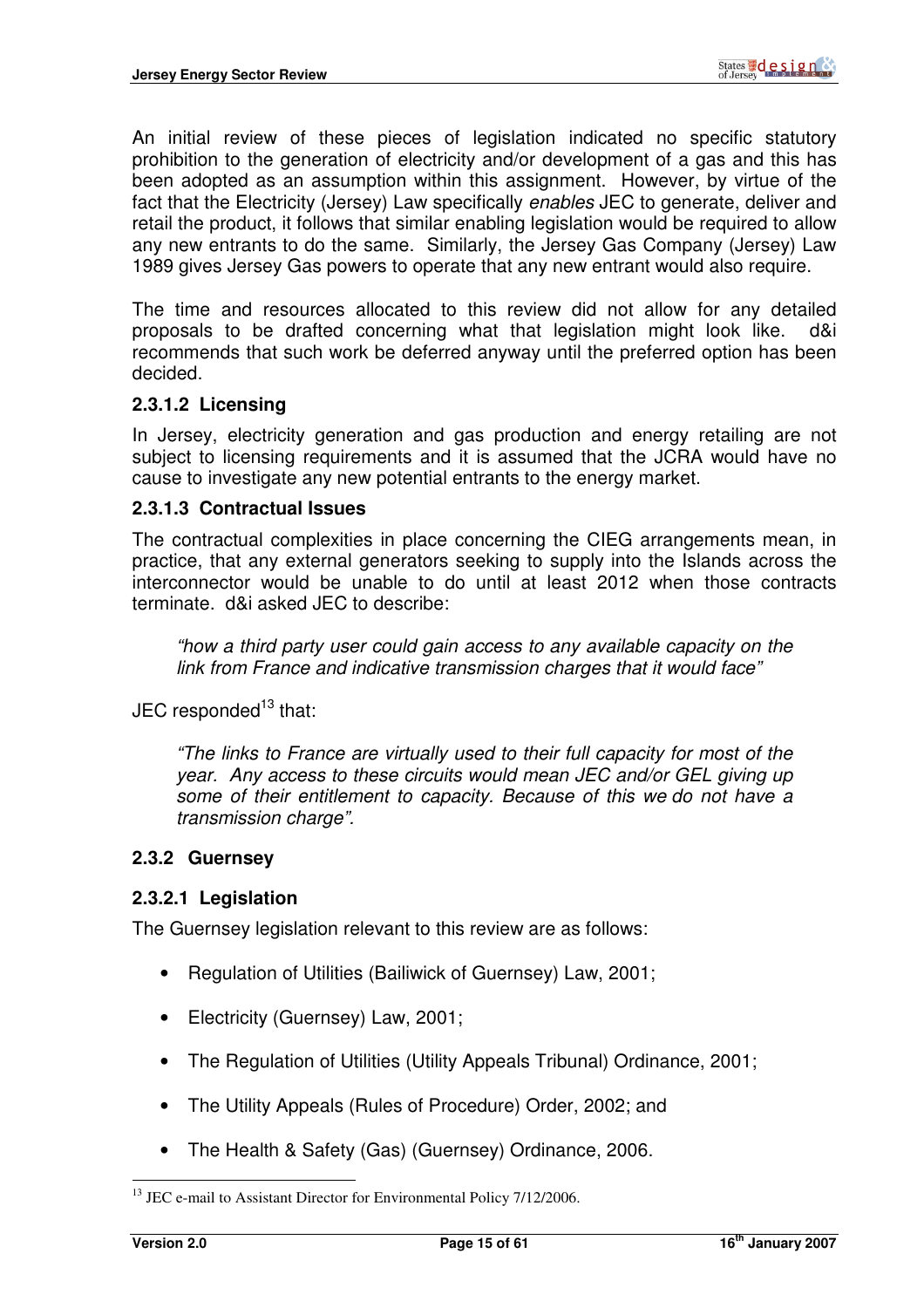In Guernsey, unlicensed electricity generation, delivery and retailing are prohibited activities under The Electricity (Guernsey) Law,  $2001^{14}$ , and parties wishing to do so would need to apply for a licence from the OUR.

In relation to gas, there are no statutory limitations that would prohibit the production and retailing of gas in the Island. However, new entrants would be subject to planning restrictions as normal, and would have to be in a position to comply with the requirements of The Health & Safety (Gas) (Guernsey) Ordinance 2006, which sets out the legally required procedures for the safe operation of a gas network and ancillary gas activities.

#### **2.3.2.2 Licensing**

In issuing a licence to GEL (OUR 02/04, Jan 2002), the OUR granted GEL an exclusive retail licence<sup>15</sup> until 2012. In theory, however, parties could still apply for a licence to generate electricity, although they would be subject to planning permissions, and of course any electricity generated would need to be sold to GEL because of their exclusive retail licence. The DG has the power to amend (shorten) the duration of this exclusivity agreement (regarding retailing) if, for example, a Channel Islands market was created, subject to States Direction. In OUR 02/35 the DG concluded:

"Whilst the DG considers that retail competition would be unlikely to benefit customers under the present market structure, it must be recognised that this structure could itself change. Possible changes include, for example:

- the liberalising of the Jersey market;
- the creation of a competitive retail market in gas;
- significant step changes in demand requiring new generation build;
- the development of a new interconnection; or
- a change in the ownership or structure of GE.

These changes could separately, or in combination, make retail competition viable and the DG recommends that the States make any period of exclusivity subject to the fact that any material change, including (but not limited to) those set out above, will trigger a re-examination of whether some form of retail competition would be appropriate for Guernsey at that stage."

There are no licensing requirements in respect of the production and retailing of gas.

 $\overline{a}$ <sup>14</sup> Part I, Article 1 (1) (a) – (c)

<sup>&</sup>lt;sup>15</sup> GEL Licence Condition 36.3 NB strictly this is defined as a "supply licence".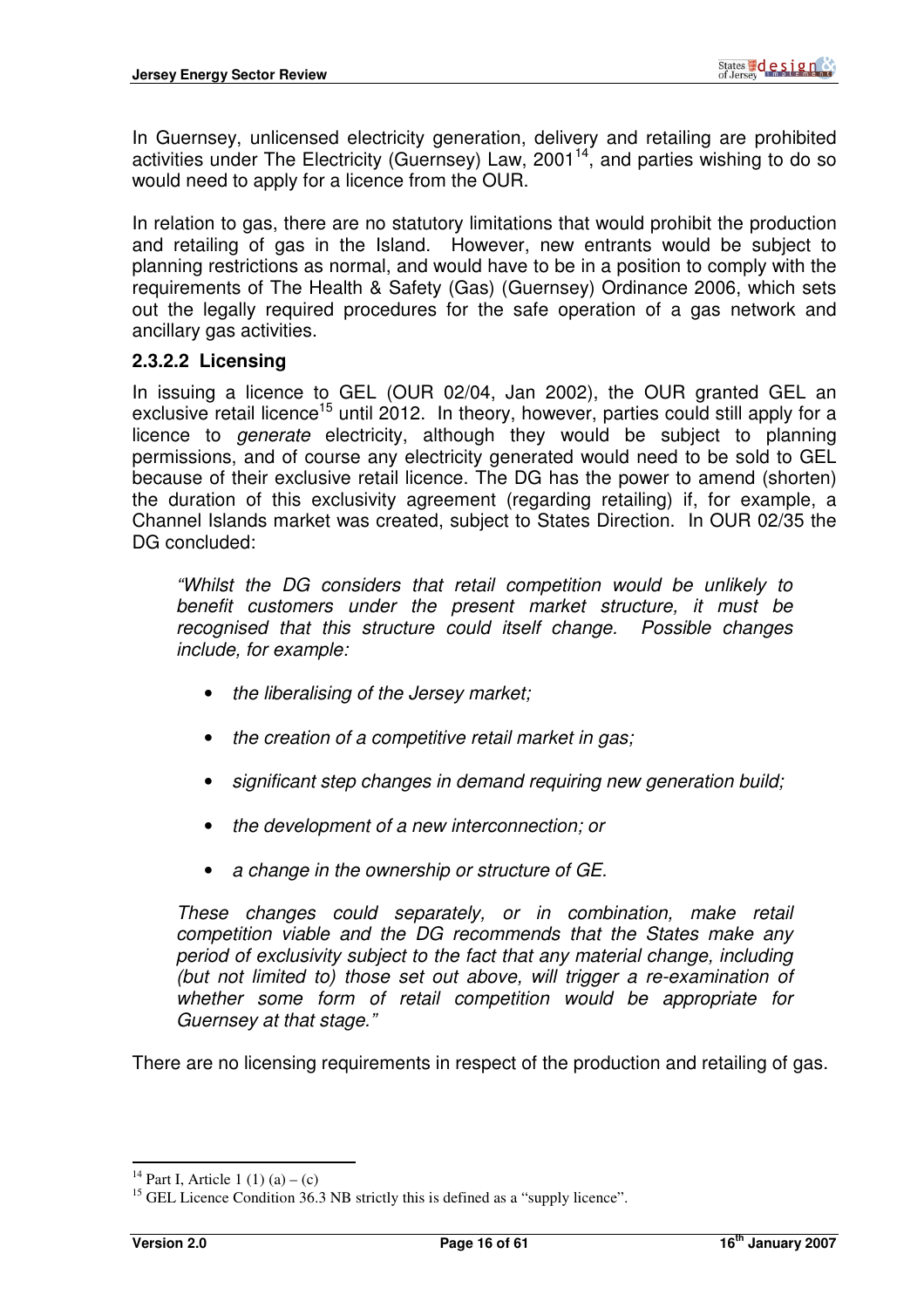#### **2.3.2.3 Contractual Issues**

The issues concerning the CIEG contractual arrangements apply both in Guernsey and Jersey although the impacts are not equal (see section 3.2).

## **2.4 Gas**

#### **2.4.1 Market Structure**

d&i understands that there are no known sources of natural gas within the Channel Islands.

Jersey Gas operates an effective monopoly for the provision of Liquefied Petroleum Gas (LPG), operating a small gas network in the St Helier area and also providing supplies around the Island to customers with their own onsite storage facility. A very similar arrangement applies in Guernsey with Guernsey Gas operating a gas network in and around St Peter Port.

Babcock & Brown Infrastructure, an Australian investment firm that focuses on the purchase and subsequent management of utility asset businesses, owns both Jersey Gas and Guernsey Gas via its ownership of IEG (http://www.i-e-g.com). Table 4 presents a limited overview of the IEG's operations within the Channel Islands.

#### **Table 4 – Gas Overview**

|                                              | <b>Jersey</b>             | Guernsey                 |
|----------------------------------------------|---------------------------|--------------------------|
| Gas Sales for 2005 (GSY & JSY)               | 153,875,000 kWh           | 129,540,000 kWh          |
| Gas Calorific Value (GAS)                    | $670$ Btu/ft <sup>3</sup> | 716 Btu/ft $\mathrm{^3}$ |
| Number of customers as at September 2006 (1) | 10,000                    | Not available            |

Source:

GSY - http://www.gov.gg/ccm/cms-service/download/asset/?asset\_id=3071003

JSY - http://www.gov.je/NR/rdonlyres/A3AC49D9-D623-4235-A049-2199AE38B301/0/JerseyEnergyTrendsJune2006final.pdf GAS - http://www.jsygas.com/abo\_gas.html & http://www.gsygas.com/abo\_gas.html

1 - Jersey Gas provided this figure at the face to face meeting as per Appendix B, however d&i were unable to obtain the same information for Guernsey Gas.

The purchasing of LPG for Jersey Gas and Guernsey Gas is undertaken collectively by IEG. In addition, both firms utilise the same importation vessel for combined deliveries to the two Islands and share other services where appropriate. Therefore, it is not unreasonable to assume that the importation / raw product costs are very similar. However, each Island provides gas with different a Calorific Value (670 Btu/ft<sup>3</sup> in Jersey and 716 Btu/ft<sup>3</sup> in Guernsey) due to legacy arrangements. Consequently, appliances purchased in either Bailiwick will not work in the other without adjustment.

Clearly these gas firms do not (nor would not start to) compete with each other across the jurisdictions. Competition is viewed as existing in the competition from alternative energy choices i.e. oil or electricity. In fact, based on anecdotal evidence, there is reasonable competition in Jersey for new developments / builds between both the electricity and gas firms seeking to offer heating infrastructure. Furthermore, customer switching (e.g. from gas to oil for central heating) is considered a longer term activity (i.e. over an investment cycle) given the associated capital costs.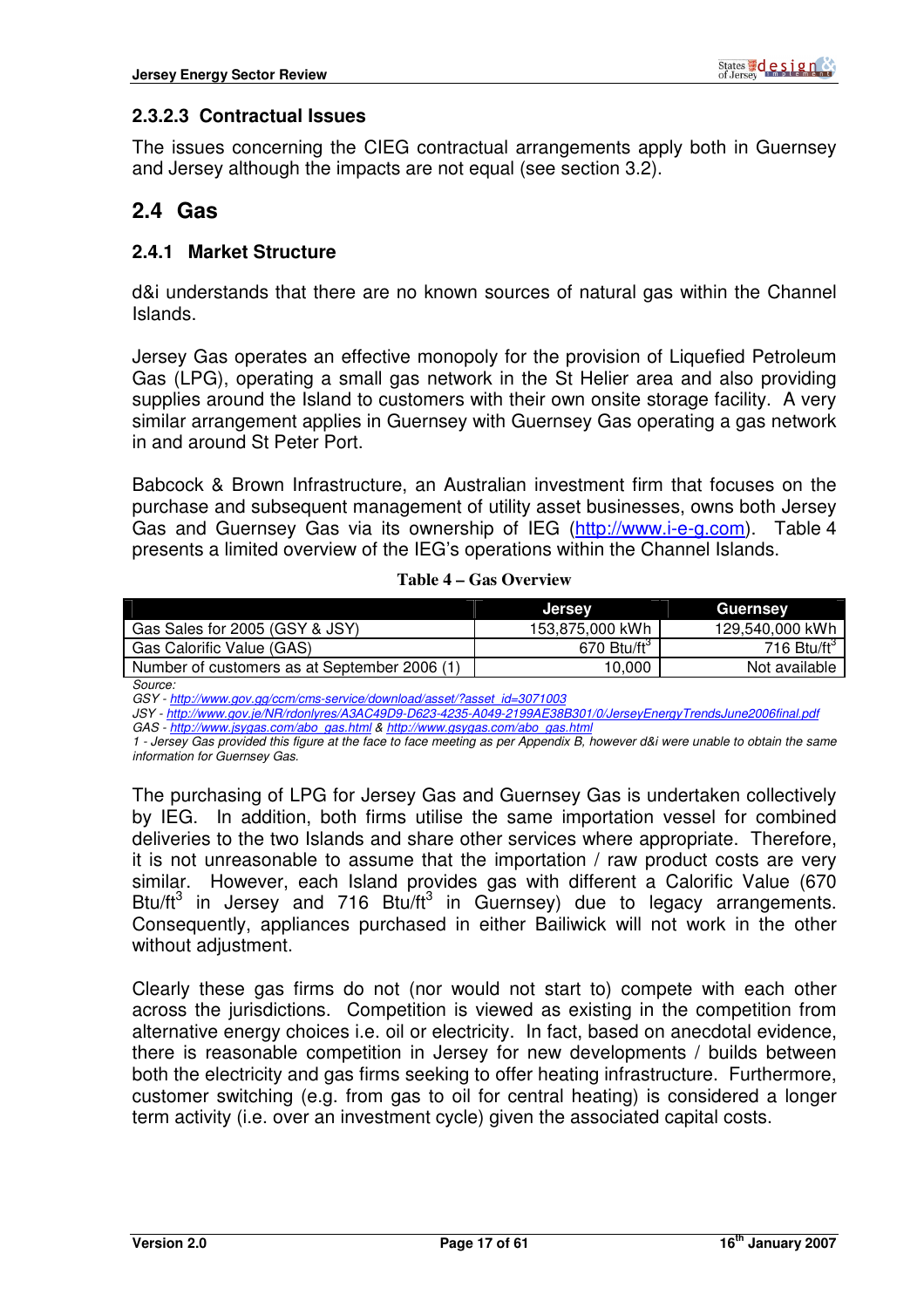# **2.4.2 Pricing**

| Tariff                  | <b>Jersey Gas</b>                                                                                                                                           | <b>Guernsey Gas</b>                                                                   |
|-------------------------|-------------------------------------------------------------------------------------------------------------------------------------------------------------|---------------------------------------------------------------------------------------|
| Commercial              | 7.51 (p/kWh) below 1643.8 kWh/day<br>7.34 (p/kWh) 1643.8 - 3287.6 kWh/day<br>6.99 (p/kWh) 3287.6 - 4931.5 kWh/day<br>6.84 (p/kWh) over 4931.5 Units per day | 9.64 (p/kWh) (standard)<br>6.97 (p/kWh) over 50,000 kWh/yr                            |
| <b>Super Economy 24</b> | 7.06 (p/kWh) below 54.79 kWh/day<br>6.34 (p/kWh) over 54.79 kWh/day<br>27.7p per day                                                                        | 6.97 (p/kWh) below 54.79 kWh/day<br>6.28 (p/kWh) over 54.79 kWh/day<br>27.54p per day |
| <b>Standard 24</b>      | 10.80 (p/kWh) up to 6.03 kWh/day<br>7.34 (p/kWh) 6.03 - 164.38 kWh/day<br>6.99 (p/kWh) over 164.38 kWh/day                                                  | 11.06 (p/kWh)                                                                         |
| <b>Pre Payment</b>      | 10.80 (p/kWh) via coin meter                                                                                                                                | 11.69 (p/kWh) via coin meter                                                          |

|  |  | Table 5 – Gas Tariffs |
|--|--|-----------------------|
|--|--|-----------------------|

Source: Jersey Gas and Guernsey Gas September 2006 Tariff Leaflets

Gas prices within each Channel Island are very similar as shown by Table 5 above and significantly higher than the UK e.g. a medium<sup>16</sup> direct debit gas customer in Southampton would face an annual gas bill<sup>17</sup> of £511 (including VAT at 5%) if switched to Southern Electric compared with a Super Economy 24 customer who would pay £1,400 in Jersey and £1,388 in Guernsey. However, these price comparison are not "like for like" given the specific nature of the LPG product in the Channel islands compared to piped natural gas in the UK.

Jersey Gas and Guernsey Gas have almost identical branding as can be clearly seen from the screen shots from their respective web sites as presented in Figure 3 and Figure 4 below.





**Figure 4 – www.gsygas.com**

#### **2.4.3 Competition**

On the assumption that the gas networks in Guernsey and Jersey are natural monopolies, the range of competitive options that remain for the Channel Island gas sector would be based on development of a third party access regime to the networks / storage facilities and thereby allowing competing firms to introduce their

<sup>&</sup>lt;sup>16</sup> Energy Watch (http://www.energywatch.org.uk) assumes a medium gas customer uses 20,500kWh p.a.

<sup>&</sup>lt;sup>17</sup> http://www.energywatch.org.uk/uploads/Southern\_Price\_Comparison\_Standard\_December\_20061.pdf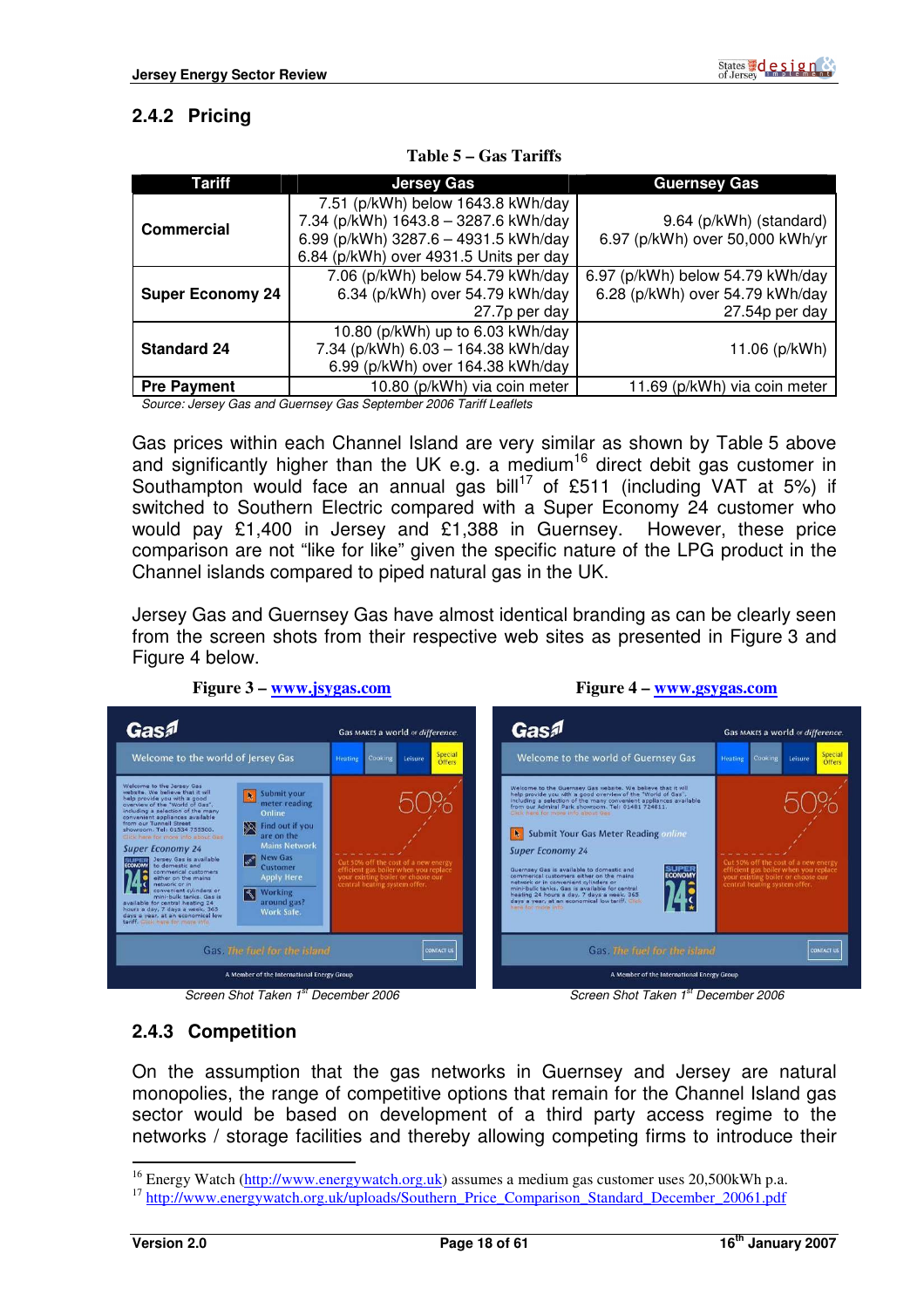own gas into the Islands. However, whilst in principle it should be possible to introduce competition across the gas networks / storage facilities of each Island, d&i does not see that such an outcome is achievable without significant legal change to deliver this. The cost benefit of such a change would need to be developed and at this time d&i has no data with which to make (even) a high level assessment.

#### **2.4.4 Integration**

Given the common ownership of the two gas firms, it should be possible to undertake further integration of the two firms. However, d&i would expect IEG to have already taken forward such integration if an economic case could be made. Accordingly d&i considers that further integration is not an economically efficient outcome for the shareholders (i.e. the achievable cost saving<sup>18</sup> have already been realised via the existing collaboration).

d&i have not been able to assess this matter further given the level of data presently available within the time frame for the production of this report and further more detailed regulatory oversight would be needed to assess whether Jersey Gas (and Guernsey Gas) are extracting a super-normal profit from the monopoly they presently enjoy.

# **2.5 Electricity**

#### **2.5.1 Market Structure**

The Jersey Electricity Company (JEC) operates an integrated electricity business within Jersey and Guernsey Electricity Limited (GEL) has a similar business model within Guernsey. The States of Jersey and the States of Guernsey have a controlling interest in JEC and GEL respectively with 62% of JEC state owned and 100% of GEL state owned. JEC's shares have been listed on the London Stock Exchange since 28th February 1964 and, in d&i's view, JEC's independent shareholders should bring to bear a degree of commercial pressure onto JEC's management. Whilst the Treasury and Resources Departments within both Jersey and Guernsey assume the role of JEC and GEL shareholder respectively; it is important to recognise that the States of Jersey has no formal power to give JEC explicit instructions unlike the States of Guernsey which issues States' Directions to GEL from time to time.

 $18$  It doesn't follow that these cost saving will have accrued to customers; it could be the situation that such costs control has increased the IEG's bottom line profits.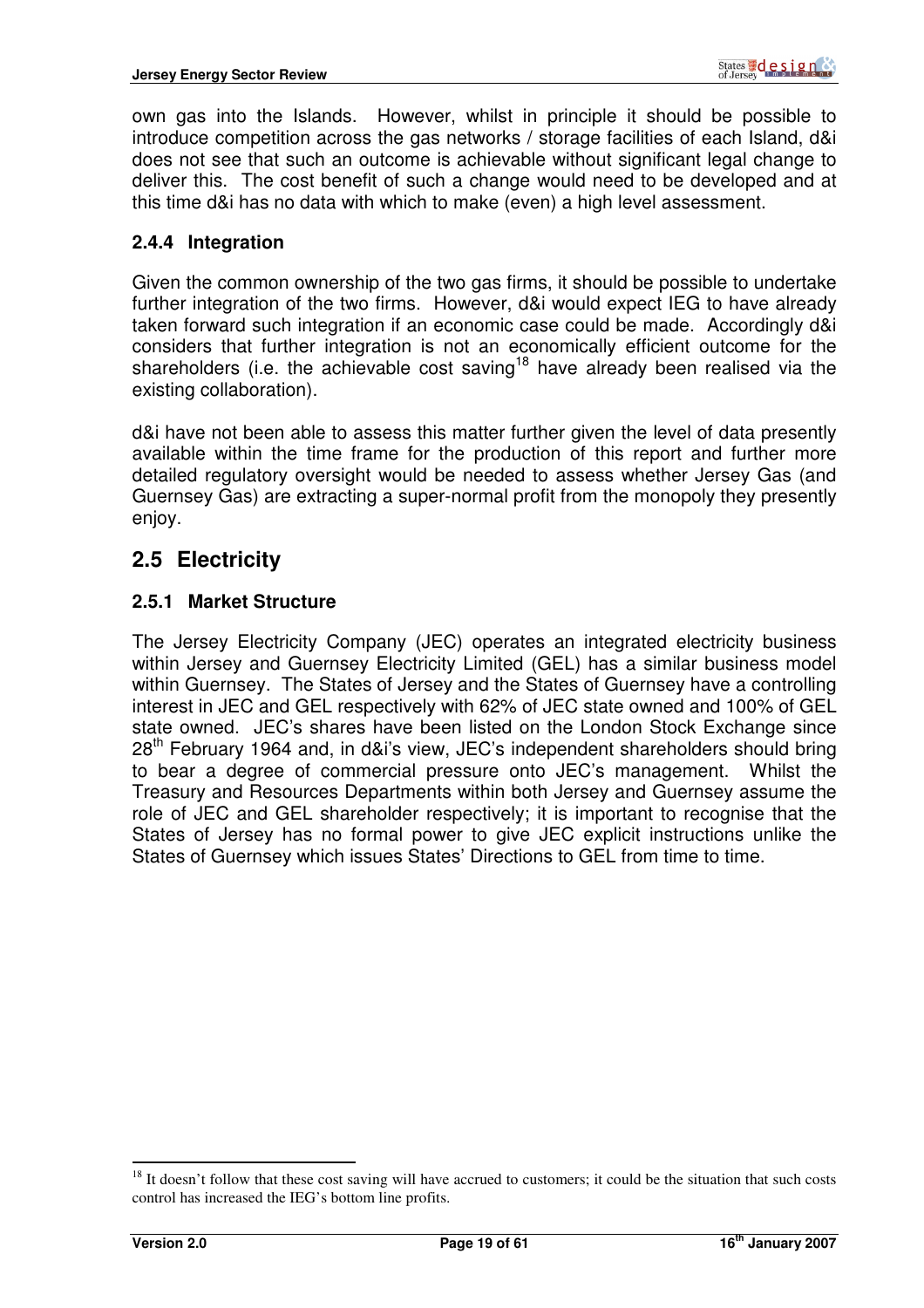|                     |                                                      | <b>JERSEY</b> |         |             |                 | <b>GUERNSEY</b> |         |         |             |         |         |
|---------------------|------------------------------------------------------|---------------|---------|-------------|-----------------|-----------------|---------|---------|-------------|---------|---------|
|                     |                                                      | 2005-06       | 2004-05 | $2003 - 04$ | 2002-03         | 2001-02         | 2005-06 | 2004-05 | $2003 - 04$ | 2002-03 | 2001-02 |
| <b>COMMERCIAL</b>   | <b>Total Number of Customers</b>                     | 45.839        | 44.877  | 44.348      | 43.845          | 43.072          | 28,400  | 28.255  | 28.201      | 27.844  | 27,566  |
|                     | Generating Capacity (MW)                             | 209.00        | 209.00  | 176.00      | 176.00          | 201.00          | 115.58  | 115.58  | 115.58      | 115.58  | 122.18  |
|                     | Maximum Demand (MW)                                  | 142.00        | 142.00  | 133.00      | 150.00          | 132.00          | 71.20   | 70.40   | 67.60       | 70.20   | 64.00   |
| <b>GENERATION</b>   | Minimum Demand (MW)                                  | 38.00         | 36.00   | 35.00       | 35.00           | 33.00           | 19.90   | 19.80   | 19.10       | 18.20   | 19.90   |
|                     | Electricity Generated (MWh) - in house               | 16,990        | 12,024  | 27,238      | 10,714          | 63,380          | 79,455  | 53,098  | 63,288      | 54,065  | 61,586  |
|                     | Highest Daily Total (MWh)                            | 2,561         | 2.614   | 2,349       | 2,738           | 2,376           | 1,292   | 1.307   | 1,179       | 1.267   | 1,099   |
|                     | Lowest Daily Total (MWh)                             | ,296          | 1,268   | 1,241       | 973             | 947             | 712     | 681     | 668         | 648     | 630     |
|                     | Cable Link Capacity Jsy<>EdF (MW)                    | 145           | 145     | 145         | 145             | 145             |         |         |             |         |         |
|                     | Electricity Exported to Jsy from France (MWh)        | 647.748       | 629.210 | 605.319     | 610,304         | 541.162         |         |         |             |         |         |
| <b>CABLELINK</b>    | Electricity Exported to Gsy from France (MWh)        | 267.165       | 324.121 |             | 300,619 273,195 | 260,385         |         |         |             |         |         |
|                     | Cable Link Capacity Jsy<>Gsy (MW)                    |               |         |             |                 |                 | 60      | 60      | 60          | 60      | 60      |
|                     | Electricity Imported from Jsy (MWh)                  |               |         |             |                 |                 | 276,812 | 288,463 | 266,163     | 264,326 | 243,418 |
| <b>DISTRIBUTION</b> | Transformer Capacity (kVA)                           | 380,970       | 366,705 | 359,835     | 350,740         | 345,010         | 183.600 | 177,000 | 172,280     | 168.705 | 164.310 |
|                     | Number of Transformers (JSY - number of substations) | 659           | 639     | 629         | 618             | 612             | 389     | 383     | 387         | 376     | #N/A    |
|                     | Units Sold (MWh)                                     | 624.000       | 603.000 | 595.000     | 581.000         | 564.000         | 331.883 | 317.402 | 306.389     | 295.668 | 283,457 |
|                     | Sales of Electricity (£'000)                         | 50,391        | 44,231  | 43.232      | 42.244          | 40,954          | 26,631  | 25,284  | 24,461      | 23,803  | 22,869  |
| <b>FINANCIAL</b>    | Operating Contribution (£'000)                       | 4,277         | 6,711   | 6,549       | 6,536           | 4,238           | $-795$  | 35      | $-55$       | 704     | 225     |
|                     | Capital Expenditure (£'000)                          | 5.700         | 5,400   | 5,500       | 8.500           | 4.600           | 3.182   | 2.878   | 4.727       | 2.762   | 3,481   |
|                     | Total Expenses (£'000)                               | 46,114        | 37,520  | 36,683      | 35,708          | 36,716          | 30,867  | 28,162  | 27,306      | 26,238  | 25,905  |
| <b>PERSONNEL</b>    | Employees (Average FTE)                              | 183           | 179     | 188         | 191             | 215             | 234.9   | 234.9   | 237.3       | 237.4   | 252.4   |
|                     | System Demand Factor (%)                             | 50.2          | 48.5    | 51.1        | 44.2            | 48.8            | 57.1    | 55.1    | 55.5        | 52      | 54.4    |
| <b>TECHNICAL</b>    | Average Minutes lost per Customer                    | 39            | 11      | 12          | 27              |                 | 12      | 15      | 53          | 68      | 34      |
|                     | <b>High Voltage Faults</b>                           |               |         |             | 14              |                 | 12      | 13      | 36          | 33      | 10      |
|                     | Low Voltage Faults                                   | 91            | 89      | 114         | 121             | 80              | 186     | 202     | 215         | 199     | 183     |
|                     | Units sold per employee (GWh/FTE)                    | 3.41          | 3.37    | 3.16        | 3.04            | 2.62            | 1.41    | 1.35    | 1.29        | 1.25    | 1.12    |
|                     | Units sold per customer (MWh/customer)               | 13.61         | 13.44   | 13.42       | 13.25           | 13.09           | 11.69   | 11.23   | 10.86       | 10.62   | 10.28   |
| <b>METRICS</b>      | Local Island Surplus (MW)                            | 67.00         | 67.00   | 43.00       | 26.00           | 69.00           | 44.38   | 45.18   | 47.98       | 45.38   | 58.18   |
|                     | French Electricity Usage (% excluding losses)        | 97%           | 98%     | 95%         | 98%             | 89%             | 76%     | 83%     | 79%         | 82%     | 78%     |
|                     | Local Island Surplus (% of peak demand)              | 47.2%         | 47.2%   | 32.3%       | 17.3%           | 52.3%           | 62.3%   | 64.2%   | 71.0%       | 64.6%   | 90.9%   |
|                     | Average Bill (£/customer)                            | 1.099         | 986     | 975         | 963             | 951             | 938     | 895     | 867         | 855     | 830     |

#### **Table 6 – General Electricity Data**

Within both Jersey and Guernsey, a range of data is available for both firms presented as Table 6 above. This shows some of the key elements of data for the last five years. From the data in Table 6, it would seem, at first sight, that there is overcapacity within the generation sector in each Island as both JEC and GEL rely heavily on imported volumes, with JEC utilising more of the energy from France than GEL. This apparent overcapacity results from the on-going requirement to provide sufficient alternative generating sources to accommodate a failure within the CIEG cable networks, in particular GEL must ensure it can accommodate a failure of the 60 MW cable between Guernsey and Jersey.

| Location      | ID               | Engine<br><b>Manufacturer</b> | <b>Engine Type</b>  | Rating<br>(MW)  | Speed<br>(rpm) | Cyls<br>No.    | <b>Bore</b><br>(mm) | <b>Stroke</b><br>(mm) | Year<br><b>Commissioned</b> | <b>Year Decommissioning</b> |  |
|---------------|------------------|-------------------------------|---------------------|-----------------|----------------|----------------|---------------------|-----------------------|-----------------------------|-----------------------------|--|
| Guernsey      | C <sub>1</sub>   | Sulzer                        | 9RNF68              | 12.2            | 150            | 9              | 680                 | 1,250                 | 1979                        | 2014                        |  |
| Jersey        | DL <sub>01</sub> | Mirrlees                      | AV <sub>16</sub> SS | 5               | 375            | 16             | 483                 | 559                   | 1961                        | 2015                        |  |
| Jersey        | DL <sub>02</sub> | Mirrlees                      | AV16SS              | 5               | 375            | 16             | 483                 | 559                   | 1961                        | 2015                        |  |
| Jersev        | TA06             | <b>Parsons</b>                | Single pass STG     | 30 <sup>2</sup> |                | 3000 #N/A      | #N/A                | #N/A                  | 1966                        | 2015                        |  |
| Jersev        | <b>TA07</b>      | Parsons                       | Single pass STG     | 30              |                | 3000 #N/A      | #N/A                | #N/A                  | 1974                        | 2015                        |  |
| Guernsey      | C2               | Sulzer                        | 9RNF68              | 12.2            | 150            | 9              | 680                 | 1,250                 | 1980                        | 2015                        |  |
| Guernsey      | C <sub>3</sub>   | Sulzer                        | 9RNF68              | 12.2            | 150            | 9              | 680                 | 1,250                 | 1982                        | 2017                        |  |
| Guernsey      | IGT <sub>2</sub> | Thomassen                     | PG-5271             | 19.5            |                | 5,100 #N/A     | #N/A                | #N/A                  | 1996                        | 2021                        |  |
| Guernsey      | C <sub>4</sub>   | Sulzer                        | 9RTA58              | 14.2            | 125            | 9              | 580                 | 1,700                 | 1987                        | 2022                        |  |
| Guernsey      | GT <sub>3</sub>  | Thomassen                     | PG-5271             | 19.5            | $5,100$ #N/A   |                | #N/A                | #N/A                  | 1997                        | 2023                        |  |
| Guernsey CHP1 |                  | <b>IMAN</b>                   | D2842LE             | 0.28            | 1,500          | 12             | 128                 | 142                   | 2001                        | 2026                        |  |
| Guernsey      | ID <sub>1</sub>  | Sulzer                        | 9RTA58              | 14.5            | 136            | 9              | 580                 | 1,700                 | 1993                        | 2027                        |  |
| Guernsey      | GT4              | Alstom                        | Cyclone             | 11              | $9,500$ #N/A   |                | #N/A                | #N/A                  | 2003                        | 2028                        |  |
| Jersey        | DL <sub>03</sub> | <b>Sulzer</b>                 | ZA40S               | 10              | 500            | 16             | 400                 | 560                   | 1991                        | 2031                        |  |
| Jersey        | DL04             | Sulzer                        | ZA40S               | 10              | 500            | 16             | 400                 | 560                   | 1991                        | 2031                        |  |
| Jersey        | TA08             | <b>Parsons</b>                | Single pass STG     | 45              |                | 3000 #N/A      | #N/A                | #N/A                  | 1994                        | 2031                        |  |
| Jersey        | GT <sub>01</sub> | Rolls Royce                   | Olympus 2020/D      | 18              |                | 3000 #N/A      | #N/A                | #N/A                  | 1963                        | Until Uneconomic Repair     |  |
| Jersey        | GT02             | <b>Rolls Royce</b>            | Olympus 2024/C1     | 28              |                | 3000 #N/A      | #N/A                | #N/A                  | 1986                        | Until Uneconomic Repair     |  |
| Jersey        |                  | GT03 Rolls Royce              | Olympus 2022/C24    | 28              |                | 3000 #N/A #N/A |                     | #N/A                  | 1978/2002                   | Until Uneconomic Repair     |  |

**Table 7 – Generating Sources** 

In addition, JEC's plant tends to be older and therefore scheduled to be replaced by the third interconnector as per JEC's current plans – see section 3.3.1 below. Within the Channel Islands at present there is a surplus of capacity and in fact the simplified example within Appendix C shows the size of surplus under normal conditions.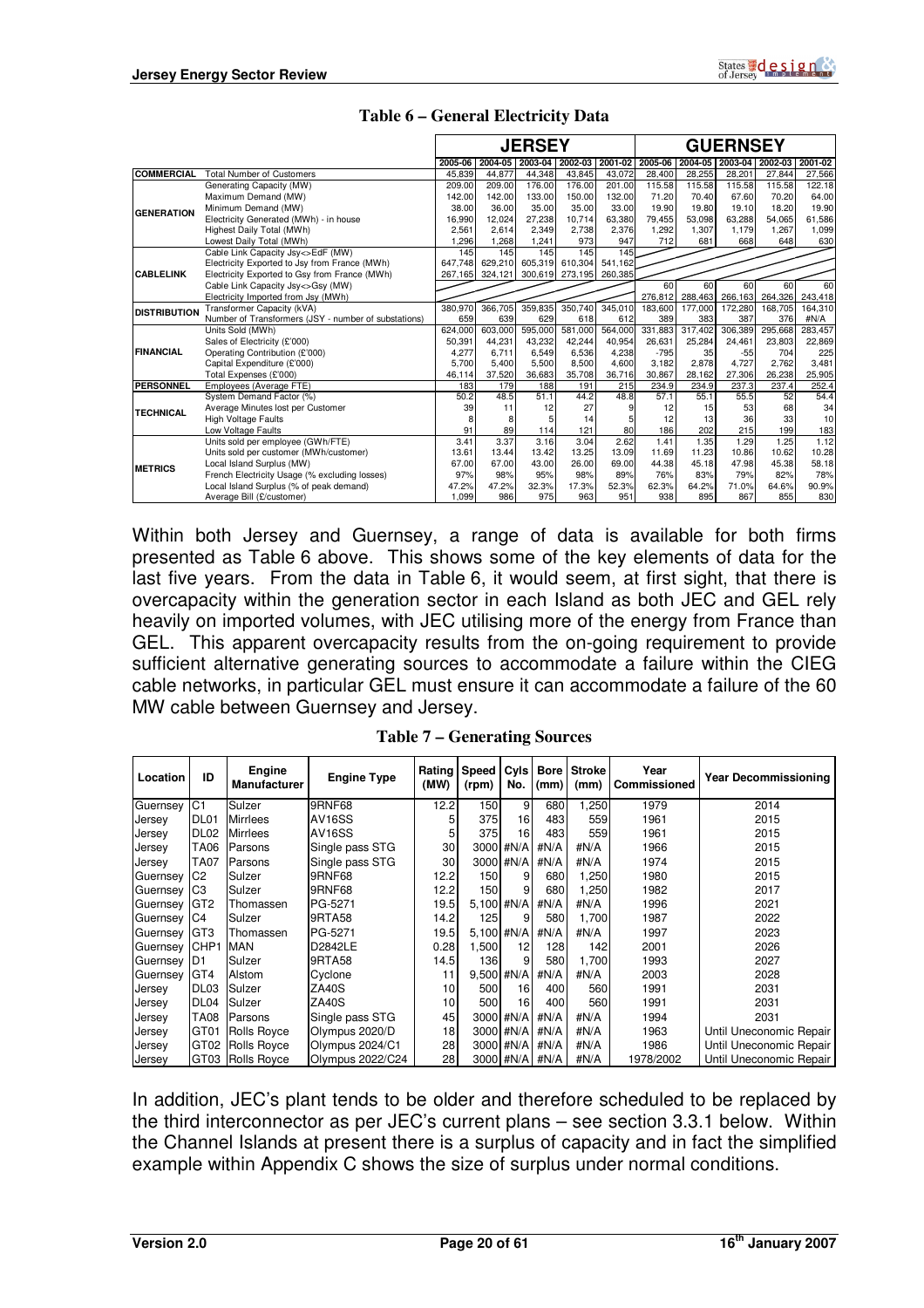

Figure 5 above shows the distribution of local generation and important across 2005 on a half hourly basis and Figure 6 below presents weekly averages of the same data. These figures show that Channel Island demand is almost completely satisfied by importation during the summer and that local generation is needed for the higher winter demands. Furthermore, the level of electricity generated in house (see Table 6 above) shows that the majority of Channel Island electricity is currently produced in Guernsey.



#### **Figure 6 – Plant Mix (2)**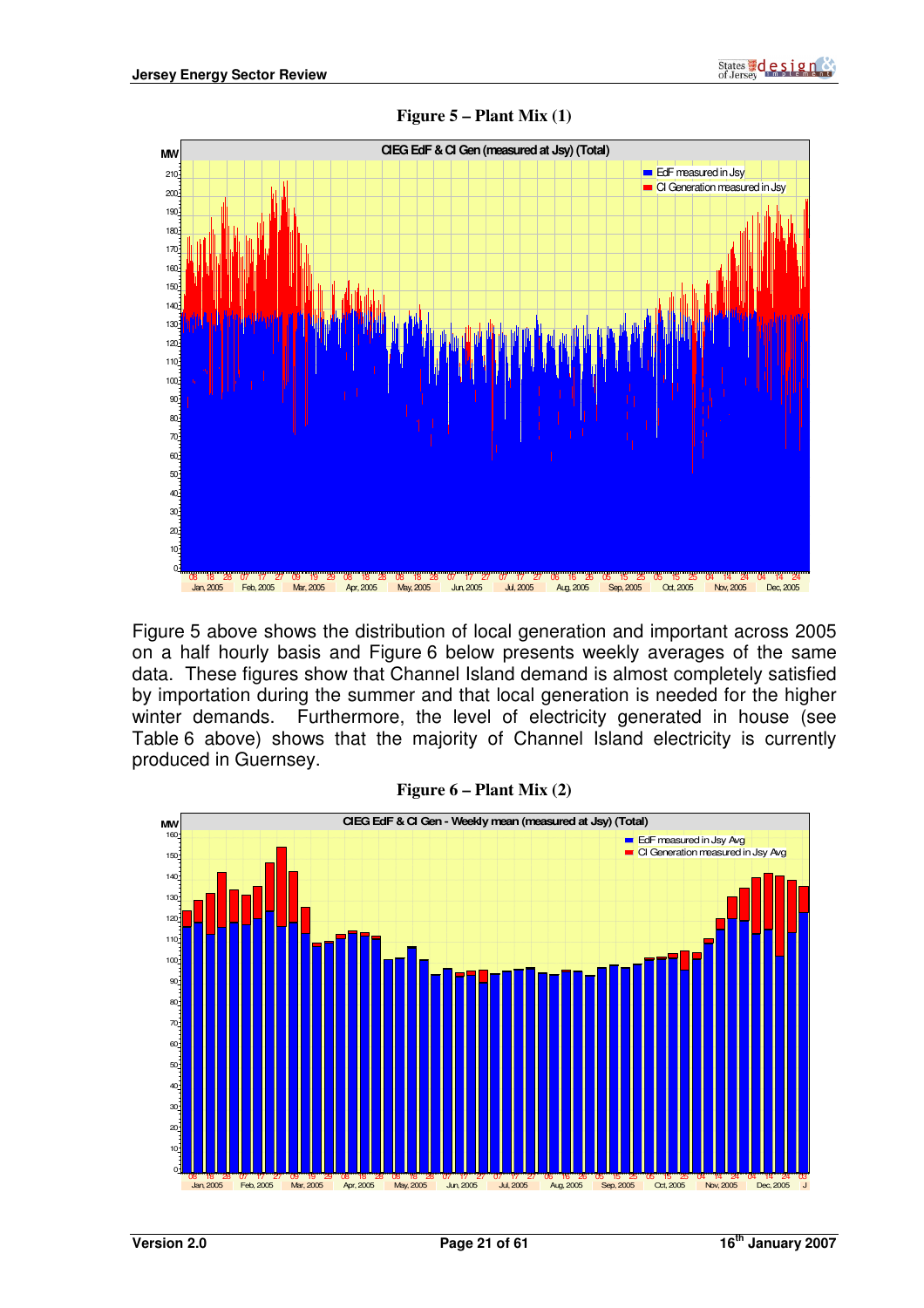The weekly cyclic means<sup>19</sup> graph for 2005 within Figure 7 below shows average load shape and it can be observed that local electricity production is, on average, more focused into weekday rather than weekend periods.





#### **2.5.2 Pricing**

In relation to customer tariffs, both JEC and GEL have published tariff documentation available both in leaflet form and via their respective websites. Furthermore, GEL's annual report<sup>20</sup> provides summary statistics on their tariffs and upon request JEC provided d&i with equivalent data. This data is presented together as Table 8 below and demonstrates the relative sizes of the two firms and the similar tariff arrangements. For the record, JEC reported £1m income related to the accounting treatment for accruals of unbilled units and d&i has excluded this data from the metrics presented within Table 8 below which leads to certain inconsistencies with the data in Table 6 above relating to total income.

 $19$  A "weekly cyclic mean" graph is where the data is split to weeks and then averages calculated for the same time period across every week i.e. all of the values for the same day and time (such as Wednesday 11:30) are averaged together.

<sup>20</sup> http://www.electricity.gg/about/annualReports.asp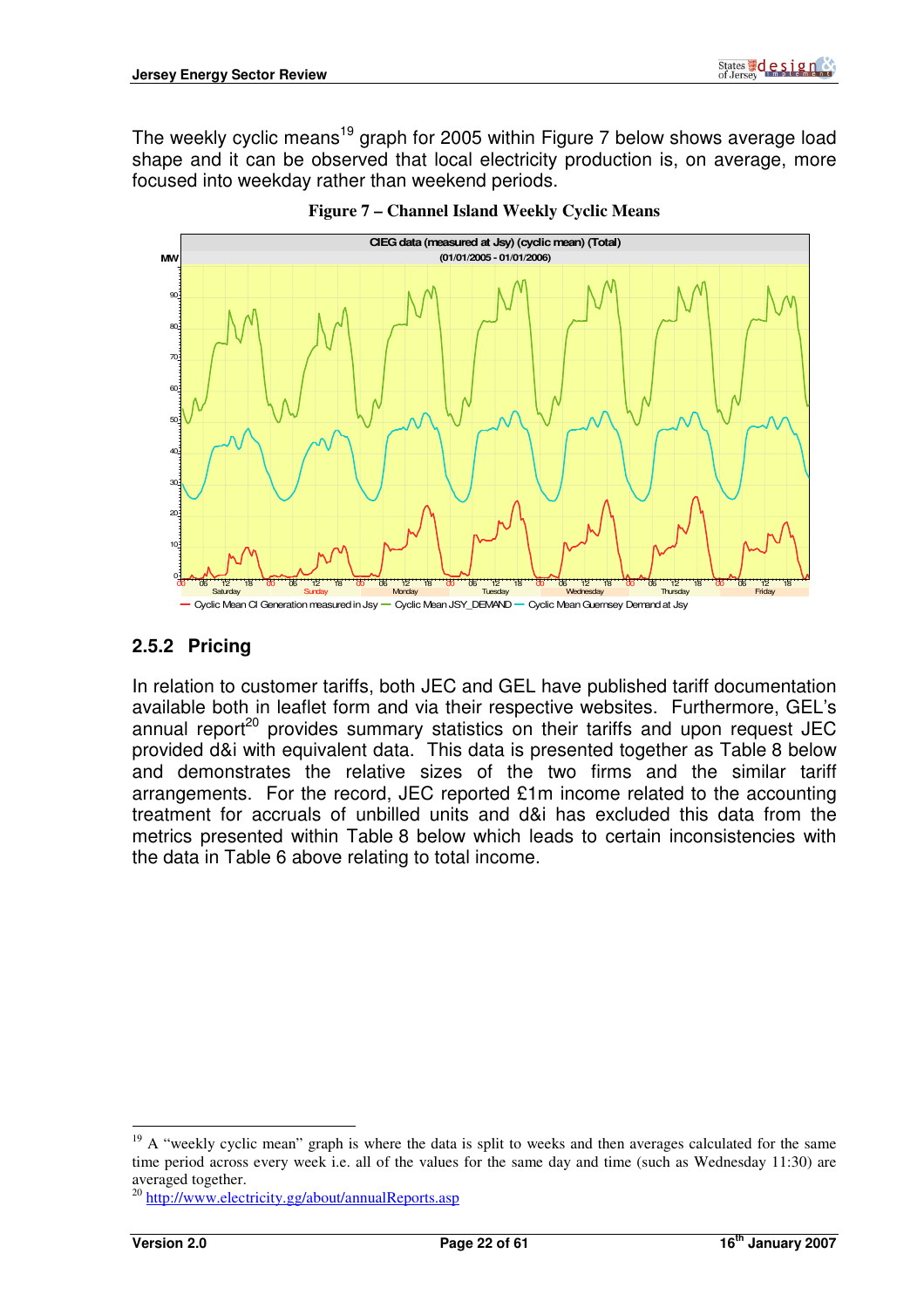| <b>Analysis of Energy Sold</b><br>2005/2006 | <b>Tariffs</b>                    | <b>Meters</b><br>on Circuit | <b>Income</b><br>(E'000) | <b>Units</b><br>Sold<br>('000) | (p/Kwh) | Avg Price Avg Units<br>per Meter |
|---------------------------------------------|-----------------------------------|-----------------------------|--------------------------|--------------------------------|---------|----------------------------------|
|                                             | <b>Standard Tariff</b>            | 33,242                      | 24,357                   | 276,435                        | 8.81    | 8,316                            |
|                                             | Domestic E7                       | 5,236                       | 3,610                    | 50,808                         | 7.11    | 9,704                            |
|                                             | Commercial E7                     | 306                         | 773                      | 10,105                         | 7.65    | 33,023                           |
|                                             | Domestic Comfort Heat             | 5,725                       | 3,401                    | 53,753                         | 6.33    | 9,389                            |
|                                             | <b>Commercial Comfort Heat</b>    | 70                          | 100                      | 1,484                          | 6.74    | 21,200                           |
| e Jersey Electricity                        | <b>MD LV</b>                      | 456                         | 9,464                    | 126.201                        | 7.50    | 276,757                          |
| <b>Company Limited</b>                      | <b>MD HV</b>                      | 20                          | 2,412                    | 33,650                         | 7.17    | 1,682,500                        |
|                                             | E7LV                              | 86                          | 2,751                    | 38,221                         | 7.20    | 444,430                          |
| (source JEC)                                | E7 HV                             | 9                           | 979                      | 14,605                         | 6.70    | 1,622,778                        |
|                                             | Public Lighting                   | 4,510                       | 209                      | 2,471                          | 8.46    | 548                              |
|                                             | Others                            | 1,258                       | 1,302                    | 16,267                         | 8.00    | 12,931                           |
|                                             | Accrual for Unbilled Units*       |                             | 1,033                    |                                |         |                                  |
|                                             | <b>Standard Tariff</b>            | 11,746                      | 8,861                    | 97,599                         | 9.08    | 8,309                            |
|                                             | Super Economy 12                  | 17,112                      | 9,864                    | 144,813                        | 6.81    | 8,463                            |
|                                             | Heat Pumps & Off Peak Tariffs     | 344                         | 250                      | 4,408                          | 5.68    | 12,814                           |
|                                             | Non Peak                          | 16                          |                          | 202                            | 4.46    | 12,653                           |
| Guernsey                                    | Maximum Demand HV                 |                             | 430                      | 5,176                          | 8.31    | 739,434                          |
| <b>Electricity</b>                          | Maximum Demand LV                 | 131                         | 3,891                    | 45,665                         | 8.52    | 348,585                          |
|                                             | Industrial Economy HV             | 5                           | 723                      | 9,615                          | 7.52    | 1,922,984                        |
| (source GEL)                                | Industrial Economy LV             | 38                          | 1,570                    | 20,565                         | 7.64    | 541,178                          |
|                                             | Public Lighting                   | 2,178                       | 64                       | 705                            | 9.12    | 324                              |
|                                             | <b>Embedded Generation</b>        |                             | -3                       | $-41$                          | 7.2     | $-41,410$                        |
|                                             | <b>Accrual for Unbilled Units</b> |                             | 251                      | 3,177                          | 7.89    | 0                                |
|                                             |                                   |                             |                          |                                |         |                                  |
|                                             | <b>JEC Total/Average</b>          | 50,918                      | 49,358                   | 624,000                        | 7.91    | 12,255                           |
|                                             | <b>GEL Total/Average</b>          | 31,578                      | 25,910                   | 331,884                        | 7.81    | 10,510                           |
|                                             | % Differences $((J-G)+G)$         | 61.25%                      | 90.50%                   | 88.02%                         | 1.32%   | 16.60%                           |

#### **Table 8 – Electricity Tariff Data**

Electricity prices within the Channel Islands are higher than in the UK. For example, a medium<sup>21</sup> direct debit electricity customer in Southampton would face an annual electricity bill<sup>22</sup> of £312 (including VAT at 5%) if switched to Scottish Power compared with a Standard Tariff customer who would pay £329 in Jersey<sup>23</sup> and £373 in Guernsey<sup>24</sup>. It is important to note that JEC have announced<sup>25</sup> a 19.5% increase in tariff prices effective from  $1<sup>st</sup>$  January 2007. Furthermore, the recent OUR press release<sup>26</sup> details a draft price control decision that would permit GEL an 18% price increase from April 2007 with prices then frozen at that level until March 2011. In discussions with d&i, JEC were keen to stress the excellent value that it offers to Jersey and, as such, prepared a note on tariff comparisons; d&i has not verified these claims but, for the record, JEC's note is included within Appendix A.

Finally, in order to consider the value chain costs, it is necessary to segment costs into generation and importation, network and retail; however, such data was not

 $\overline{a}$ <sup>21</sup> Energy Watch (http://www.energywatch.org.uk) assumes a medium electricity customer uses 3,300 kWh p.a.

<sup>&</sup>lt;sup>22</sup> http://www.energywatch.org.uk/uploads/Southern\_Price\_Comparison\_Standard\_December\_20061.pdf

 $23$  http://www.jec.co.uk/tariffs commercialdomestic.htm#cdtariff on  $27<sup>th</sup>$  December 2006 – JEC's Standard Domestic Tariff has a daily service charge of 13.09p and a unit charge of 8.52 (p/kWh).

<sup>&</sup>lt;sup>24</sup> GEL's Standard Domestic Tariff has a unit charge of 9.96 (p/kWh) and a standing Charge of £11.07 per  $\frac{1}{25}$ .

http://www.jec.co.uk/pdfs/7203\_tariff\_increase\_20x7\_colour\_jep\_v3.pdf

<sup>26</sup> http://www.regutil.gg/docs/201206.pdf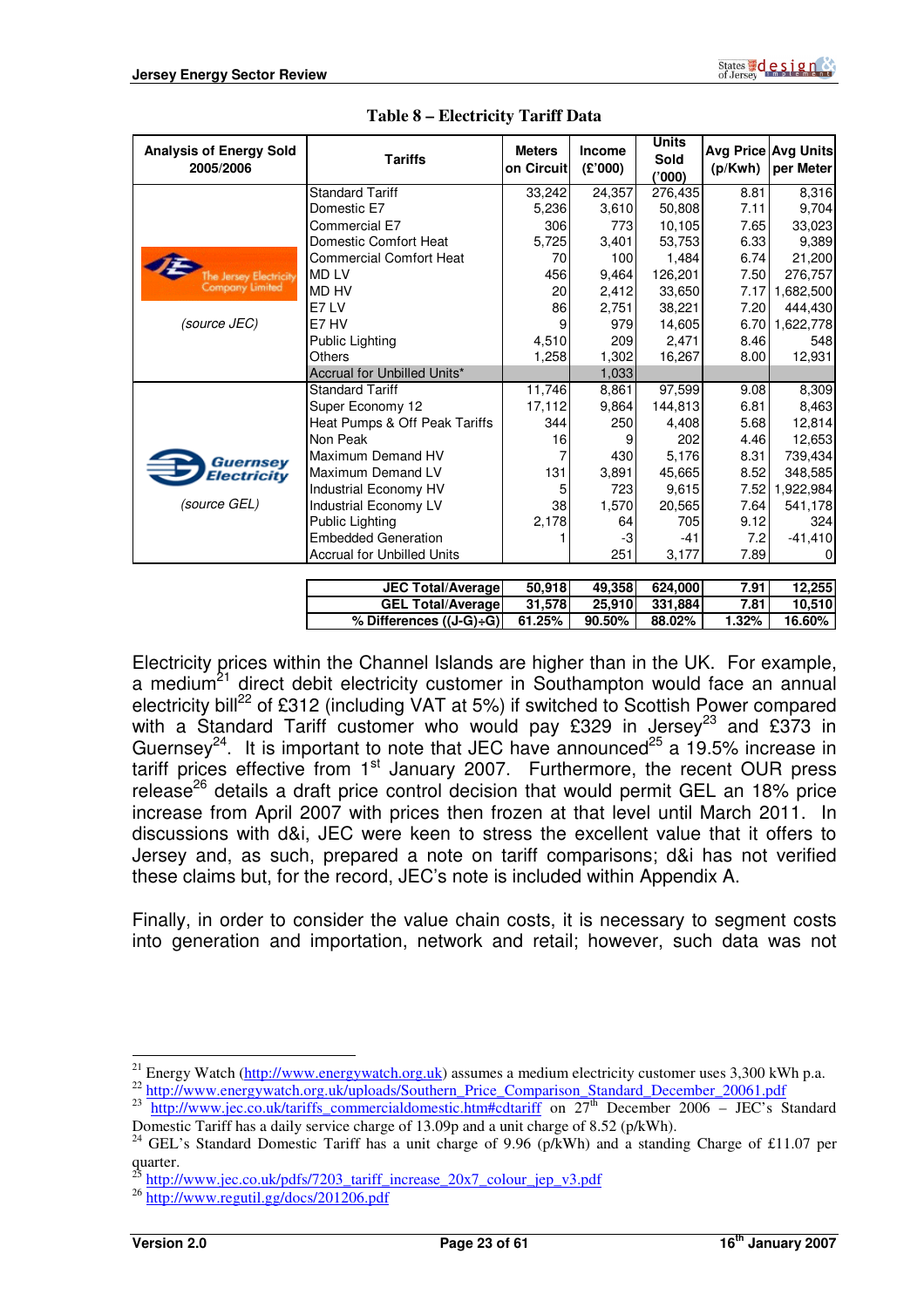readily available from JEC although GEL's regulatory accounts<sup>27</sup> provide this breakdown.

# **2.6 Summary**

Having set the scene for regulation, legislation and the existing markets for electricity and gas, this report now goes on to assess the options relating to wholesale sector competition.

 $27\,$ <sup>27</sup> See http://www.electricity.gg/about/regulatoryAccounts/year2005/RegulatoryAccounts2005.pdf for GEL's 2004/05 regulatory accounts. The regulatory accounts for 2005/06 are not presently available on The regulatory accounts for 2005/06 are not presently available on http://www.electricity.gg.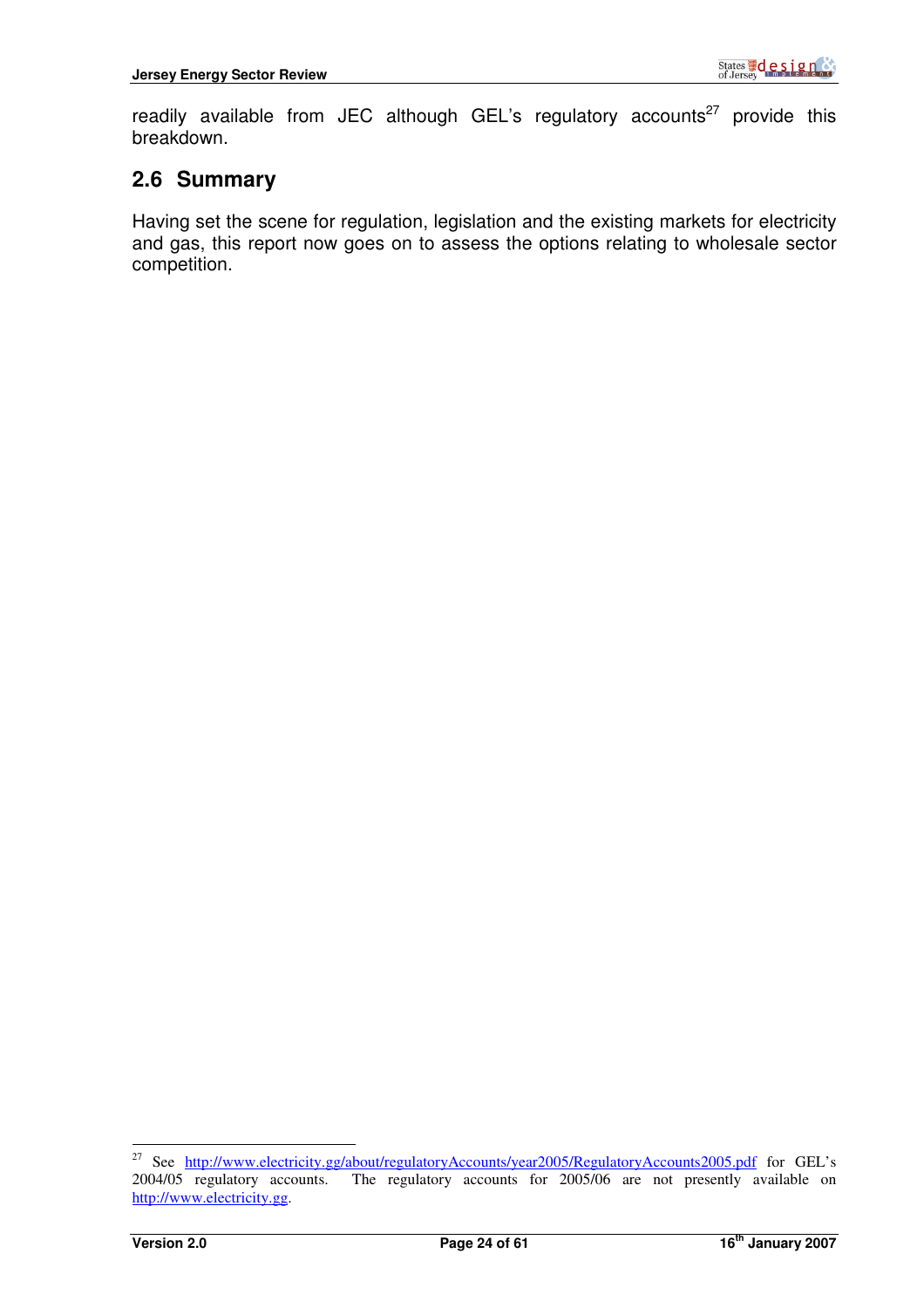# **3 Wholesale Electricity Market**

This section:

- assesses the generation structure, demand and interconnection capacity that would exist in a combined market;
- describes the existing level of integration, and discusses whether all the anticipated benefits are captured;
- identifies the key synergies that exist and at a high level the potential for savings that could be realised; and
- sets out four options for Channel Island wholesale electricity sector integration;

It must be noted that d&i were asked to assess whether there is scope for efficiency savings through the further integration of the Channel Island's energy utilities and regulatory functions. Consideration of the precise mechanisms of any investigated options and the political and strategic acceptability was not part of the brief. Thus the options put forward were not developed in consultation with any other stakeholders or Governmental Authorities in Jersey or Guernsey which would be key in many of the options considered here.

## **3.1 Combined Market Structure**

If a combined wholesale market was introduced, the physical assets would not change (at least initially). However, it would be usual for the operating regimes to be changed with a key element being the introduction of Channel Island-wide merit order or economic despatch<sup>28</sup> with greater levels of co-ordination between JEC and GEL. Within these arrangements, JEC would be able to rely (contractually) on certain GEL plant to provide services when called for, and visa-versa, and specifically JEC have indicated that a Channel Island economic despatch would provide the following benefits $^{29}$ :

"A combined CIEG Electricity Company would offer opportunities to rationalise generating plant across both Islands to support peak periods when demand exceeds maximum import capability. It is likely that JEC would decommission boilers 3,4 and 7 earlier than expected under a combined utility and Guernsey's thermally efficient plant would be used to support not only plant failures in Jersey but also load peaks. Rationalisation of support and back office functions would also offer some cost savings. More importantly a combined utility would allow strategic capital investment plans in new plant to be pushed further into the future, as improved utilisation of existing plant across both Islands is achieved. It

<sup>&</sup>lt;sup>28</sup> http://en.wikipedia.org/wiki/Economic\_dispatch - Economic dispatch is the method of determining the most efficient, low-cost and reliable operation of a power system by dispatching the available electricity generation resources to supply the load on the system. The primary objective of economic dispatch is to minimize the total cost of generation while honouring the operational constraints of the available generation resources.

<sup>&</sup>lt;sup>29</sup> JEC e-mail to the Assistant Director for Environmental Policy  $8<sup>th</sup>$  December 2006.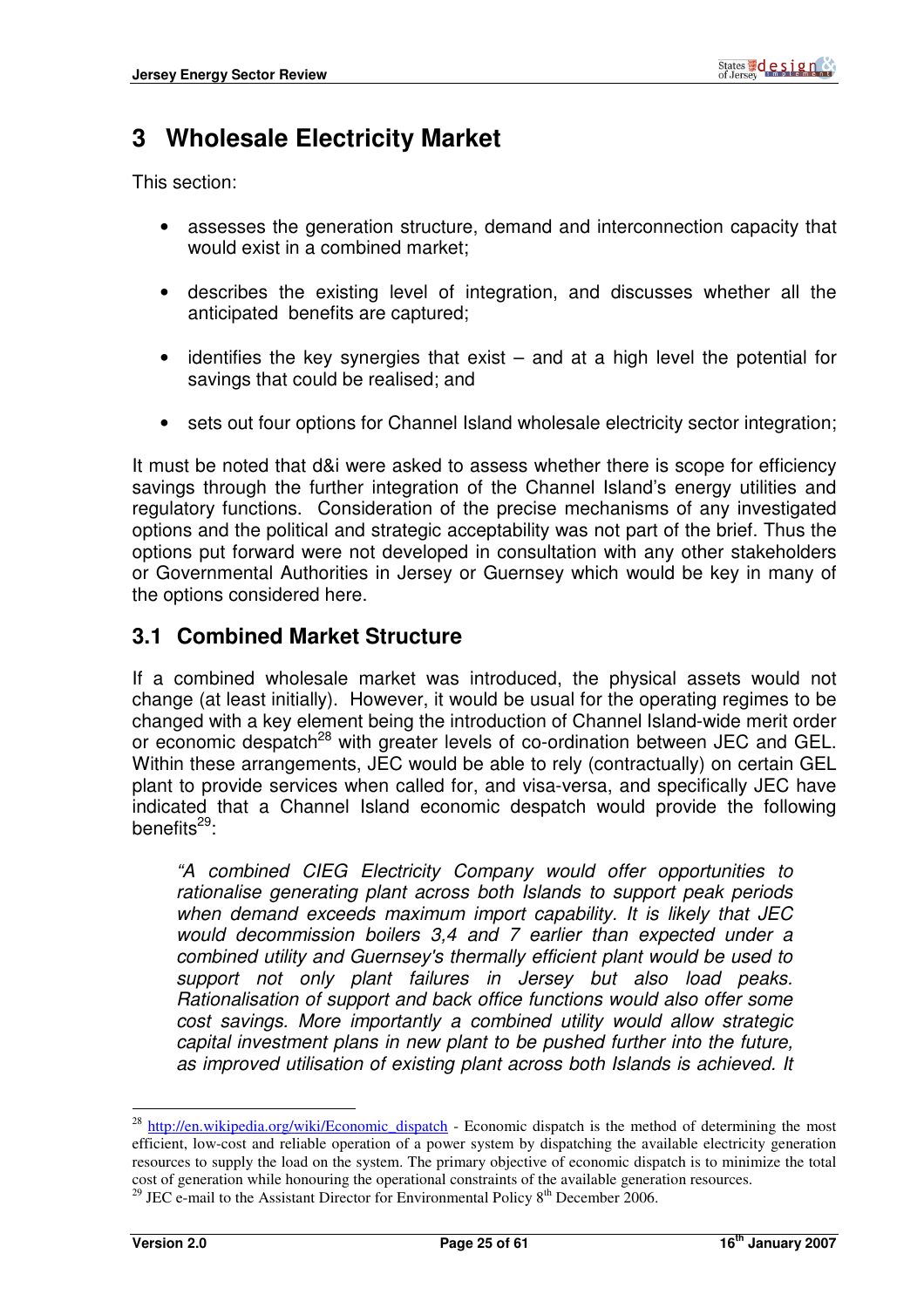is difficult to forecast cost savings, without further detailed discussions between JEC and GEL. But savings are available which would benefit customers and shareholders."

# **3.2 Current Position - CIEG Regime**

The present JEC / GEL integration is centred on the CIEG arrangements. The CIEG consists of two cables from France to Jersey (the older cable (EDF1) is 55 MW and the second cable (EDF2) is 90 MW) as well as a 60 MW cable from Jersey to Guernsey. JEC indicated<sup>30</sup> that the electrical flow from between Jersey and Guernsey is asymmetric with the full 60 MW capable of import into Guernsey whereas GEL could only export 25 MW to JEC given network constraints within Guernsey. Whilst the EDF1 was funded solely by JEC, the costs of EDF2 and the link between the Islands was funded based on expected benefits.

All power imported from France across the two Jersey / France links is purchased by the CIEG and collectively the Channel Islands are the biggest single retail customer in Normandy. In assessing the price paid and level of contracted energy, both JEC and GEL determine the volumes that they wish to take. Whilst the CIEG currently has no must take provisions, GEL's contracted volume through the CIEG can always be at least 16MW – their contractual minimum with the remaining power available to JEC i.e. JEC can't restrict the power exported to GEL below 16 MW (without GEL's agreement).

The existing CIEG purchase arrangements are:

- 1. locked into EdF until 2012; and
- 2. on an agreed pricing basis until 2008 price is based on assumed volumes and linked to the Powernext price<sup>31</sup> plus a supplier margin. The tariff is on a non-interruptible basis $^{32}$ ;

The CIEG contract with EdF assumes the operation of a cross-Island merit order operating against the contract prices. Operating this correctly should mean that both Islands see the lowest cost in each hour – given the agreed contract with EdF. Over the longer term, the EdF contract price is based on assumed volumes taken by the CIEG. If volumes are lower than anticipated, then EdF will be exposed to the costs of imbalances in the French market – i.e. they will have to sell back power to the balancing market (potentially at a loss) that they had anticipated the CIEG taking.

#### **Any potential future joint negotiations would need to include regulatory requirements for all parties to ensure merit order dispatch**

 $\overline{a}$ <sup>30</sup> Conversation with the Assistant Director for Environmental Policy /d&i on  $23<sup>rd</sup>$  November 2006.

<sup>&</sup>lt;sup>31</sup> JEC stated in discussions that they believed that as the European electricity market had become more competitive than at the start of the CIEG arrangements, the Powernext price represented a fair market for wholesale energy and that they were unlikely to find generators willing to sell to them at less than their expectation of relatively liquid, tradable price. Whilst this position has not been thoroughly tested, it is prima facia, reasonable.

 $32$  This means that in the event of a generation shortage in France requiring the disconnection of customers, customers in France on interruptible terms would be disconnected before Jersey/Guernsey.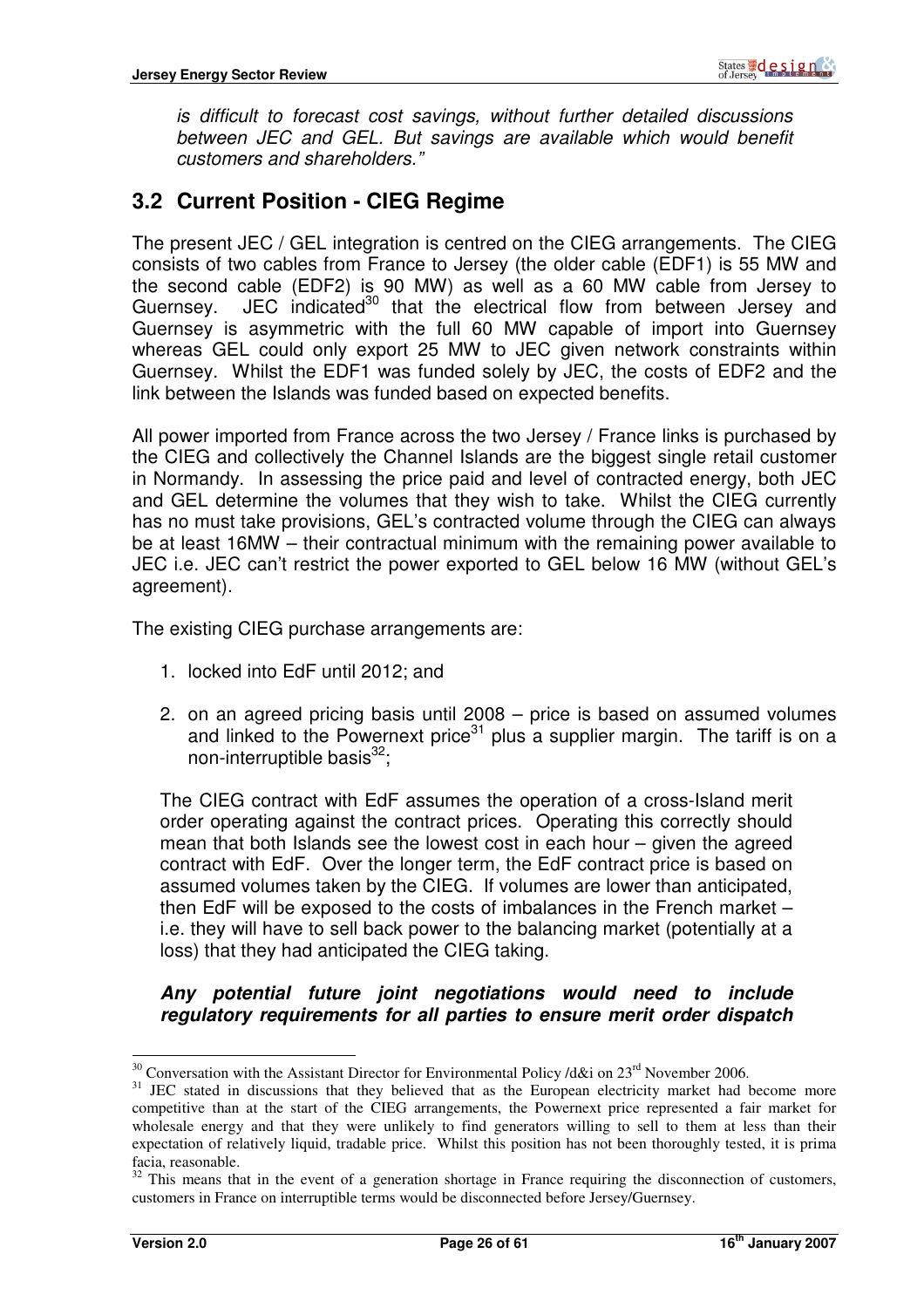#### **so reducing on-island costs. Consequently future contracts could be negotiated at minimum cost.**

# **3.3 Wholesale Electricity Options**

In this section, d&i describes four options regarding the integration of the Jersey and Guernsey electricity sectors at a wholesale (i.e. generation) level. Within each option, there are number of variants that could be adopted. At this stage d&i believes that it is more useful to determine the potential benefits of each approach, and most importantly to take a view on what is achievable, before any options that are viable are scoped out in more detail. Thus, this section does not describe, for example, how any traded market would operate, but it does comment on the high level principles that could underpin it.

#### **3.3.1 Option 1 – Maintain the existing arrangements**

As noted in section 3.2 there is a level of existing collaboration through the CIEG arrangements.

There are also some joint purchasing arrangements that exist between JEC and GEL – this includes the procurement of Heavy Fuel Oil (HFO) and HV cable.

However, this co-operation does not extend to decisions regarding optimising the mix of plant held across the Islands.

Under the existing arrangements the procurement of a new Jersey/France link will be undertaken solely by JEC, and commissioned in 2012/13. JEC commented  $33$ :

The third cable is due to be commissioned around 2012/13 and will allow the permanent retirement of old steam plant at La Collette. It will also strategically:

- 1. provide n-1 security standards<sup>34</sup> within the importation transmission network, in the current absence of which is provided (subject to delay during run-up operations) by indigenous power generating plant. Known defects in the submarine cable of one of the two circuits between France and Jersey (the 21 years old, 55MVA circuit) present a significant risk of its failure, which independent technical evaluation has concluded would be irreparable if due to electrical, as opposed to mechanical, causes.
- 2. be installed sufficiently far away from the other 2 submarine cables to prevent coincident damage.
- 3. reduce even further our requirements for HFO, which is becoming increasingly difficult to find and ship.

 $33$  E-mail correspondence between JEC and Assistant Director for Environmental Policy (7/12/06)

<sup>&</sup>lt;sup>34</sup> N-1 is a system planning standard. It means that the system is planned to normal "n" minus the loss of the single biggest generation input at system peak; in essence an adequacy standard assuming a number of contingencies. In Jersey this means that JEC plan to be able to maintain supply if the largest in feed (the second interconnector) is unavailable.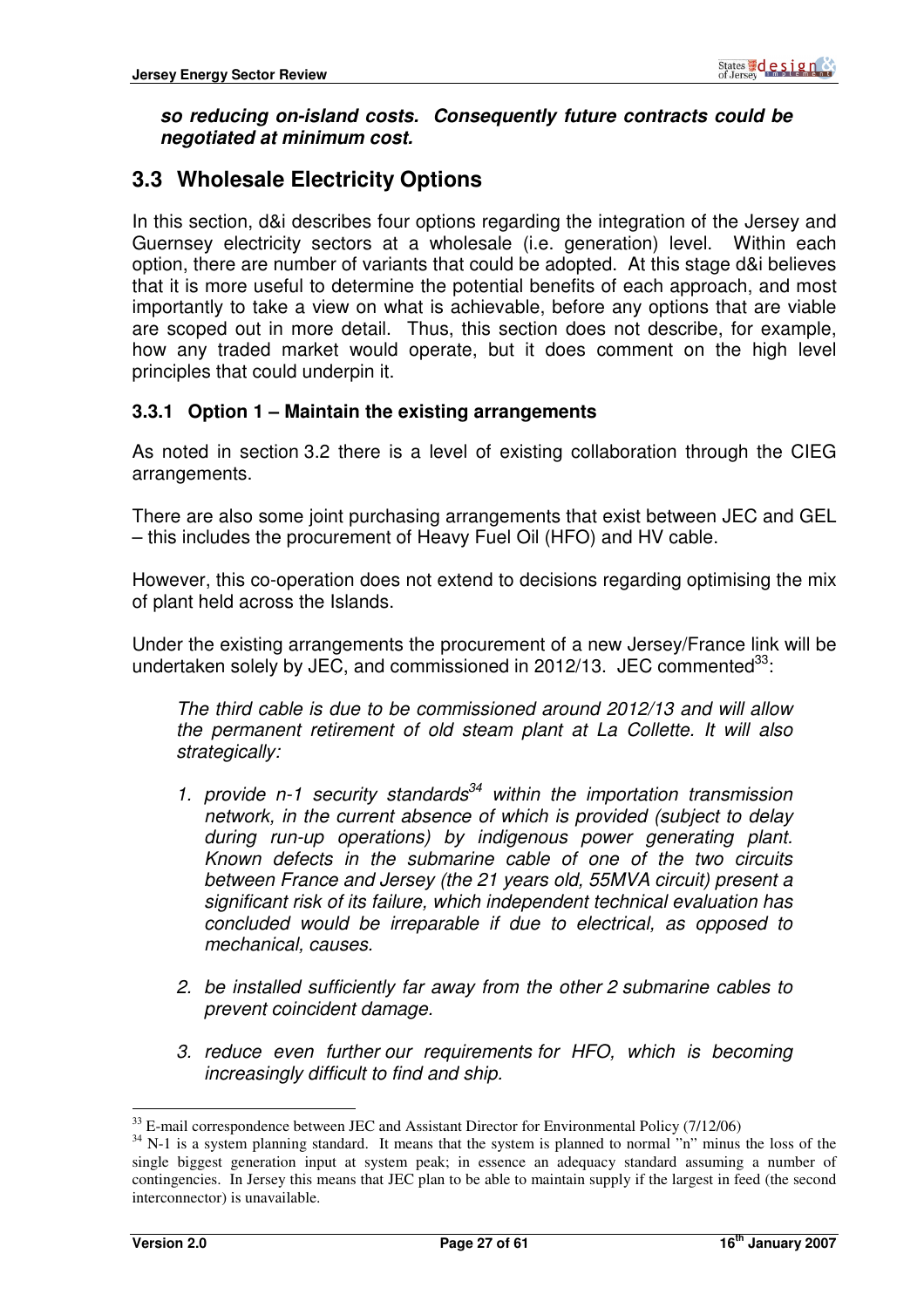4. reduce localised, chimney particulate emissions.

#### **3.3.2 Option 2 – Formalised Co-ordination**

This option would seek to create a harmonised approach to generation planning across Jersey and Guernsey. At present, each Island operates to specified security standards.

Jersey operates its generation security standard to n-1. At present this requires the maintenance of La Collette as a contingency against the failure of one of the interconnectors from France. The commissioning of the third link in 2012/13 will allow for n-1 security standards to be maintained without on-Island planting to secure against a major transmission loss. This is aided by the fact that the new interconnector will be connected into a different part of the EdF network in the Manche, mitigating the risk of a loss of the interconnector supply arising from a fault in the French Transmission network. Jersey does not have a policy of maintaining sufficient generation on-Island to maintain supply.

Guernsey imports less of its energy (in annual percentage terms) than Jersey. As noted earlier, Guernsey is less able to rely on imports from France (in their case via the Guernsey/Jersey link). This is because:

- there is only one cable between Jersey and Guernsey;
- the contractual maximum entitlement means that (at worst for Guernsey) it can only receive 16MW across the link – less than 25% of peak demand;
- the level of on-Island planting (and the mix of planting) allows for a greater reliance on on-Island generation – for Guernsey the interconnection is subsequent to the existing generation build, whilst in Jersey the history of interconnection has informed subsequent generation investment decisions: and
- there is a specific States of Guernsey policy of "**Strategic Independence**", although this has been diluted from its original position (which was to retain sufficient on-Island capacity to meet demand), to the current position which is to "minimise the need to import energy  $35"$ .

Under a co-ordinated Jersey / Guernsey planning model, the objective would be to:

- derive a level of on-Islands planting consistent with n-1 planning standards;
- defer future investments in generation; and
- bring forward generation closures.

<sup>&</sup>lt;sup>35</sup> States of Guernsey Government Business Plan, Billet XIX 2006 Priority 10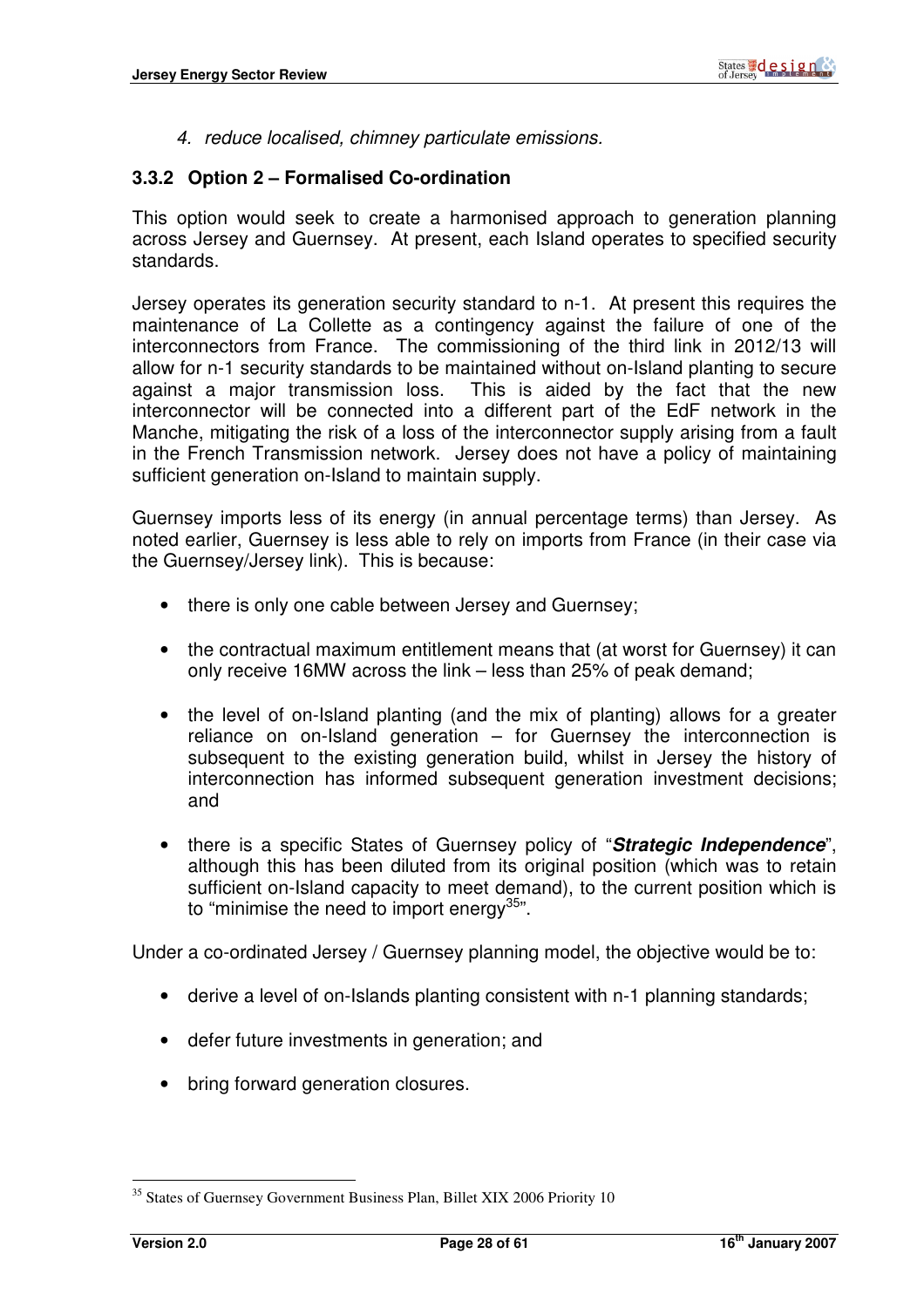#### **3.3.3 Option 3 – Jersey / Guernsey Energy Market**

This option would involve opening up both Jersey Electricity and Guernsey Electricity generation capability to competition with each other, and potentially to third parties – i.e. new entry generators.

Two options exist for creating wholesale competition:

- allowing (or creating) competitor companies to the incumbent(s); or
- creating a larger (Channel Islands) market (i.e. allowing JEC and GEL to compete inter-Island).

#### **3.3.3.1 Competing generators**

Technically, the possibility of competition in generation already exists in Guernsey. Whilst GEL is the single buyer of electricity in Guernsey, other parties could be granted a licence to generate by the OUR. The OUR would also be able to ensure that GEL purchased from a new entrant (in preference to its own generation assets) so long as it was efficient for it to do so. In Jersey again, technically, a competing generator could operate, however, enabling legislation would be required.

In practice there are significant barriers to new entry generation:

**Cost base** – the high volumes of on-Island demand met through importation and the costs of importation mean that it is unlikely that an on-Island generator could compete on cost. Any new entry is thus more likely to have some other economic rational to support it (such as waste to energy developments). Even if these are outside the control of JEC (or GEL) they are going to be (a) within States control, and (b) interested in securing a revenue stream to offset the costs of their primary activity. It is not clear whether the operating regime of any such plant would allow for JEC or GEL plant closures as this would depend both on its size and running regime.

**Planning –** d&i understands that there are also likely to be significant barriers to developments on the planning front. This would reduce opportunities for new plant development by any party, including JEC.

**The existing structure –** in practice (if not in theory) there are likely to be significant perceived barriers to any potential new entrant dealing with a vertically integrated incumbent, with States ownership/significant shareholding. Access to market would depend on clear access arrangements, off-take agreements and a supporting regulatory regime. It is not clear that these pre-conditions exist, although other entry barriers are likely to be so significant that these are second order (and more solvable) issues.

#### **3.3.3.2 Creating a larger (Jersey/Guernsey) market**

The development of competition at a wholesale level may thus depend on creating competition between GEL and JEC.

Wholesale electricity market design is complex and specialised. There is no one generally adopted model, so whilst the objectives of any wholesale market may be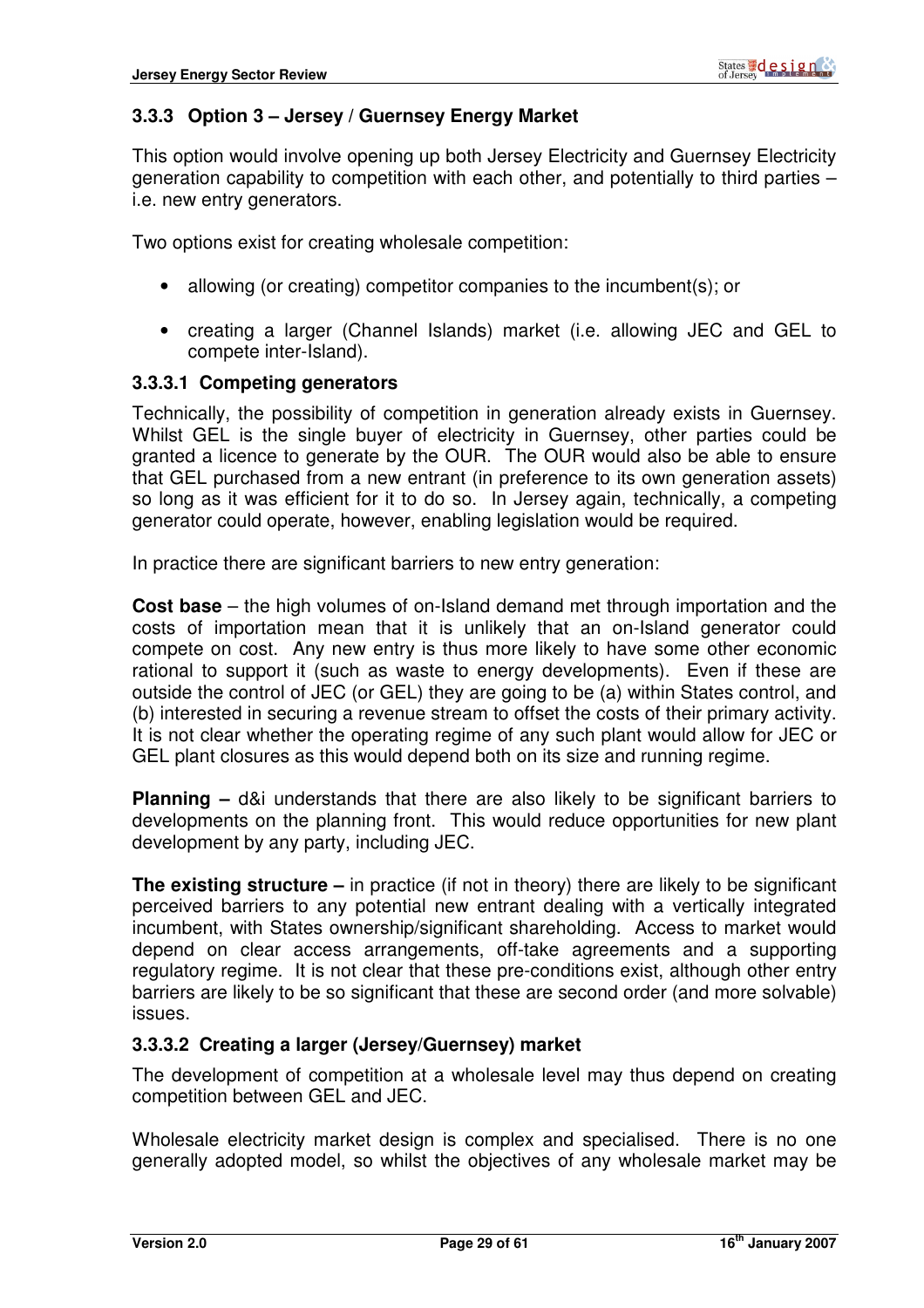similar across the world, the way in which this is achieved differs. The broad choices are:

- is all electricity traded through a central market, or are only volumes not contracted bilaterally traded through the central mechanism? These options are referred to as "gross" and "net" pools. The old UK pool was a gross arrangement, as, for example, are the Australian, Singaporean, Italian, Spanish markets. The NETA arrangements in the UK are a "net" pool, as are the arrangements in France;
- a central control, or decentralised control, of scheduling and dispatch? or
- an energy only<sup>36</sup>, or energy plus explicit capacity market?

It is beyond the scope of this assignment to assess the relative merits of alternative market designs – the emphasis is on determining which high level options for introducing efficiency in the electricity sector across the Islands merit further assessment. However, for illustrative purposes, a combined market could be created such that:

- there would be a central market mechanism into which each company would bid its generation (most likely on a daily basis);
- a central clearing mechanism would then schedule generation (and interconnector transfers) to meet forecast demand at some ex-ante time;
- generation would be stacked in "merit order" such that, in any hour, the lowest mix of plant would be scheduled to meet demand;
- the ability of generation to physically deliver to demand may have to be taken into account in determining prices (this is referred to as a "constrained schedule"); and
- the losses incurred in delivery to Jersey or Guernsey would also have to be taken into account in pricing.

What the market option does is to apply market pressures to the short term use, and long term investment in generation assets and other sources of energy – notably importation. Assuming effective regulation, suppliers would only be able to pass on efficiently incurred costs. Thus, the objective of any of the models is the same, but the ability to deliver them, their costs, and their effectiveness will differ.

#### **3.3.3.3 Summary**

d&i notes that access to the interconnector is limited. It asked JEC if, and if so how, any interconnector capacity could be made available to third parties – as described in section 2.3.1.3 (contractual issues). In addition, it is important to note that under this

<sup>&</sup>lt;sup>36</sup> More accurately "energy only" means that all costs (fixed and variable) are recovered through simple price/volume bids for MWh of output. In an explicit capacity market, at least some fixed costs would be paid as a capacity payment, with energy payments tending towards short run marginal costs.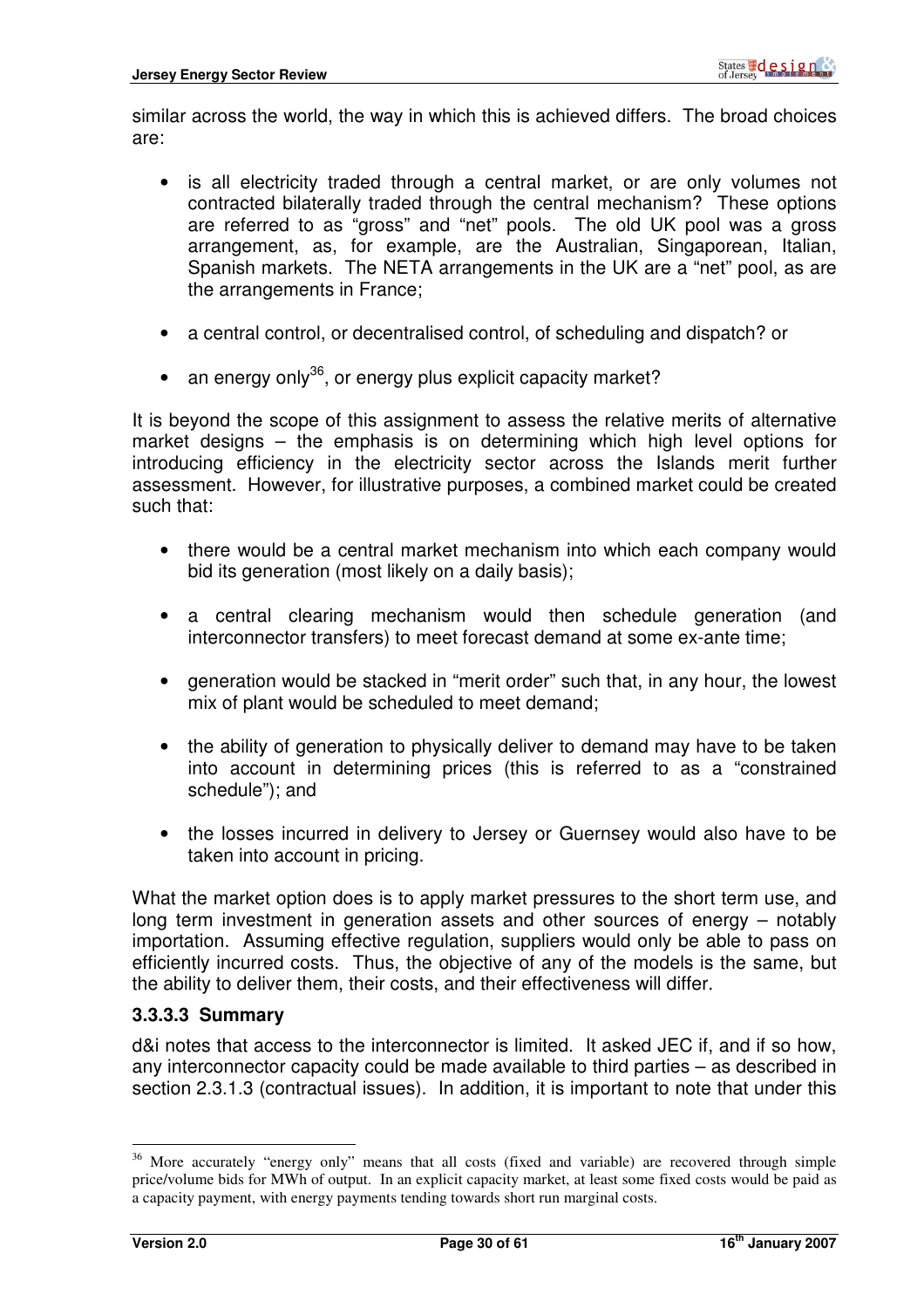option EdF (or another large European utility actively retailing electricity in France) could chose to enter the Channel Island market

This limits competitive options whilst such historic entitlement remain contractually in force, or at a minimum, it limits the ability of parties other that JEC and GEL to compete with each other.

#### **3.3.4 Option 4 – The creation of one company**

It is assumed that the creation of one company across both Islands would create economies of scale as the generation assets would be run on a combined portfolio basis, with retail costs being rationalised and allocated across all customers.

d&i notes that this is the most sensitive option and have made no judgement about how this occurs (i.e. merger, takeover of one by the other or else purchase of both firms by another company).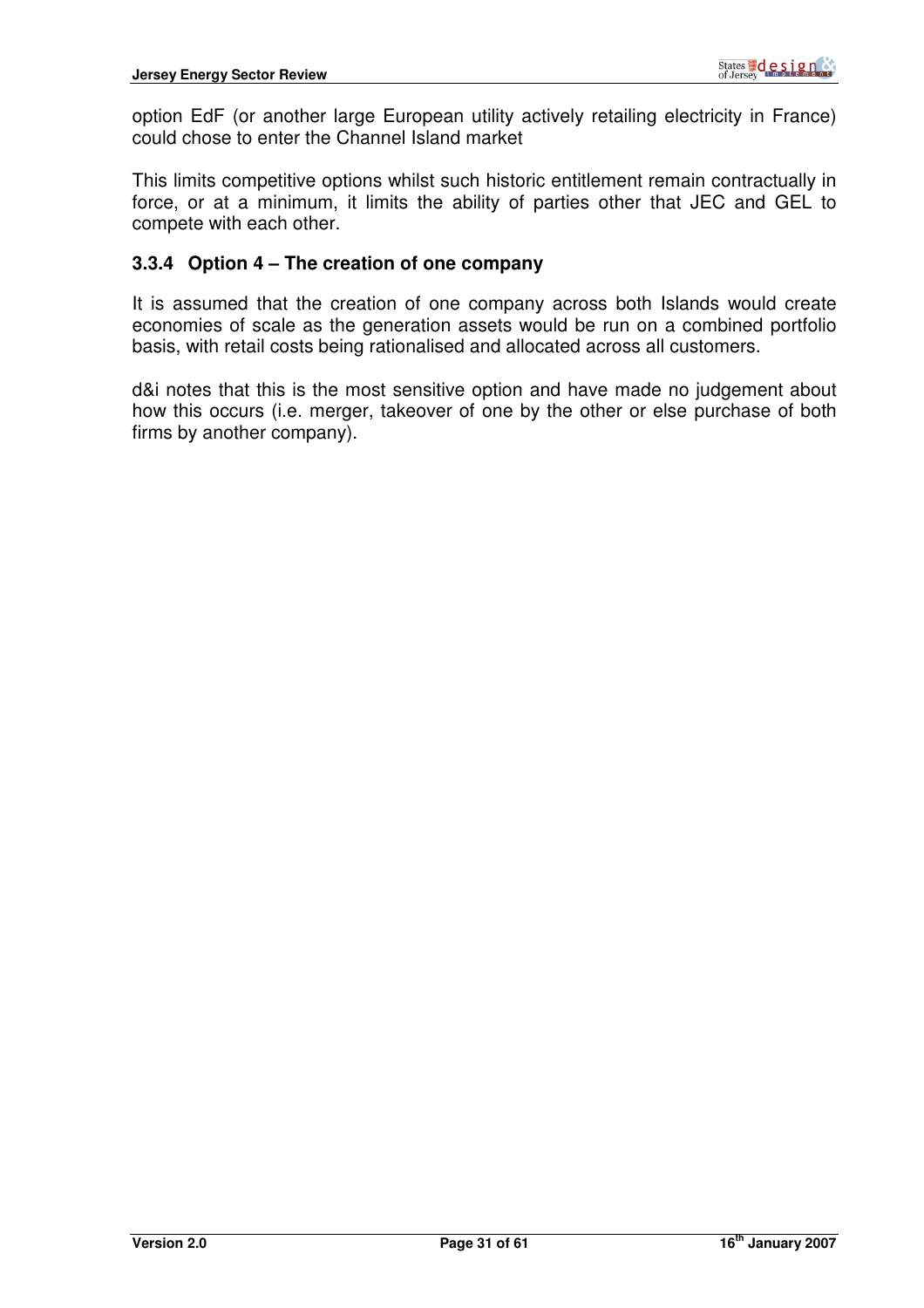# **4 Retail Market**

## **4.1 Objectives**

As a first step in considering the possibilities of introducing retail competition, it is worth considering the objectives of introducing this form of competition. Some of these objectives are common with those for introducing competition at a wholesale level – others are supply competition specific. This includes:

- 1. efficiency pressures i.e. typically there is a desire to reduce overall price paid by customers and this relates to:
	- a. protection of poorer customers in UK terminology the "fuel poor" there is a view that these people may not claim assistance even if they should logically do so;
	- b. the prices paid by commercial / industrial customers are not a high percentage of end customer costs, however there are few energy intensive industries/activities in Jersey; and
	- c. as energy costs are a small percentage of the total operating costs of businesses, it is deemed unlikely that business location decisions (between Guernsey and Jersey) would be driven by energy cost differentials between the Islands;
- 2. downward pressure on inflation as energy costs are a significant driver $37$  on inflation - the States of Jersey strategic plan outlines an "anti-inflation" strategy which is to keep RPI(X) at or below 2.5% coupled with 2% real growth in Jersey and similar objectives are also likely to apply in Guernsey;
- 3. tariff innovation:
	- a. reduce consumption at certain times and thus costs through changes to the load shape:
		- i. import contract costs; and
		- ii. on-island plant costs; and
	- b. to allow for more effective competition between substitute products (notably gas in this instance, but also potentially heating oil); and
- 4. increased customer choice competition is a more dynamic model than monopoly for responding to changing customer wants and needs.

<sup>&</sup>lt;sup>37</sup> Jersey Retail Prices Index - March 2006 - States of Jersey Statistics Unit. On an annual basis the largest contributors to the change in the Retail Prices Index were: Fuel costs: increased by 16% compared to March 2005 and accounted for 0.5 percentage points of the overall annual increase in the RPI. Prices were up across this group, reflecting global increases in energy prices; specifically important to Jersey were electricity which saw its first price in several years, and oil.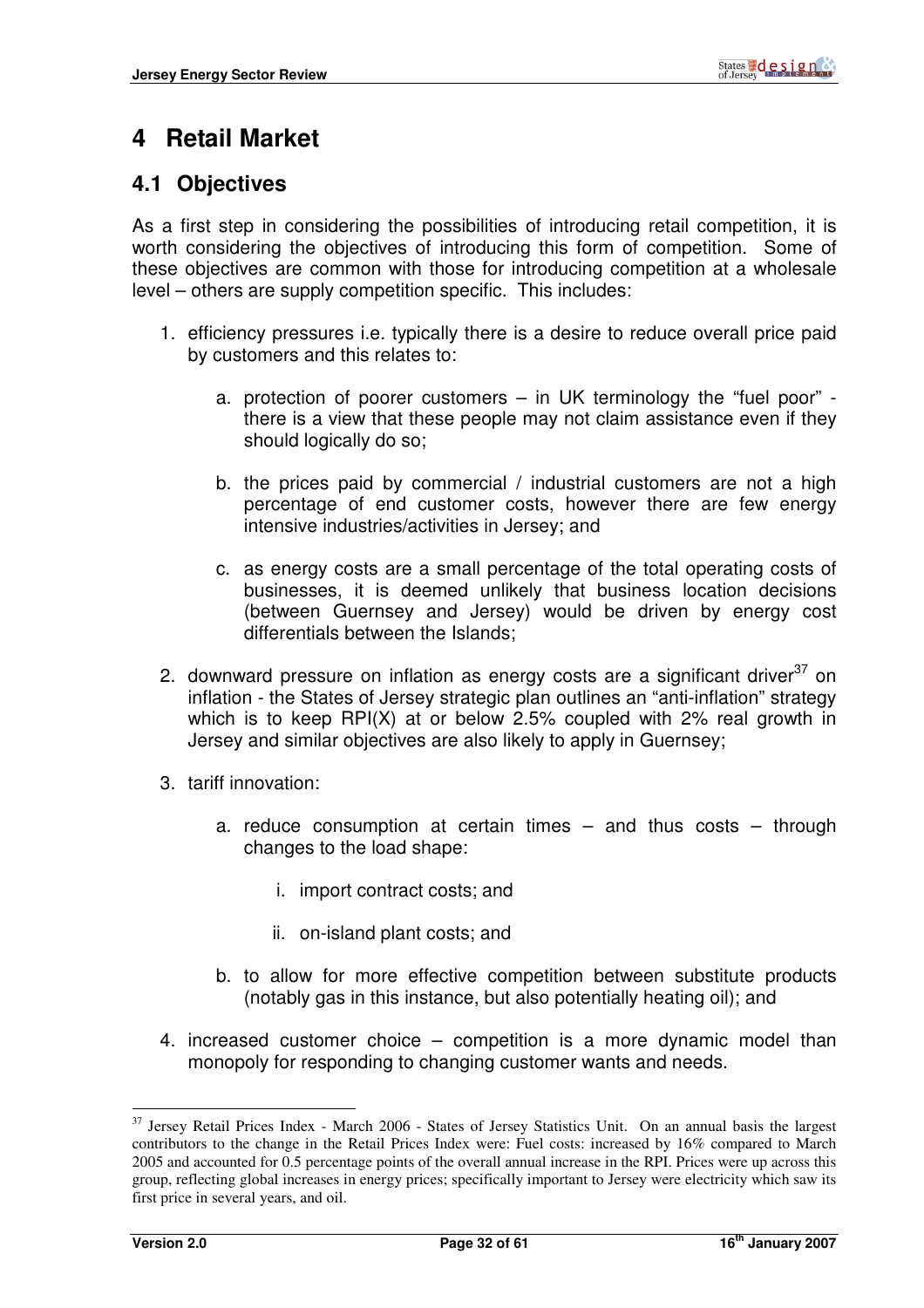# **4.2 Retail Competition Options**

Having considered above the objectives of implementing retail competition, there are broadly three options regarding retail supply. These are described below, in the context of Jersey. The same basic models would apply to a combined Channel Island market.

#### **4.2.1 Single Buyer / Seller**

Within this option there is no retail competition which represents the existing arrangements in Jersey and Guernsey. JEC is the purchaser of its own, and potentially any other generator's electricity<sup>38</sup> (the single buyer function) as well as the seller of electricity to end customers. Under the present Jersey arrangements the price for supply to end customers is determined by JEC. Any pricing control would be solely a result of any JCRA investigation, and determination on excessive pricing. In Guernsey this is also the model presently adopted, but prices to end customers are subject to specific price controls determined by the OUR.

#### **4.2.2 Large Customer Competition**

Some markets adopt a model where retail competition is open to only some larger customers. Often this is a transitional arrangement between the monopoly (single buyer/seller) arrangements and full competition – for example the arrangements in the UK introduced competition for different sizes of customers in 1990, 1994, and ultimately for all customers in 1998 and France also adopted a phased approach. Similar arrangements apply across the EU and also in a range of markets across the world. Under this model, JEC would allow competition for some customers – the threshold for which would need to be determined. It is likely that there would be other qualifying criteria for a customer taking its electricity from a supplier other than JEC, specifically that it (or its new supplier) would be responsible for its direct costs (including metering). Such a model requires that transport costs are determinable on an individual customer basis, and that wholesale market interval metering is in place – see section 5 for a fuller description of these issues.

#### **4.2.3 Full Retail Competition**

Under this model, any customer regardless of size, would be eligible to take supply from a company other that the host supplier (JEC and/or GEC). This does not necessarily require wholesale market interval metering, but if this is not in place, it does require equitable arrangements for the allocation of wholesale costs to customers based on variations in customer load shape and the time varying wholesale price.

Retail competition is a viable model in many jurisdictions, but its effective adoption requires that a number of structural, technical and economic building blocks are in place. These are described in section 4.3 below.

 $38$  From within Jersey or imported across one of the interconnectors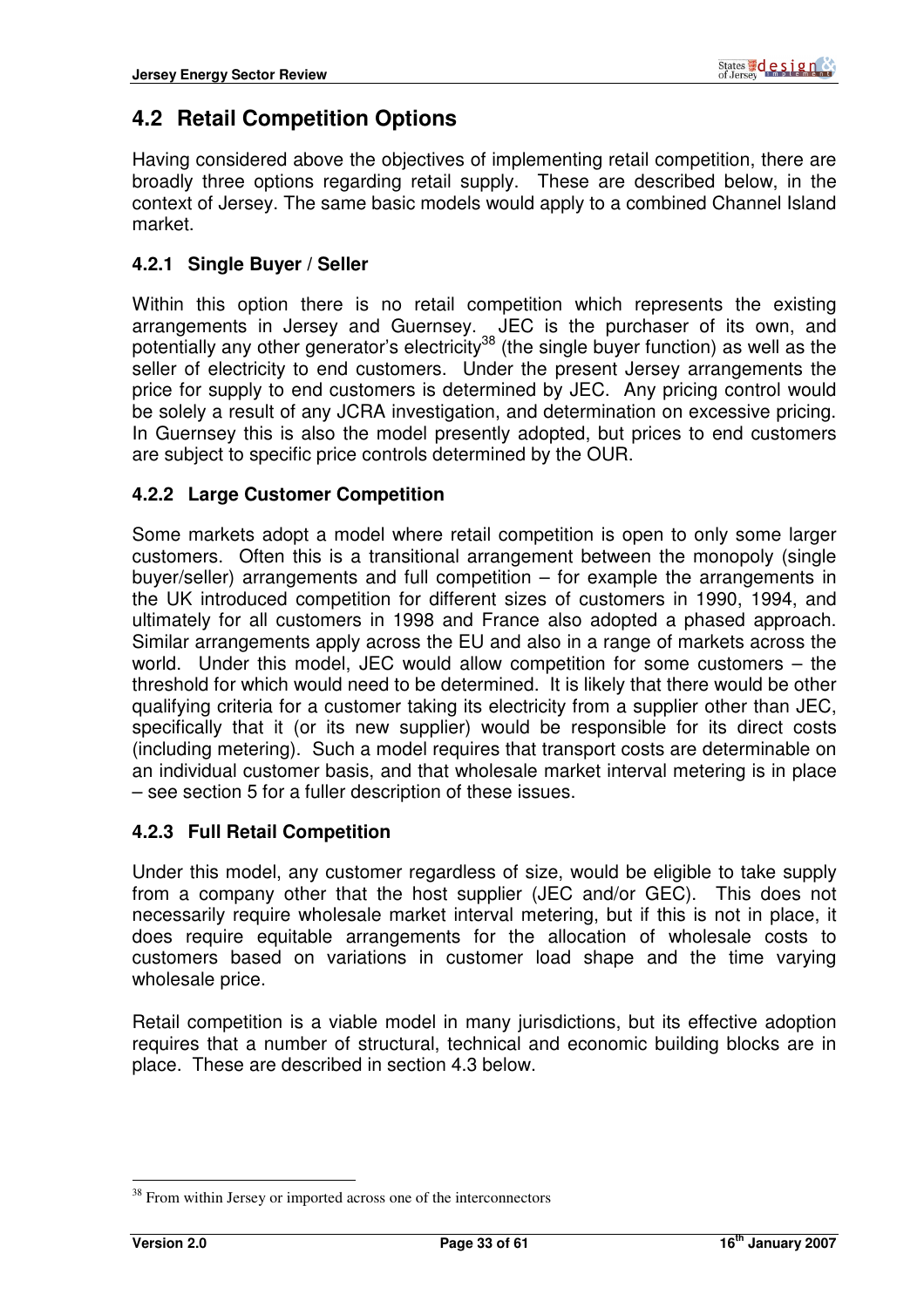# **4.3 Retail Competition Criteria**

This section sets out the required elements to achieve supply competition. There is an overlap between some of the criteria – but they are set out as separate items to provide greater clarity.

#### **4.3.1 Critical Mass**

Retail competition involves a retailer undertaking a range of activities, from energy procurement (and risk management) through to customer service, licensing and billing. Some of these activities involve fixed, or largely fixed, costs. Retailers thus need to have a critical mass of customers to spread these costs across. For example, certain firms have chosen not to enter the Irish retail market as the number of customers is insufficient.

Three forms of new competitive supplier (in electricity) exist:

- 1. an existing electricity supplier from a different market;
- 2. an existing supplier of a product with synergies (expertise, billing systems, etc) from within the same market; or
- 3. a new start-up business that sees the opportunities to build a market share as existing suppliers are inefficient.

The critical mass of customers would vary for each of these scenarios – although estimating the number of customers that any type of new entrant would fall outside the scope of this study.

#### **4.3.2 Realisable Cost Savings**

Customers require an incentive to switch retailers. For industrial / commercial customers this may be an absolute figure, whilst for domestic customers it is generally believed that there is a requirement for a percentage saving off the total bill (say 10%) plus a minimum absolute saving. The OUR noted<sup>39</sup> that:

"A MORI study conducted for Ofgem in November 2001 $40$  concluded that a mean saving of £78 was the incentive that the surveyed customers (those who have not already changed retailer) required as an incentive to switch. However, a National Audit Office Report in January 2001<sup>41</sup> demonstrates that, in the 18 months since the market in the UK was opened up, 65 million customers have switched for an average saving of £45 per customer per annum. The DG notes that both these levels of savings exceed the absolute level of retailing costs in Guernsey."

<sup>39</sup> OUR02/35

<sup>&</sup>lt;sup>40</sup> "Experience in the competitive domestic electricity and gas markets" conducted by MORI for Ofgem, November 2001

<sup>&</sup>lt;sup>41</sup> Office of Gas and Electricity Markets; Giving Domestic Customers a Choice of Electricity Supplier, 5 January 2001.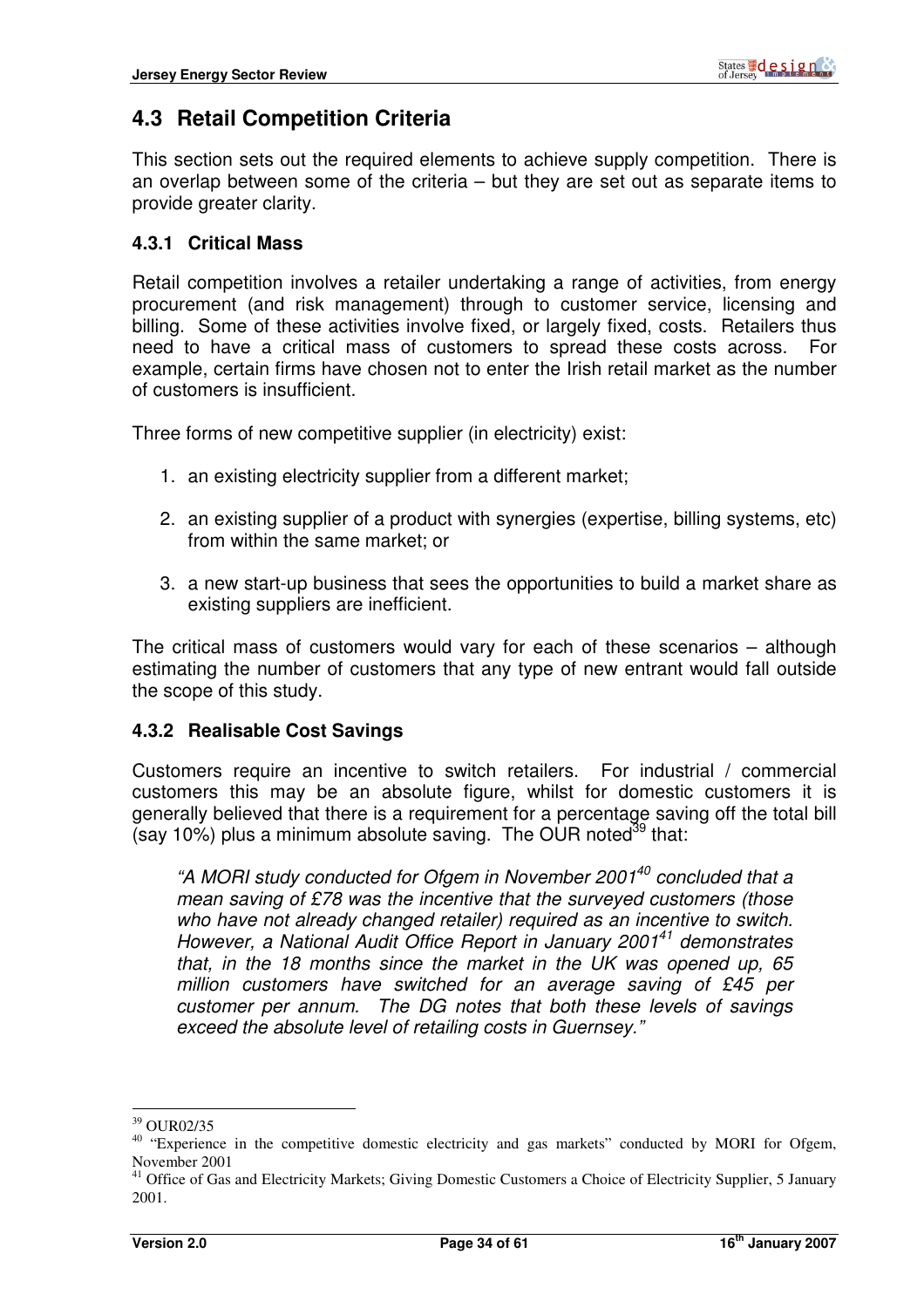The Ofgem reviews of retail competition now follow a different format. The 2004 report<sup>42</sup> notes that:

- in 2001, 72% of customers that switched did so because of cost and in 2003 this figure was 65%;
- by 2003, 51% of customers had switched retailer since the market opened (in 1999); and
- social class was not a factor in customers' willingness to switch.

The 2006 report<sup>43</sup> suggests that the potential saving for an electricity customer paying by direct debit is £41 per annum – compared to purchasing from its host retailer. On the one hand, this suggests that customers are prepared to switch for this level of saving. However, it is also the case that the rate of customer switching slowed down significantly after 2001. It may well be that those customers that wish to switch, and are motivated to do so, have largely done so. Regarding the absolute level of saving required to switch for electricity customers, it is not possible to be precise as to the average saving level required, but it is likely to be a figure in excess of £35.

It is worth noting that dual fuel savings (gas and electricity) on a comparable basis in 2006 suggested that the saving made by switching would be in the order of £115 per annum.

The savings on dual fuel deals are likely to be a significant driver in overall electricity switching rates. Under present arrangements in the Channel Islands dual fuel deals appear to be unachievable within the present arrangements. Savings on electricity are this potentially lower, and the ability to meet any switching threshold (on cost) more difficult to achieve as a consequence.

Within this average, variations will occur – for the "fuel poor" the savings required will be lower, whilst a number of more affluent classes may be insufficiently concerned about the cost of electricity that potential savings provide little meaningful incentive to change retailer.

#### **4.3.3 Credible and Willing Competitors**

In order to have competition, there needs to be (at least one) credible competitor. This needs to be a company that has the expertise, cost base and willingness to compete. Credible competitors are likely to be limited in smaller markets, especially where an incumbent has a long established position and the ability to price so as to deter new entry. Thus, the likelihood of credible competitors entering the market is linked to the regulatory/legislative regime, the size of market, and the ability to make savings. In addition, there is a need for potential new entrants to be willing to compete. Following experiences elsewhere, these could include existing utility

 $\overline{a}$ <sup>42</sup> Domestic Competitive Market Review, April 2004.

<sup>43</sup> Domestic Retail Market Report 2006.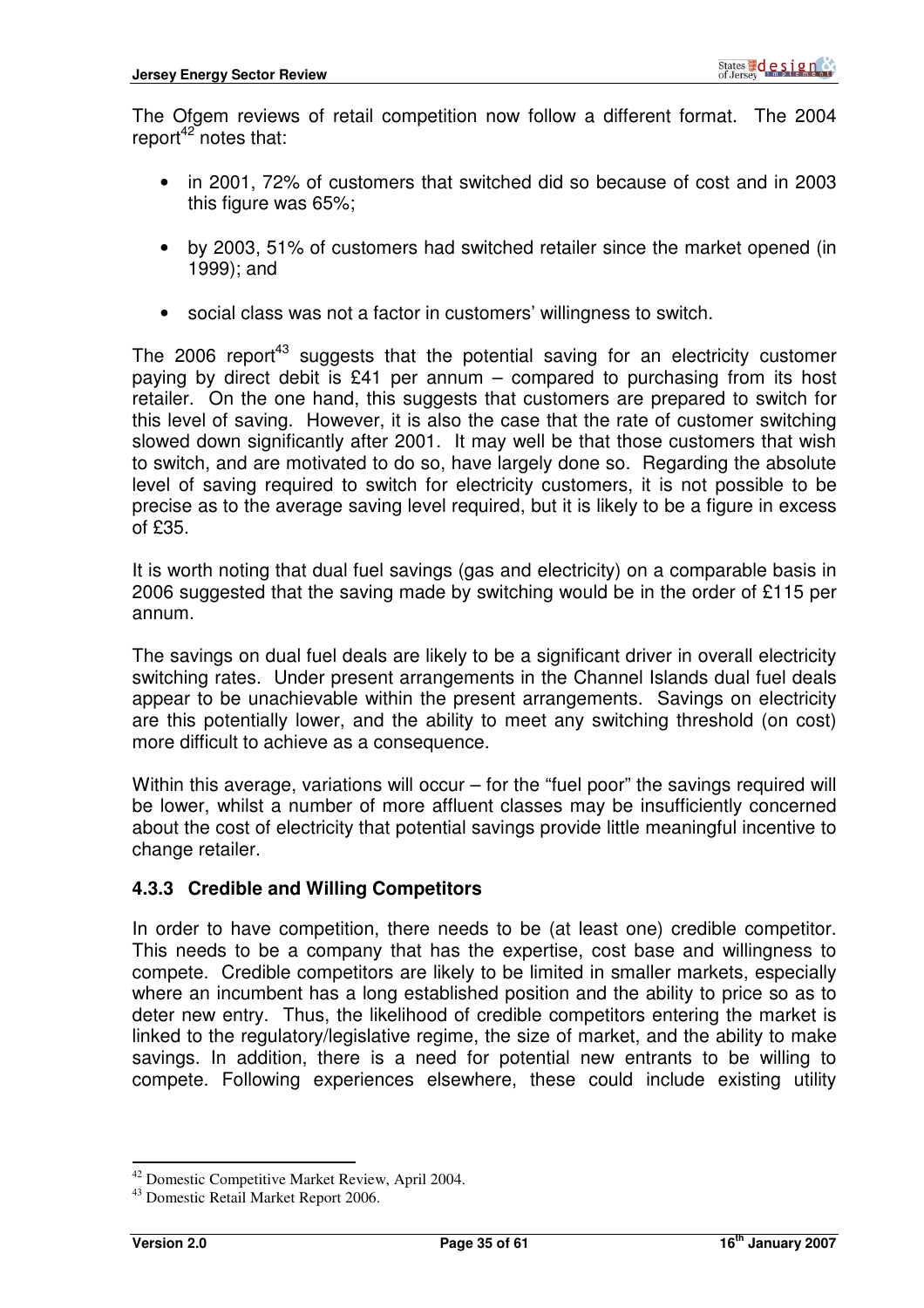companies such as Jersey Water or Jersey Gas. Furthermore, JEC indicated<sup>44</sup> that the CIEG regime provides for a non-compete agreement between GEL and JEC.

#### **4.3.4 Effective Third Party Access**

Third Party Access (TPA) is the term used to describe non-discriminatory (price and terms) access to natural monopoly transport assets. In the context of Jersey, this means that JEC would have to offer network access to competitors at the same price as it pays. This is likely to also require the effective business separation in the incumbent utility between generation, supply and transport functions.

Strongly linked to the point on TPA arrangements, is the question of effective business separation. This is important in two regards:

- ensuring non-discrimination in pricing; and
- confidentiality of customer data.

#### **4.3.5 Risk Allocation**

This section relates to the ability to determine customers' take (as metered) and reconcile against the wholesale market position of the retailer.

Wholesale electricity markets work on relatively short pricing periods (generally 30 or 60 minutes) to reflect the time varying costs of generation. It is important to recognise that, by any standard metric, electricity markets are highly volatile. This volatility is a function of (a) the cost of utilised generation, (b) the pricing methodology  $-$  often the bid price of the marginal generator  $-$  i.e. the most expensive generation required to meet demand. The cost of generation is a function of the type of generation, the availability of generation and the level and rate of change of demand.

Hence, wholesale electricity purchase costs vary by the half-hour, and metering intervals are consistent with this timescale. So, at a wholesale level it is possible to match supply and demand, with a price. Domestic meters do not typically<sup>45</sup> work on the same time interval – at best operating on set peak / off-peak periods. This gives rise to potential risks if a supplier buys on an hourly price, but can assess how much a customer took over a period of time, but not in which periods it consumed it. In short, was a specific customer consuming when wholesale prices were high or low?

Whilst suppliers in total will pay for all the energy at a wholesale level, it is not straightforward to determine what proportion was consumed by each supplier's customers.

In principle there are two approaches:

<sup>44</sup> "*There is a restriction on trade within the CIEG Agreement between Jersey Electricity and Guensey [sic] Electricity, but this could we think be easily challenged under Competition Law.*" Extract from Mike Liston's email to the Assistant Director for Environmental Policy 22<sup>nd</sup> December 2006.

<sup>&</sup>lt;sup>45</sup> GEL is presently introducing an leading edge Automated Meter Reading (AMR) scheme for all customers that should, once fully operational, provide half-hourly metering data for every customer in Guernsey (see http://www.electricity.gg/publicinfo/News/viewnewsstory.asp?NewsID=69 for details). Presently JEC have no plans to adopt an AMR scheme.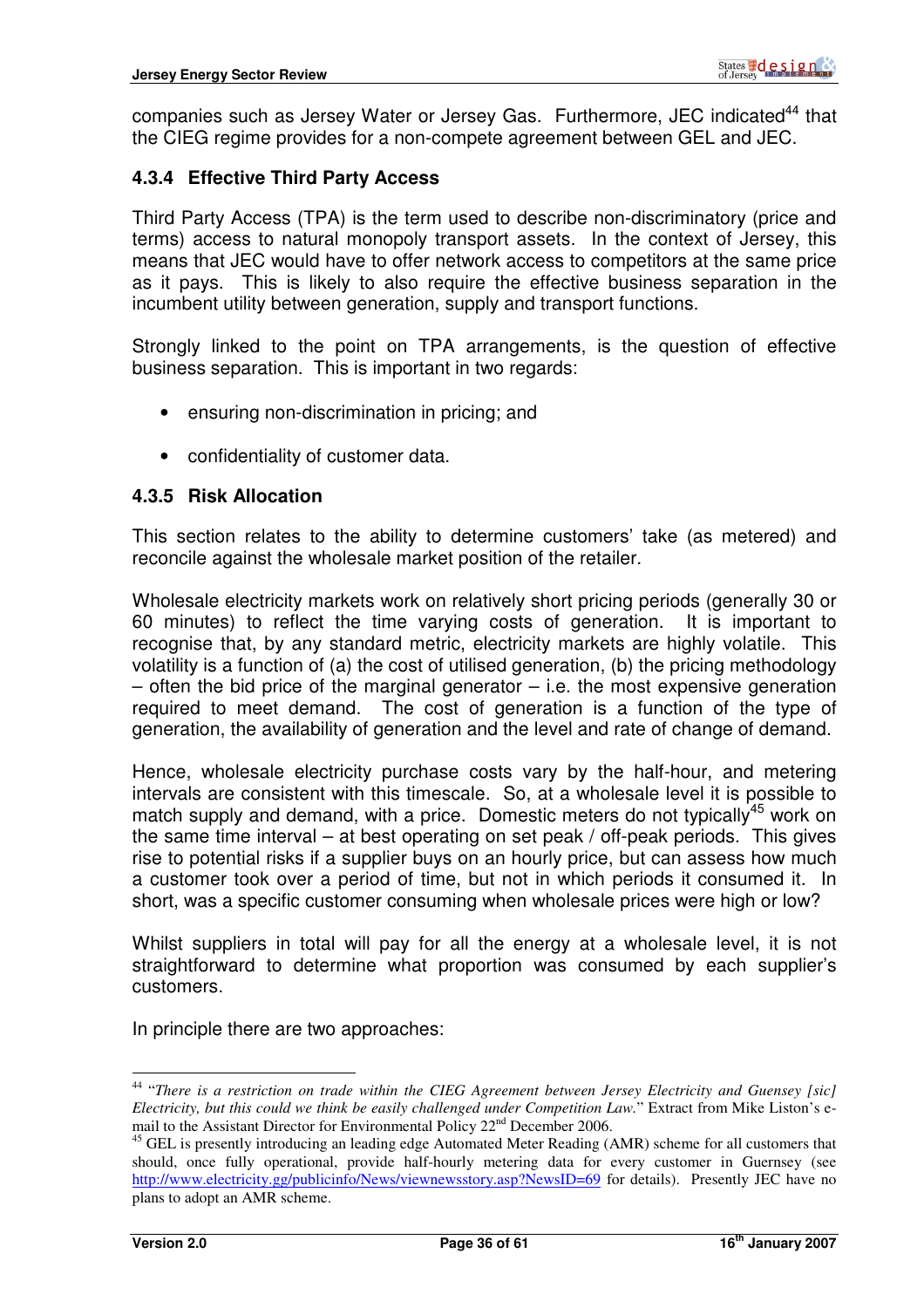- meter all competitive customers on an interval basis so that hourly 'customer take' can be matched with hourly wholesale prices; or
- some form of non-interval metered solution where customer demands are profiled to determine each supplier's share in that hour.

#### **4.3.6 Cost Allocation**

Retail competition requires that there is an equitable allocation of the costs of retail competition in such a way as there is no inherent cost barrier to individuals switching supplier.

The costs of retail competition can either be allocated to those who choose to take competitive supply, or allocated across the entire eligible customer base. The allocation of costs only to customers that switch may well create a barrier to switching. Certainly when Offer<sup>46</sup> considered this matter, it was concluded that allocating the direct costs of switching to only customers that switched in the 1994 market (for 100KW maximum demand customers) effectively locked out customers with a maximum demand below 300KW as the costs of switching would exceed potential savings. The decision was thus made to allocate all the costs of opening that market to competition across the whole eligible customer base. A similar decision was made in the UK in 1998, where all the costs of introducing full retail competition were allocated across the contestable customer base.

Regarding the level of these costs, the  $OUR^{47}$  considered the costs of introducing competition (at a wholesale and retail level):

"The costs of implementing retail competition could vary greatly depending on the solution adopted. Including the costs of implementing Generation Option 1(b), the DG's high level estimation is that the cost per customer (annualised over 5 years) would range between £44 per customer per annum for a fully metered solution, to £13 per customer per annum for a simple profiled solution".

#### **4.4 Section Summary**

This section considered the objectives of retail competition, the options for how it might be structured, and the success criteria that need to be in place to achieve it. Section 3 considered similar issues relating to possible wholesale competition models. Section 5 will now assess how each of these models might relate to the Channel Islands market.

 $\overline{a}$  $46$  Offer in 1992/3 – note Offer is now Ofgem.

 $47$  OUR 02/35 – note that the OUR considered the costs of a wholesale market and retail market implementation together, as it was not considered viable to introduce supply competition in the absence of a wholesale competition. This linkage is picked up in the context of Jersey, and a joint Channel Island model, later in this report.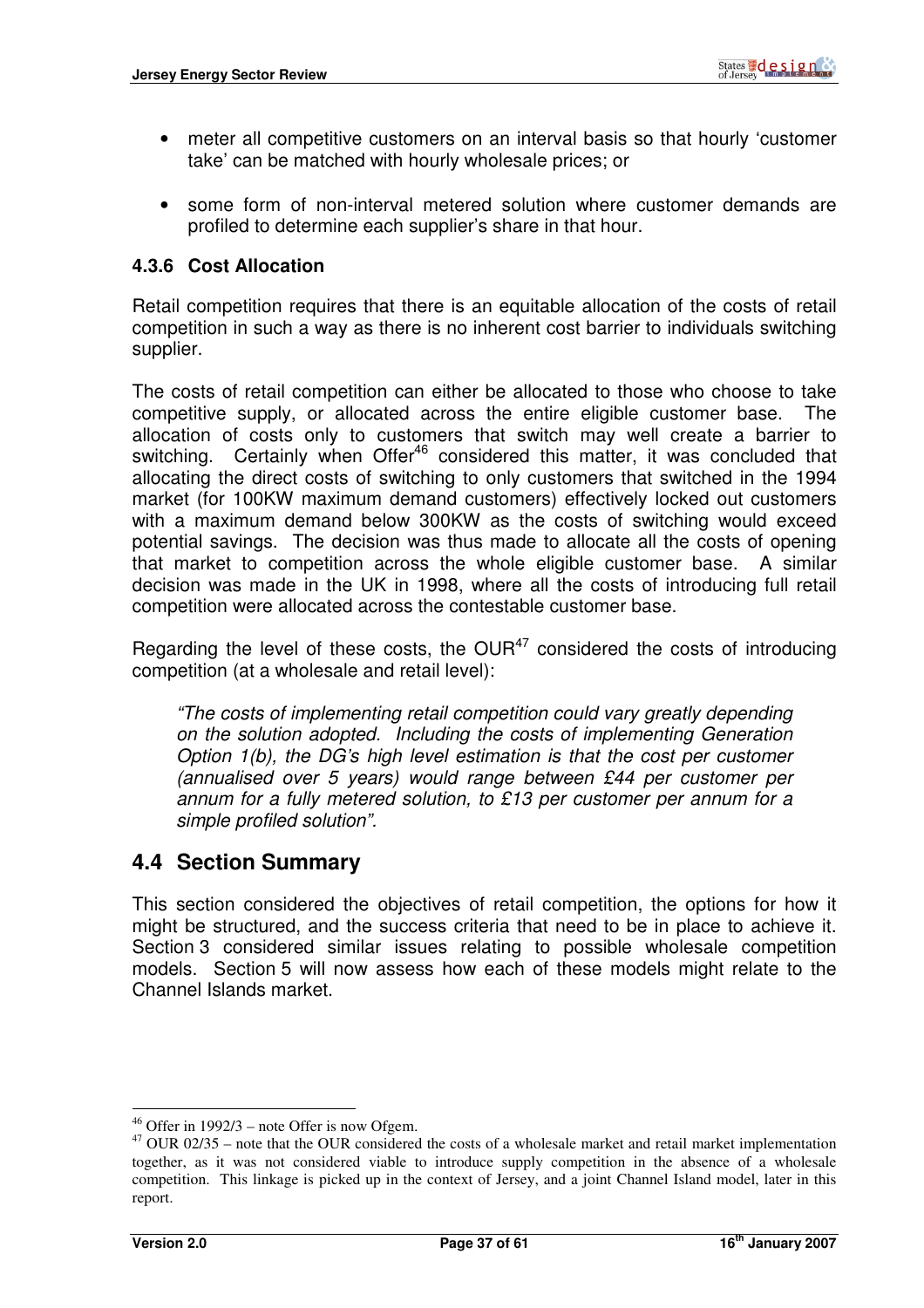# **5 Identification of Options**

In section 3.3, d&i outlined four options for increasing the efficiency of the electricity sectors in Jersey and Guernsey through the integration of the wholesale sectors on each Island. These were:

- 1. maintain the existing level of collaboration (sub-section 3.3.1);
- 2. increased (formal) co-ordination of planting and investment decisions (sub-section 3.3.2);
- 3. creation of a competitive wholesale market (sub-section 3.3.3); and
- 4. the creation (in some way) of one merged entity (sub-section 3.3.4).

In sub-section 4.2, d&i set out the options for retail competition:

- 1. maintain the existing supply monopolies on each Island (sub-section 4.2.1);
- 2. introduce limited competition for the largest customers (sub-section 4.2.2); and
- 3. introduce full retail competition (sub-section 4.2.3).

In addition to the various competition options set out above, it should also be noted that **regulation can act as a surrogate for competition**. Thus, the monopoly options could produce different outcomes for stakeholders, depending on the regulatory model adopted.

Finally, an assessment can be made on some of the above models being adopted on a Jersey-only basis, or on a combined Channel Island basis.

## **5.1 Available Options**

The number of options available is more limited than the number of potential combinations suggests. This arises because the viability of the retail competition options discussed is strongly linked to the ability of competing suppliers to offer sufficient price savings by switching. Broadly, a competitive price advantage can arise in two ways:

- 1. a supplier can buy energy at a lower price than its competitor(s) and passes these savings onto customers which requires:
	- a. alternative sources of generation to procure energy from. This could be from generation in the same market (consequently requiring either diverse generation ownership); and / or
	- b. access to importation sources via importation; and / or
	- c. a competitive wholesale market, and / or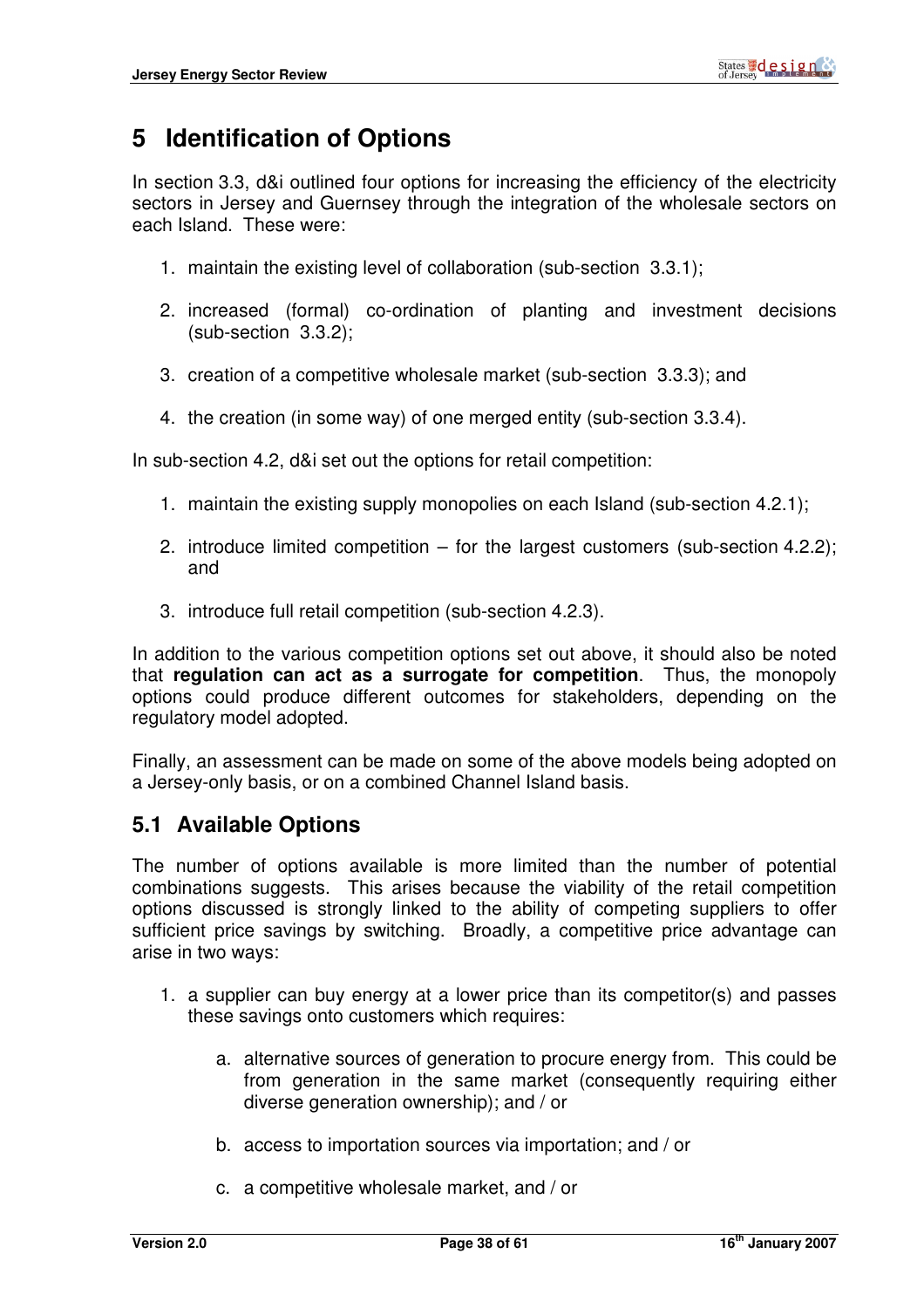2. a supplier can carry out the supply activities (customer service / billing / metering data collection / debt management) more efficiently.

If there is no ability for a competing supplier to source energy more effectively, it would need to carry out the retail function in a more cost effective manner. However, being more efficient in the provision of retail supply services may not be a sufficient basis to encourage customer switching. This arises because the overall costs of the supply function are less than the monetary saving required by customers to switch – see section 5.3.1 below.

Clearly, a supplier could compete on the basis of lower energy purchase costs and effective supply business management and offer savings based on efficiencies in both these functions.

However, if it appears unlikely that the management of the retail function would derive sufficient savings to induce customer switching, the viability of retail competition rests on there being wholesale market competition in place as a precursor. Thus, it can be seen from the table below that d&i have assumed that, in the absence of wholesale competition, retail competition would not be a sufficiently viable option to consider in isolation.

|  |                          |                                             |                                    | <b>Retail Options</b>                   |                                             |
|--|--------------------------|---------------------------------------------|------------------------------------|-----------------------------------------|---------------------------------------------|
|  |                          |                                             | No<br>Retail<br><b>Competition</b> | Limited<br>Retail<br><b>Competition</b> | Full<br><b>Retail</b><br><b>Competition</b> |
|  |                          | <b>Existing arrangements</b>                | v                                  | Ν                                       | N                                           |
|  |                          | <b>Formalised planning</b><br>co-ordination | v                                  | Ν                                       | N                                           |
|  | <b>Wholesale Options</b> | <b>Competitive wholesale</b><br>market      | v                                  | ٧                                       | v                                           |
|  |                          | One merged entity                           |                                    | N                                       | N                                           |

**Table 9 – Consistency of options** 

## **5.2 Wholesale Savings**

There is a broad scope of possible savings – not all would be realisable under all of the four options set out:

- 1. capacity build (deferring potential investment);
- 2. operation and maintenance of existing plant (bringing forward closure);
- 3. effective merit order dispatch reducing direct operational costs, and longer term contract price costs;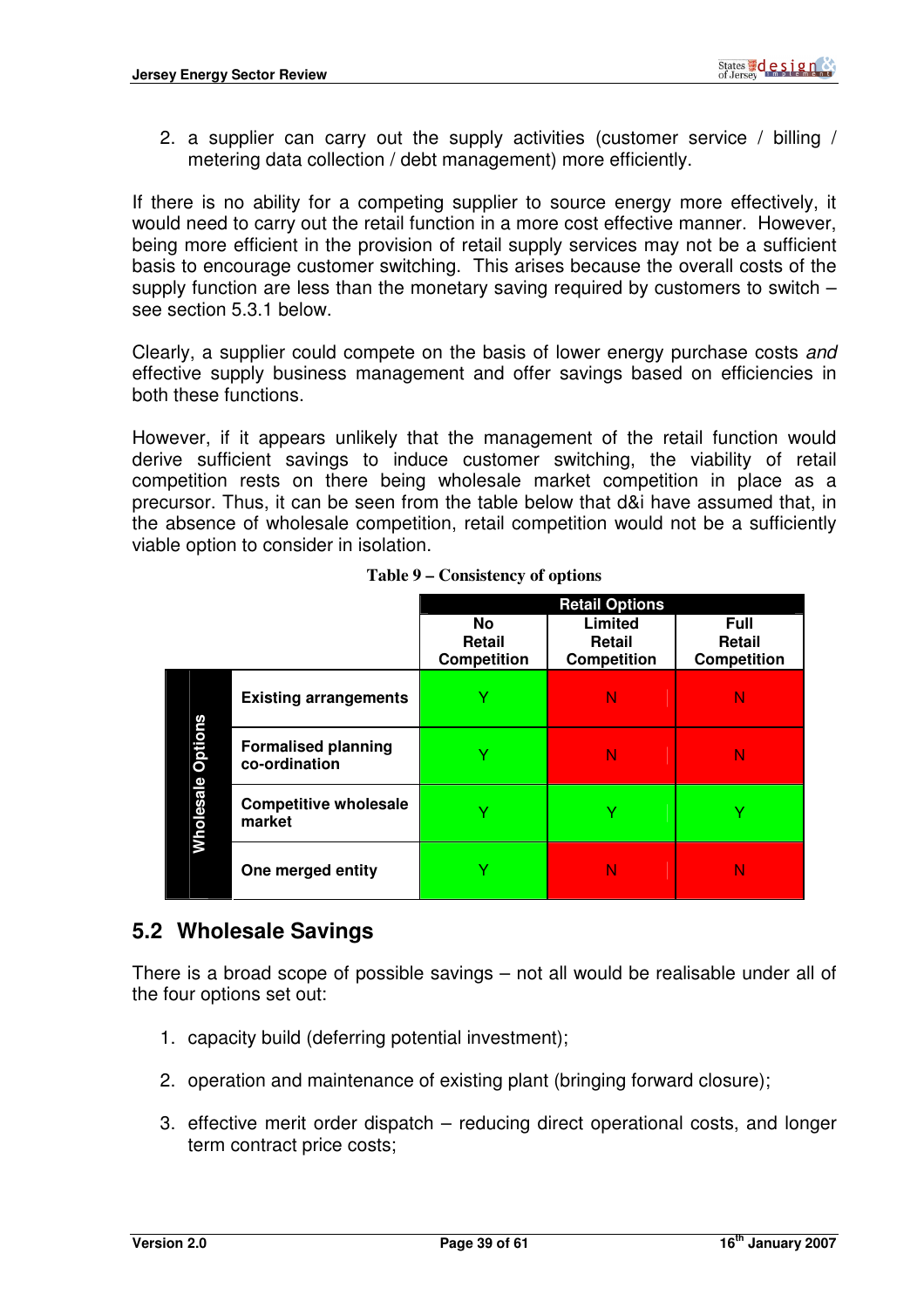- 4. reduced environmental impact (in Jersey) through reduced on-Island generation and/or reductions in on-Island generation across the Channel Islands - this may also include the potential importation of green energy (such as tidal) from Guernsey should it become available and commercially viable to import it to Jersey;
- 5. regulatory costs (assuming the competitive wholesale market requires limited oversight); and
- 6. centralisation of staffing:
	- finance functions;
	- senior management team;
	- HR; and
	- reduction of overall headcount in the generation business.

## **5.3 Scope for Retail Business Savings**

In section 4.3.2 d&i set out the areas where a retailer has the potential to make sufficient cost savings to induce customers to switch to it, as a consequence of lower prices. Possible areas of savings that retailers can offer are (a) reduced costs in operating the retail function, and (b) reduced input costs – essentially the purchase cost of electricity.

The potential for savings in each of these areas is assessed in turn.

#### **5.3.1 Operational Costs**

The OUR<sup>48</sup> estimated that the operational costs of GEC's supply business in 2002 were around £33 per customer (off a customer base of c22,000 customers) – giving a cost base of around £726,000 p.a.

Regarding the ability of other potential electricity suppliers to compete, d&i notes that the OUR<sup>49</sup> calculated that:

"….the **incremental** retailing cost, plus a margin or return to a new entrant, could result in a retailing price from a new entrant as low as £10.00 per customer. That assumes that an existing retail base would be leveraged………..and that only certain cheap to serve customers were targeted".

This assumption relates to the new entrant being (a) an existing supplier already operating in a different geographic market, or (b) an existing supplier of product within Jersey with service synergies, e.g. gas. There is no indication in the report as

 $\overline{a}$ <sup>48</sup> OUR 02/35

<sup>&</sup>lt;sup>49</sup> OUR02/35 "Review of Guernsey's Retail and Generation Electricity Markets" (Nov 2002)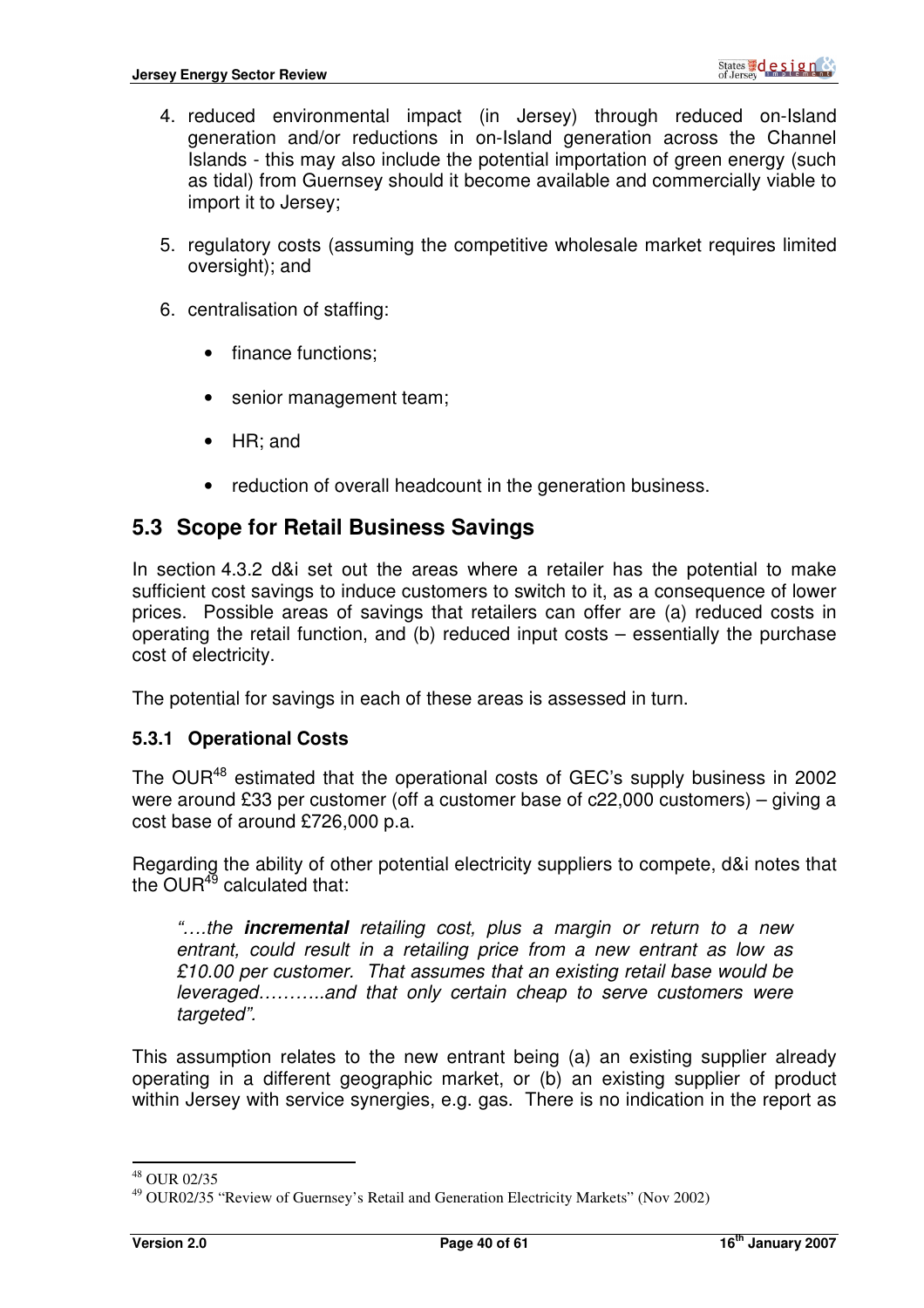to the base number of customers required to make this figure achievable as there is no assessment of the fixed costs of retailing.

d&i also notes that there is considerable expenditure within the  $GEL^{50}$  accounts regarding "Regulatory costs" – these amount to £677,000 in 2006 (of which £447,000 was on external resource costs), up from £510,000 in the year ending 31 March 2005. There is no split of regulation costs across generation, supply and transport activities. However, there must be a possibility for competitors to incur significantly less costs than those that GEL currently incurs. The cost of regulation was, in 2006, around £30.00 per customer. A recent review carried out by the UK National Audit Office into the regulatory model in Guernsey stated that the costs estimated by GEL to meet the OUR's demands must "be treated with some caution<sup>51</sup>".

Whilst the OUR assessment dates back four years d&i has been unable to find similar assessments carried out on comparable utilities (essentially small Island networks). It is also the case that there is insufficient data in GEL's latest published accounts to replicate the analysis. JEC's accounts equally provide no basis for any such assessment. In order to gain at least an initial assessment of the costs of the retailing activity in Jersey, we made enquiries of JEC.

JEC commented that:

"Further to your telephone enquiry yesterday, our cost per customer of the Retailing activity is approximately £45 per annum, excluding capital depreciation. The split is approximately 50% Metering, 32% Customer Care (which is probably a considerably more comprehensive service than provided in Guernsey and therefore more costly) with the balance being Billing and Cash Collection costs."

Under any form of retail competition, metering services would most likely fall under the distribution business function  $-$  i.e. all retailers would be exposed to the same cost. Consequently, the customer service/billing cost of around £23.00 per customer/per annum represents the potentially competitive element of the cost base. d&i considers that this information is substantially in line with the data that the OUR reported on in Guernsey.

**A broad assessment on the costs of electricity retailing across the Channel Islands is that they are in the order of £20-£30 per customer per year. Assuming the OUR is correct, and a new entrant into any market could provide these services (to at least some customers) for £10.00 per year, the potential savings to customers would only amount to £10.00 - £20.00. d&i does not consider that this level of realisable saving would provide sufficient incentive for customers to switch. Consequently d&i believes that a competitive wholesale market is a requirement to underpin any retail competition** 

<sup>&</sup>lt;sup>50</sup> Guernsey Electricity Report and Accounts 2005/06 page 33

<sup>&</sup>lt;sup>51</sup> UK NAO Review of Commercialisation and Regulation in the States of Guernsey, Billet X, 2006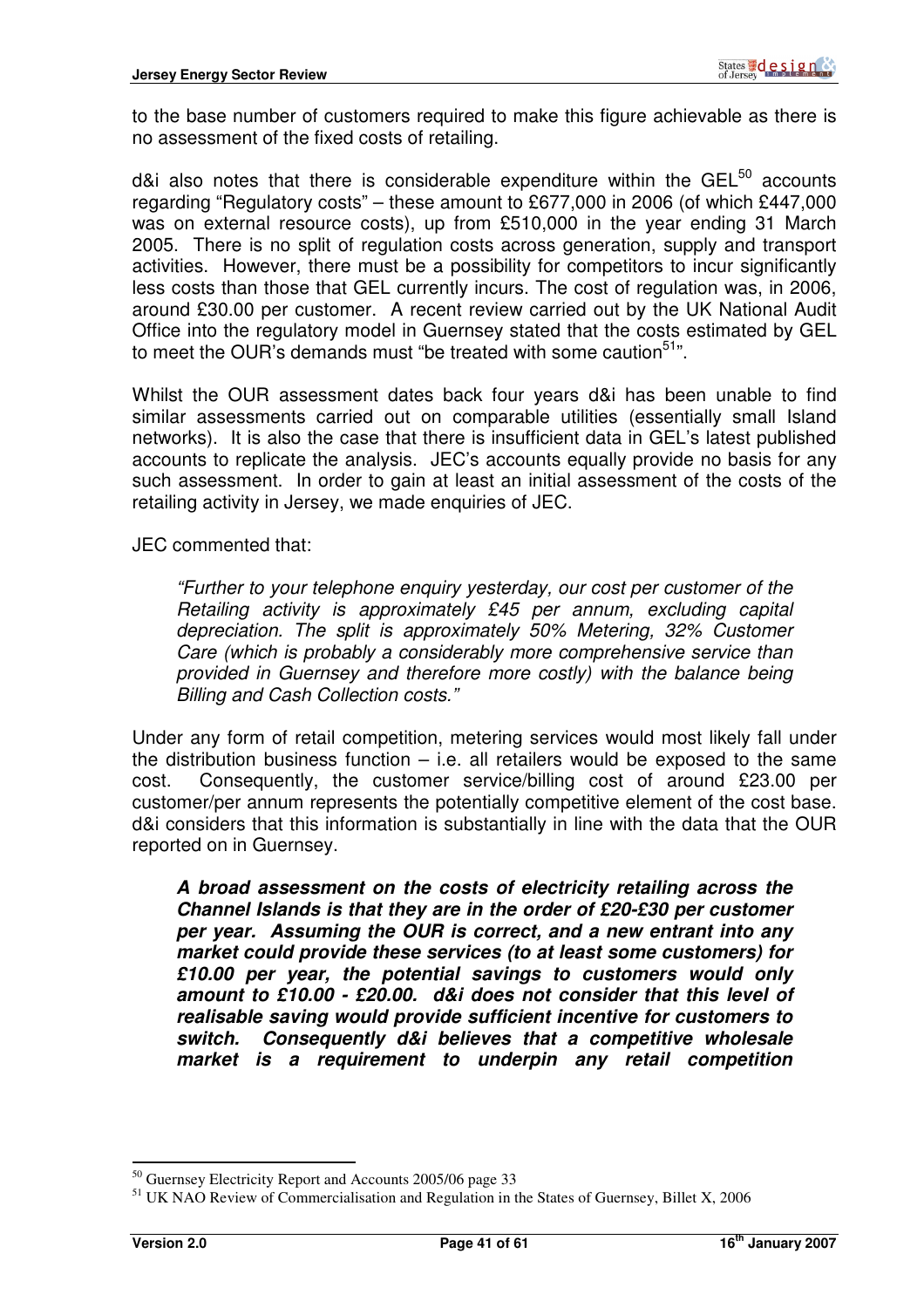#### **introduced<sup>52</sup>. Thus, a significant proportion of savings would need to be delivered from electricity purchase costs.**

#### **5.3.2 Wholesale Purchase Costs**

The potential for saving arises if one retailer can buy at a sufficient discount to provide sufficient cost savings to end customers as a consequence.

This requires price differentials to be seen at a wholesale level. This could result from purchasing from different generation sources with different cost bases. One example of this would be whether a competitive supplier could access generation in France (on the Powernext<sup>53</sup>) and sell it into Guernsey across the interconnector<sup>54</sup>. Alternatively, one supplier may have hedged its forward position out, whilst another has spot market exposure. If these prices diverge, the basis of different wholesale prices to customers exists. If, all suppliers have access to one price (say all trades are referenced to the Powernext day ahead price) the scope for different wholesale purchase cost bases is more limited.

Quantification of potential cost savings in a competitive environment (one where JEC, GEL and potentially others compete) is difficult to conduct on the basis of the information available to us. Any assessment would require both a full disclosure of the cost base of GEL and JEC at a generation level, in addition to indicative EdF prices.

d&i asked JEC to provide details on the current and forward prices for JEC's purchases, from EdF in €/MWh and estimated production costs in (€/MWh) for each of its plant (along with the data request for the data presented in Table 7) and requested that they explicitly mention those prices that are fixed and those that are forecast. JEC responded that:

This is commercially sensitive information. But a guide can be obtained by looking at the base load prices at www.powernext.fr. The average price being paid by CIEG is roughly the average market price across the last 12 months. The commercial contract between CIEG and EdF applies coefficients to these prices based on time of day and season.

Furthermore, JEC did not provide any estimated production costs for either its plant or GEL's. In the absence of such (or similar data) d&i cannot undertake an assessment of the scale of any benefits. This would require an assessment of any inefficiencies at a wholesale level that could be assumed to be competed away in a competitive market.

#### **As noted in section 5.2 above, JEC was asked for an assessment of potential efficiency savings at a wholesale level, and believed that it**

 $52$  For completeness, this conclusion is also based on an assumption that regulatory costs in the order of those reported by GEL are (a) not attributable to retailing, (b) unlikely to provide a sound cost basis against which assumed savings could be calculated.

<sup>&</sup>lt;sup>53</sup> French electricity forward market.

<sup>&</sup>lt;sup>54</sup> We recognise that this is not presently a feasible option for a number of reasons – however the desire is to demonstrate that one retailer needs to have access to a cheaper source of energy – either because the incumbent cannot access that energy, or because I has just entered into lower priced commercial arrangements.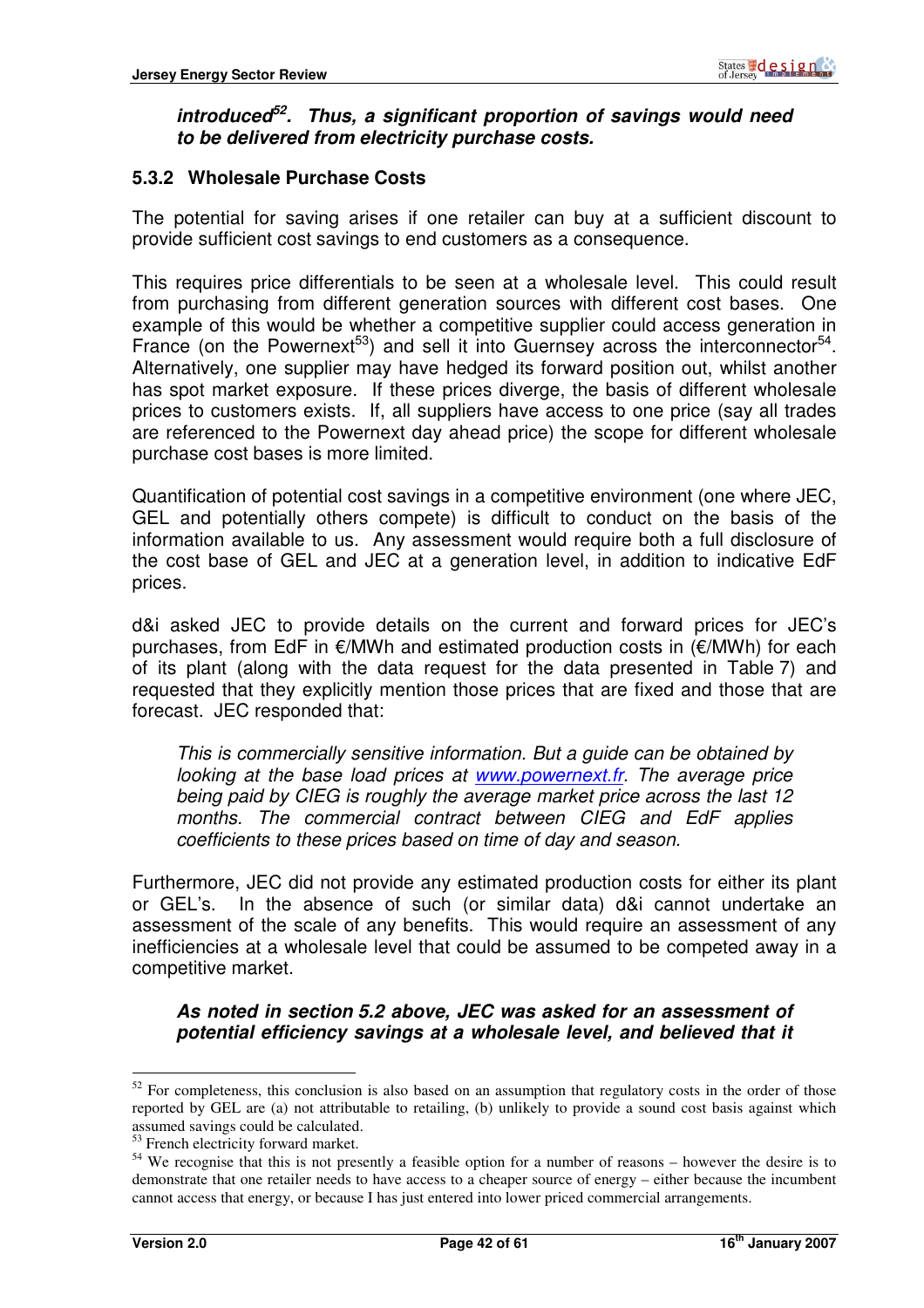**lacked the data to quantify the extent of the potential efficiency gains under a combined utility. Our assumption is that competition would produce a similar price outcome to a combined utility subject to external efficiency drivers. Thus, d&i is in the same position as JEC in being unable at this time to quantify such savings.** 

#### **5.3.3 Retail Competition Success Criteria**

In section 4.3, d&i identified a number of success factors for the introduction of retail competition, in addition to a threshold level of cost savings to customers. These other success criteria are briefly assessed in below:

**A critical mass of customers** – d&i has been unable to locate any information from comparable jurisdictions<sup>55</sup> that would give an indication of the number of customers required to support a new entrant retailer. Our opinion is that any new entrant retailer would have to build on an existing market position in Jersey or Guernsey. This would mean that they could leverage existing billing and customer support services. This narrows down the number of potential competitors. Based on an existing market position, d&i does consider that attaining a critical mass of customers would be a barrier to entry. For example, if a retailer made 4% return on customer sales (at an average of £500 per customer per year) it would create revenue of £20.00 per customer. Assuming 10,000 customers, this only creates a profit of £200,000 per annum.

**Credible competitors** - it is necessary for any new entrant to have the ability to compete. This requires that they have the skills required to compete and a competitive cost base. Both Jersey Gas and Guernsey Gas compete on a fuel source basis – (for example in Jersey the competition to install gas or electricity heating in new developments), but it is not clear that they have a desire to compete in electricity retailing. GEL and JEC have the skill base to compete with each other, but the nature of the CIEG arrangements does not necessarily provide a sound basis for competition.

**Effective third party access arrangements -** There is presently no scope for third parties across the CIEG (see section 2.3.1.3). There are sufficient access arrangements within Jersey and Guernsey to provide a basis for competitive retailing, although the transparency and equity of such arrangements is limited. Consequently, any retailer negotiating access may be left referring the terms to the JCRA as the only route to ensure that they were non-discriminatory. The timescales involved in any such determination may themselves prove to be a barrier to entry.

**Risk allocation arrangements** - If customers taking electricity from a competitive retailer are interval metered then their take (each hour or half hour) is determinable and the cost of the retailers purchase can be determined. This may be from a market price, or through a bilateral arrangement – noting that any bilateral arrangements

<sup>&</sup>lt;sup>55</sup> It is worth noting that, in terms of a critical mass of customers, within the UK there has been consolidation of retail businesses (all of which own generation stations as well) such that there are only 6 main retailers in the UK (Eon, Edf, RWE, Centrica, Scottish Power and Scottish & Southern). Furthermore, Eon and RWE have recently exited the smaller RoI energy market.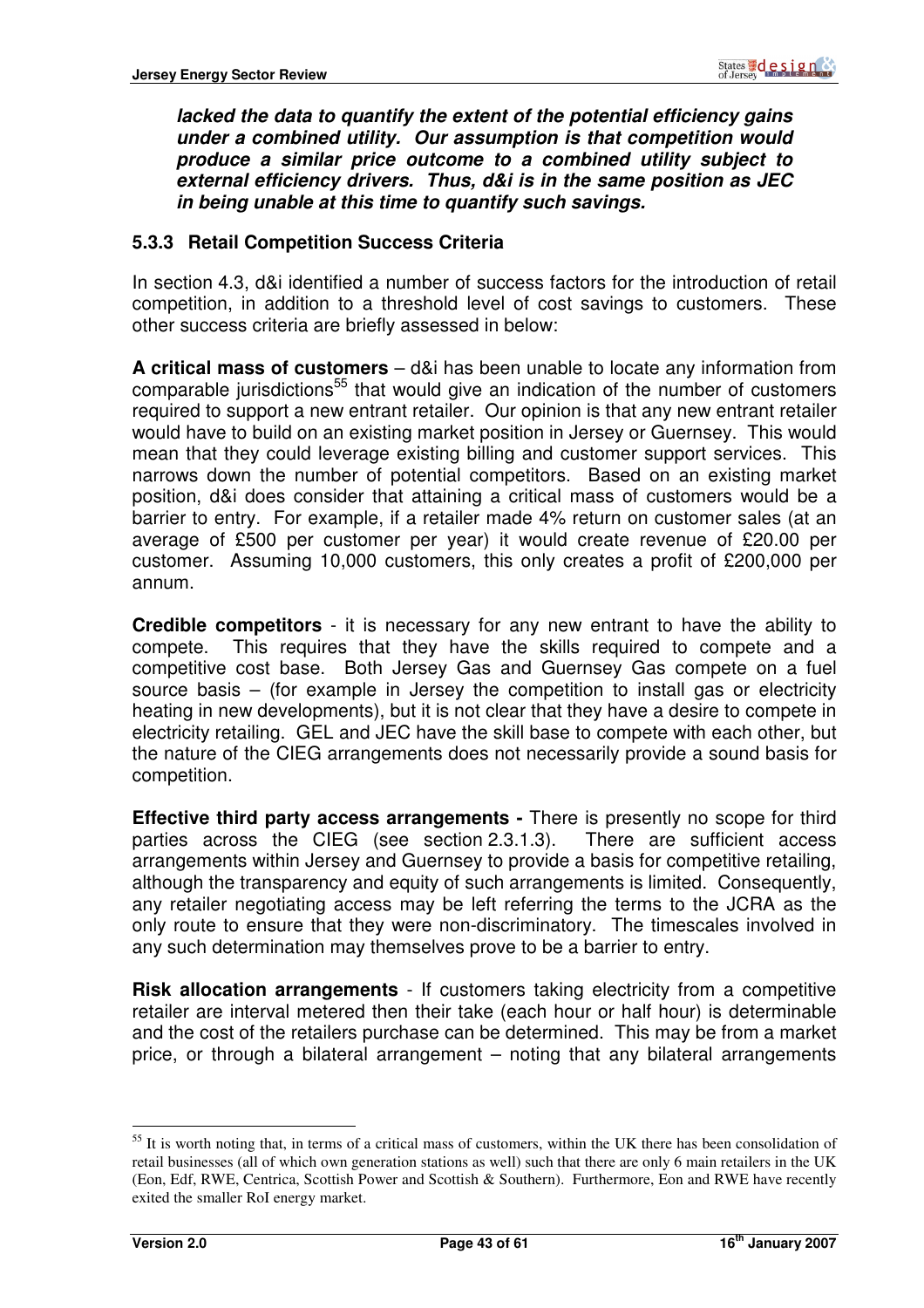require supporting arrangements for imbalances<sup>56</sup>. Such arrangements do not exist at present and would need to be developed in some form to support retail competition.

Additional risk allocations arise if there are non-metered solutions to support retail competition (as described in section 4.3.5). Profiling solutions also incur significant cost – d&i has not undertaken an assessment of whether a profiled solution could be cost effectively applied and scaled to Jersey, or a Jersey-Guernsey market.

Thus, determining customer take under a retail competition option requires either interval metering or a profiled solution. Both have both set up and ongoing operational costs.

**Cost allocation** – allocating the costs of competition only to customers that switch may present a significant barrier to competition – notably if a pre-requisite for taking competitive supply. Allocating costs across the whole eligible customer base removes any such barrier to switching. However, if these costs are incurred, and competition does not develop, not only will customers incur unnecessary costs, but the incurring of such costs by Government and/or any regulatory body, would (rightly) be subject to scrutiny and potential criticism.

#### **5.3.4 Competition Costs**

The costs of introducing competition include changes to IT systems and associated business processes. In particular it is important to note that an "off the shelf" electricity market solution is not considered viable as utility companies need to integrate this arrangement with current business processes. In order to make even a high level assessment, there would need to be an appraisal of the detailed operation of JEC's retail and network functions which falls outside the scope of this assignment.

#### **5.4 Conclusion**

Having looked at how some of the options for wholesale and retail competition might apply to the Channel Islands, d&i's initial assessment is presented below.

- **1. The existing arrangements (CIEG and the consequential OUR decision on GEL's retail monopoly) present significant barriers to the introduction of retail competition on a cross–Island basis until 2012.**
- **2. The potential exists to introduce retail competition in Jersey alone, but in the absence of competition in Guernsey, there would be (a) a lack of reciprocity of arrangements, and (b) potentially a lack of credible competitors.**
- **3. There are insufficient cost savings in the retail function alone to induce customers to switch. Retail competition would thus be technically possible, but offer no realistic possibility of customer benefit, in the**

<sup>&</sup>lt;sup>56</sup> NB If a retailer has a contract to buy 20 MWh of generation within a one hour period; its customers may take (a) less than 20 MWh, (b) exactly 20 MWh, or (c) more than 20 MWh or demand. If customers do not take exactly the 20 MWh then the retailer is essentially selling its surplus or buying to remove the deficit. This requires a determination of who is the counterparty to that transaction, on what terms and at what price.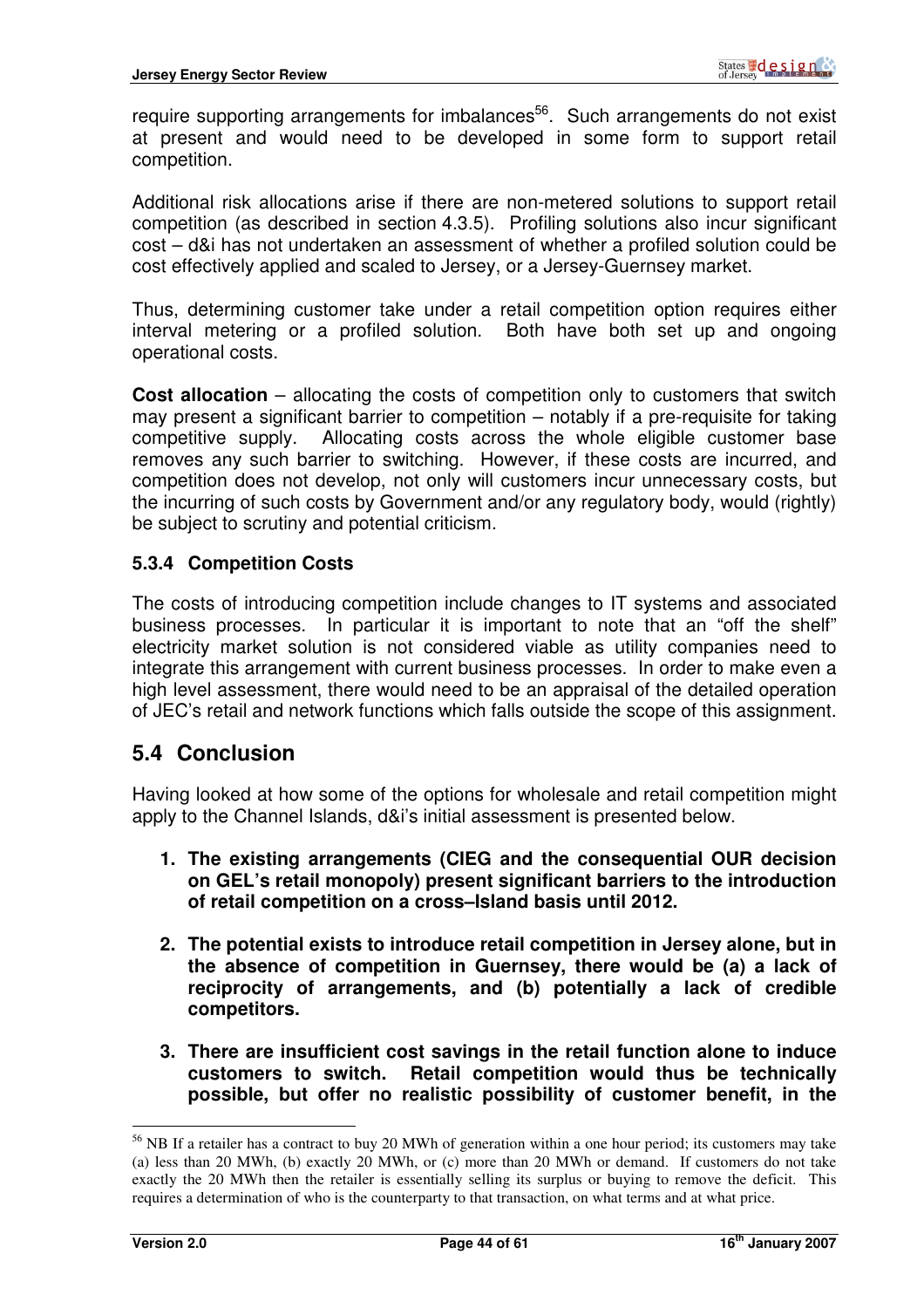**absence of wholesale competition. There is insufficient data available to determine the level of cost savings that could arise at a wholesale level.** 

**4. A cross-Island wholesale market arrangement may allow for the OUR to re-visit its decision on retail competition in Guernsey. In the absence of a wholesale market, a retail market across the Channel Islands is (a) subject to a regulatory barrier, and (b) there would be insufficient potential for cost savings to induce customers to switch.** 

The remainder of the report considers the potential for efficiencies at a generation / planning level and in regulatory functions. If the conclusion of the Policy Review is to move forward in assessing a cross-Island generation market then there may be a sufficient basis for a further consideration of the potential costs and savings. However, this would need to be based on an assumption that GEL and JEC would compete in each other's jurisdictions and d&i were not asked to explore the strategic acceptability of this option.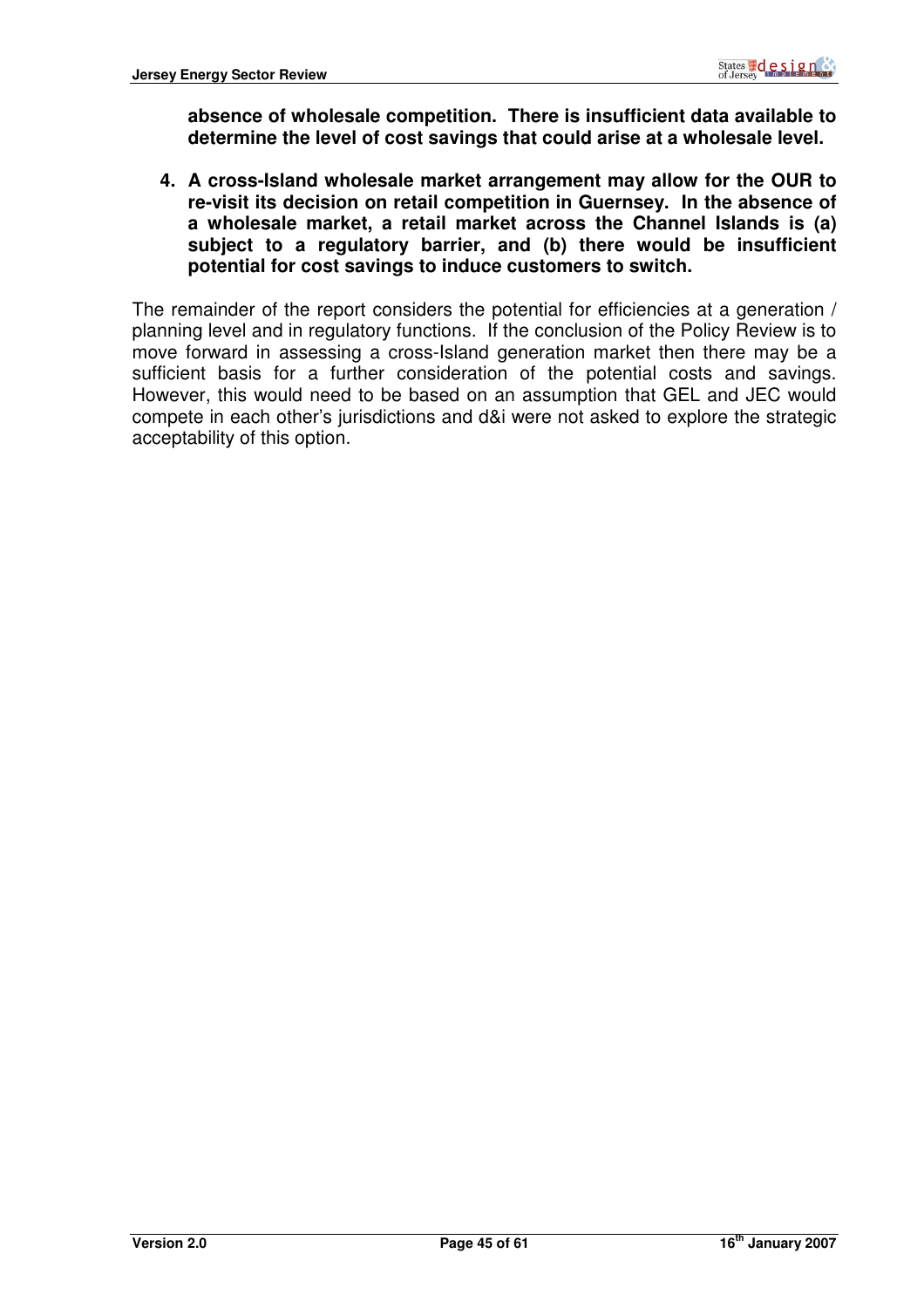# **6 Regulatory Integration**

As noted in the Section 2.2, the regulatory models differ between Jersey and Guernsey.

The scope of the assignment included a consideration of whether there would be efficiency savings if regulation was undertaken on a cross-Channel Island basis. Whilst this question needs to be addressed, d&i believes that there are two further questions that require consideration:

- 1. To what extent do any integrated arrangements require changes to the regulatory models to support them? and,
- 2. Can regulation be an effective surrogate for competition in delivering efficiency benefits?

The remainder if this section addresses these three questions in turn. In section 7, where d&i assesses viable options for integration, comments on any changes to the regulatory regime(s) to support that option are provided.

# **6.1 Regulatory Efficiencies**

The JCRA commented<sup>57</sup> that there is a developing relationship between the JCRA and the OUR. This is presently limited to telecoms.

In the absence of a joint market, or one entity, the roles and responsibilities of each regulatory body differ markedly. It is likely that the only areas of potential saving would be in sharing the costs of external support and the sharing of intellectual capital. The scope for this is likely to be less than that presently being developed in the Telecoms sector.

If there was a joint market, or one entity, possible areas of savings could extend to staffing and accommodation costs – in addition to sharing the costs of regulating the one market, or consultancy and intellectual capital in regulating one company in two jurisdictions. Regarding staff and accommodation costs:

- Staff:
	- $\circ$  the regulatory task may well be more complex, not less so, in any combined market or single company scenario;
	- $\circ$  for the JCRA, there would be an extension in its role as it would probably take on industry-specific regulation;
	- o there would be significant up-front effort in establishing any joint regulatory framework and regulatory approach; and

 $\overline{a}$  $57$  Meeting with JCRA  $24<sup>th</sup>$  November 2006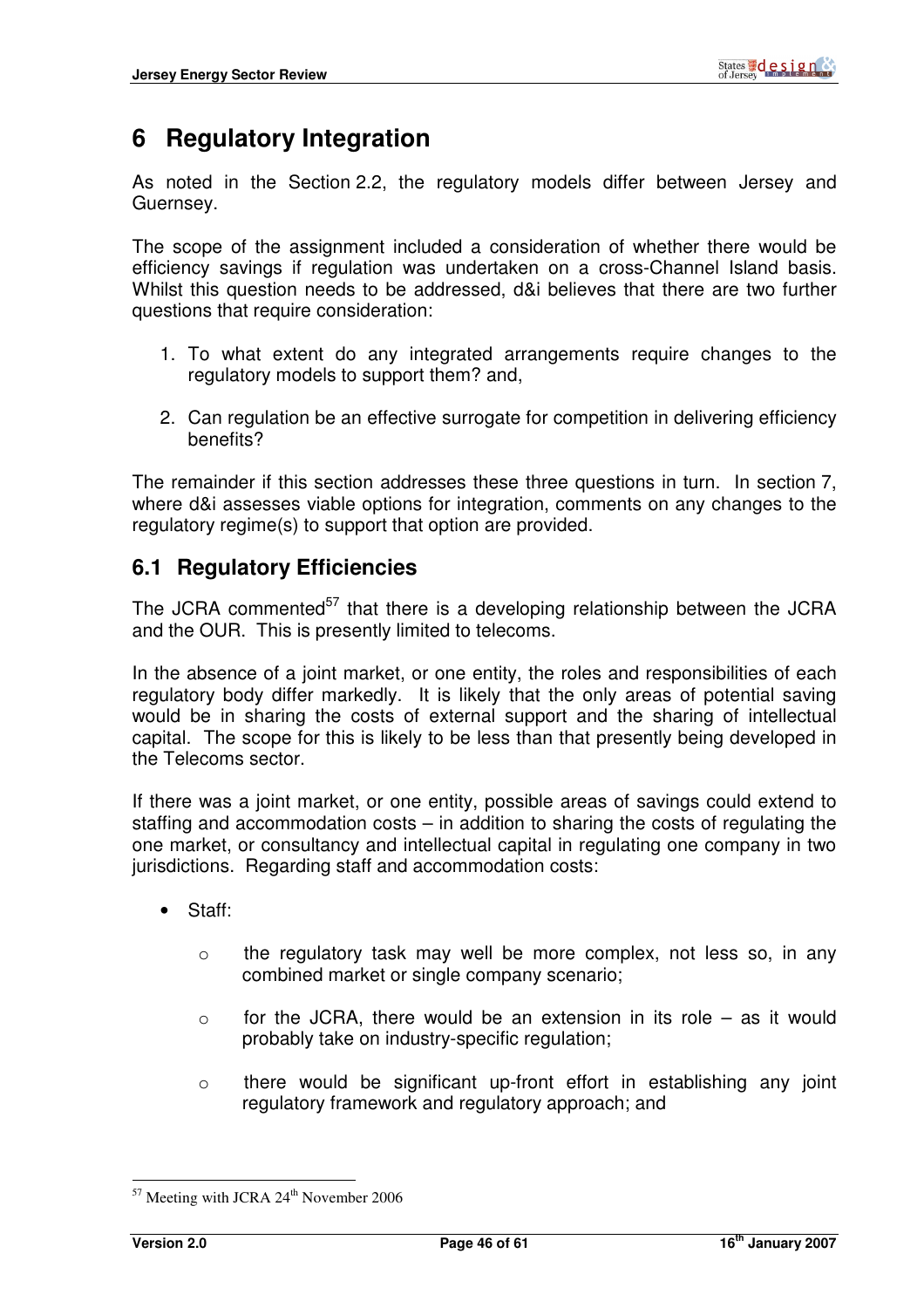- o the joint market would be a part, but not all, of either regulator's overall remit; and
- Offices:
	- o it appears likely that an on-Island presence would continue to be required in each jurisdiction, although this would require more detailed investigation.

An initial assessment is thus that regulatory costs are unlikely to fall. d&i also notes that the cost of regulation includes:

- direct costs (largely consultancy) incurred by regulatory bodies, and internal costs (staff and office); plus
- direct and indirect costs incurred by regulated companies.

An alternative model could be where the States of Jersey "outsource" the regulation of JEC to the OUR or any other similar body. However, d&i considers that this would require the States of Guernsey's agreement given the strict framework and statutory duties that fall onto the Director General in Guernsey.

## **6.2 Required Regulatory Changes**

Of the models assessed, d&i considers that the "status quo" and increased coordination options would not require any changes to be made to the regulatory arrangements – Island-specific regulation would be a viable model. However, d&i considers that either a competitive wholesale/retail market, or a merger of the existing electricity companies into one, would be best supported by changes in the regulatory arrangements.

#### **6.2.1 Wholesale Competition**

Under a competitive wholesale market, it would be appropriate to have arrangements that ensure that there is no distortion to competition within the wholesale arrangements. This would require;

- that the fundamentals of competition law are aligned for example nondiscrimination provisions, the requirements for open third party access to transport infrastructure;
- a separation of the transportation business and its costs this would be necessary to ensure that generation was charged a validated, transparent price for network access. This is necessary to ensure that in any market, generators price their product on the basis of their actual cost base. This prevents market distortion (facilitated through cross subsidy);
- that there are no anti-competitive provisions such as "non-compete" agreements etc;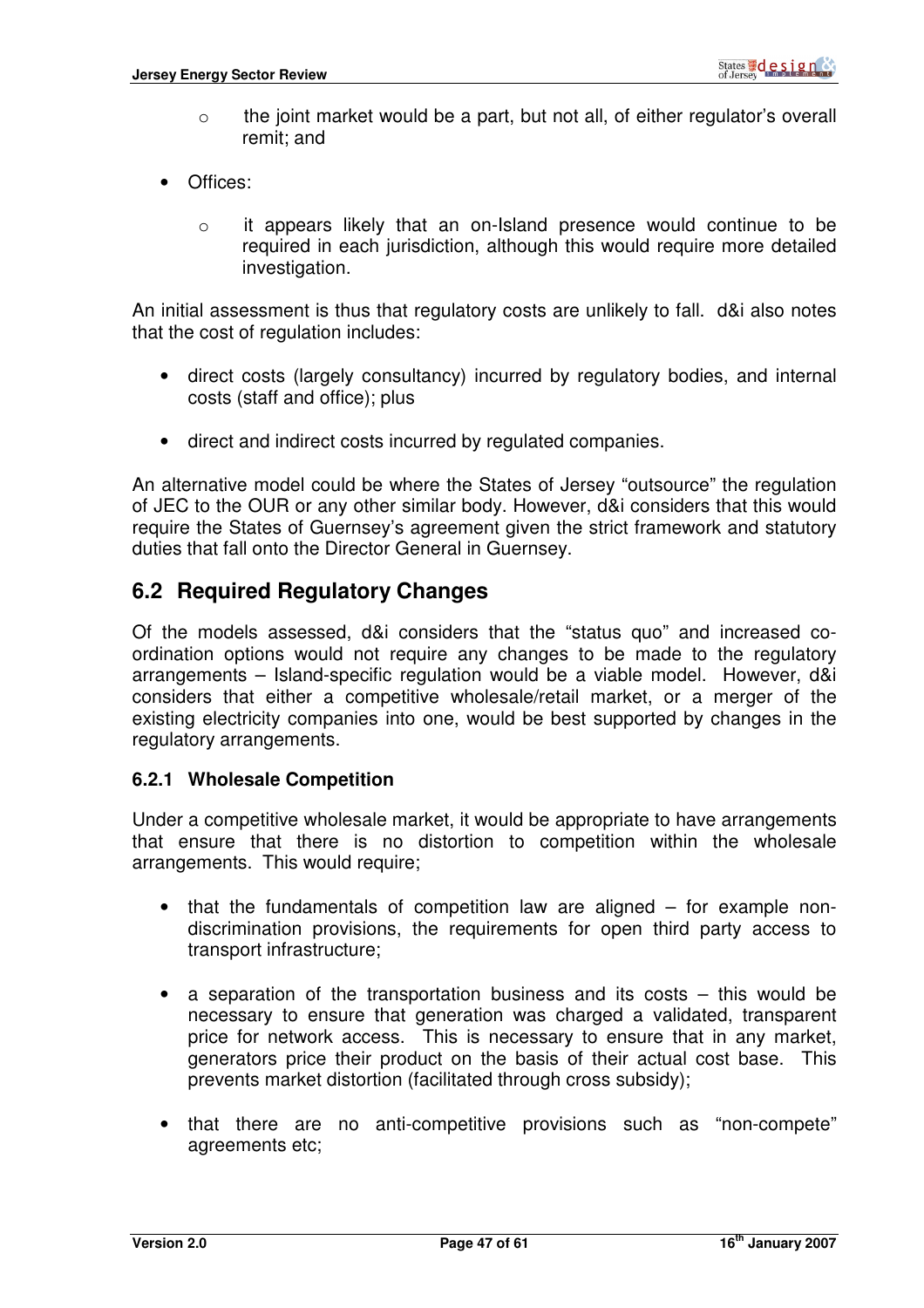- each regulator presently has Island-specific jurisdiction. Any cross-Island market would by its nature be multi-jurisdictional. In Ireland (where the electricity markets of the Republic and Northern Ireland are combining into the Single Electricity Market<sup>58</sup>) there are presently two regulatory bodies. Under the future combined market, the intention is to (supported by new laws and a inter-governmental treaty):
	- $\circ$  license participants within their own jurisdiction;
	- o create a joint regulatory panel to deal with wholesale market issues.

It is also likely that Guernsey would need to amend the OUR's remit, which presently requires the OUR to ensure efficient pricing for customers in The Bailiwick of Guernsey – not for efficient pricing in any wider Channel Island market.

#### **6.2.2 Retail Competition**

Regulatory arrangements need to be sufficiently robust to protect new entrants from anti-competitive pricing. In addition to the issues of non-discrimination and cross subsidy raised above, it would also be necessary to:

- ensure adequate protections for sellers (generators) against retailer default i.e. where retail competition exists, there needs to be specific arrangements to both:
	- o to ensure that generators are protected from retailer default; and
	- o to ensure that arrangements (commonly referred to as Retailer of Last Resort) arrangements are in place to protect customers in the event of their supplier no longer being unable to continue trading;
- ensure adequate protections for new retailers against incumbent predatory pricing; and
- customer service standards that all retailers must provide (e.g. minimum telephone service open from 0800 to 1800, large print tariff leaflets for partially sighted customers) to ensure all retailers offer common basic services, and do not achieve "efficiency" by cutting service levels.

In addition there would need to be changes to enabling legislation, and / or a facilitating regulatory environment:

• in Guernsey, the OUR has ruled out retail competition in Guernsey in the short term, granting GEL a sole retail licence until 2012<sup>59</sup> - there is a re-opener to this, as the OUR stated that it would re-consider the viability of supply competition under specified conditions – see section 2.3.2.2;

<sup>58</sup> See http://www.allislandproject.org for further details.

 $59$  OUR 02/35 - http://www.regutil.gg/docs/our0235.pdf.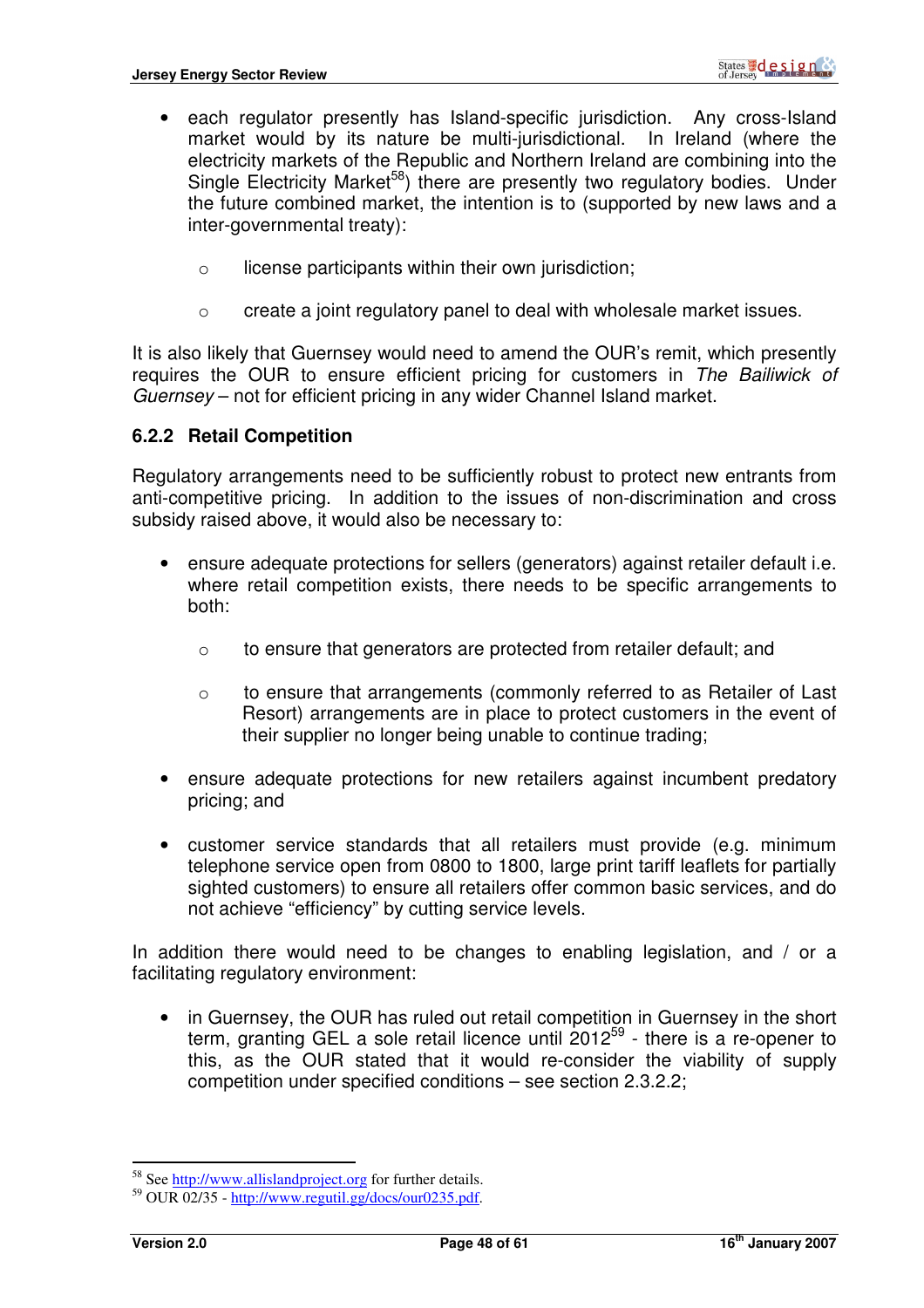- in Jersey, there would need to be enabling legislation to allow for retail competition and a body appointed to oversee this; and
- both islands would also need to put in place the procedures for issuing retail licences.

# **6.3 Efficiency Via Regulation**

As noted in earlier sections, the regulatory model adopted in Jersey differs from that adopted in Guernsey. The JCRA responsibility is to consider any complaint made to it under the provisions of the Law<sup>60</sup>.

Regarding the protection that customers get under the existing regime in Jersey, and pricing to customers, JEC stated<sup>61</sup>

Our pricing behaviour is influenced in several ways:

- By the presence of competition in the energy market in Jersey, where oil, gas and electricity compete for share in the new-build market. The commercial premises market has been growing rapidly in the past two or three decades as the Financial Services sector has grown to represent two-thirds of the economy. The domestic property market has also grown at high pace for the past 15 years. Reputation for fuel cost efficiency is as important a competitive advantage as capital cost effectiveness for the developers, in winning share of these energy markets.
- By the existence of the Competition (Jersey) Law 2005 which through the powers granted to Jersey Competition Regulatory Authority aims to prevent anti-competitive behaviour such as the abuse of market power.
- By the threat of direct competition in the electricity market in Jersey We aim to keep electricity prices low enough to disincentivise market entry. We achieve this by competitive power purchasing at the European wholesale power market price (Powernext), currently from our supplier Electricité de France; by ongoing business efficiency measures (we have reduced our headcount by 45% in the past decade) and on tariff restraint. Household electricity prices are generally below the UK and European averages and at present are 17% lower than in Europe and 30% lower than in UK; 13% lower than Guernsey and 33% lower than Isle of Man. See notes attached at (1) compared with heating oil and gas in Jersey, the attached graph demonstrates our tariff restraint which last year prompted us to issue a profits warning attached and again this year (2007) will involve a significant reduction of energy business profits. Return on assets employed in 2006 was 5% and is typically below 7%.

 $\overline{a}$ <sup>60</sup> Competition (Jersey) Law 2005

<sup>&</sup>lt;sup>61</sup> E-mail to Assistant Director for Environmental Policy 8/12/2006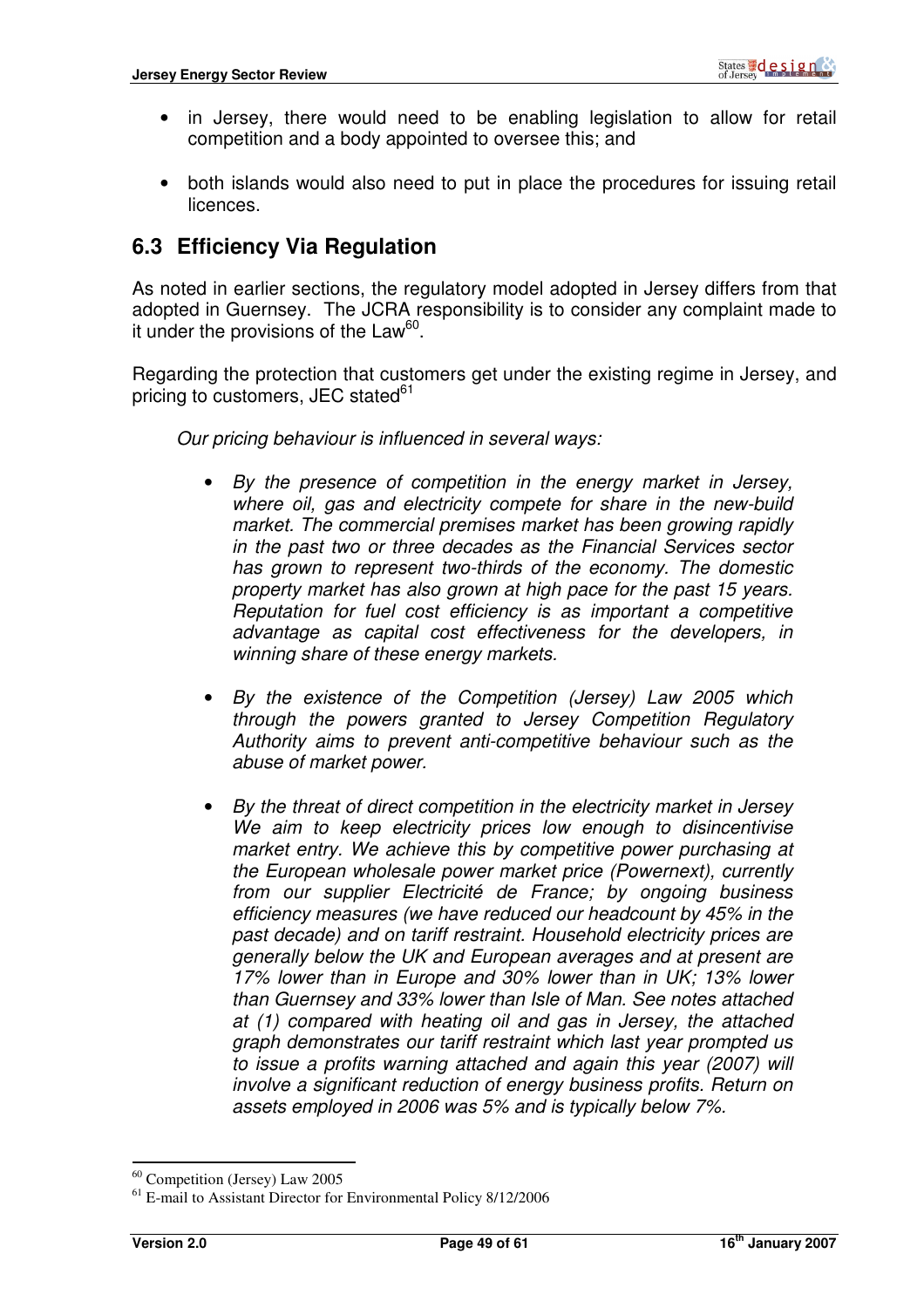• By the cultural influence of the States of Jersey as controlling Shareholder; historically, the States of Jersey held the majority of voting on Jersey Electricity's Board and always held the Chairmanship<sup>62</sup>. Although in very recent years it has relinquished its positions on the Board (because of a potential conflict of interest between the role of government representative and that of a director whose duties were to the Company only), the legacy of a "public interest" culture remains in the organisation.

 The regulatory model adopted by the OUR in Guernsey provides an external surrogate for competitive pressures. This is supported by the conclusions of the NAO report into regulation in Guernsey. Under the OUR model, the objective is to place incentives on the regulated entity to reduce prices (and thus drive down its internal costs) to the level that would exist in a competitive environment. This is not the current Jersey model.

 $62$  The Electricity (Jersey) Law 1937 says that the States of Jersey appoints the JEC Chairman.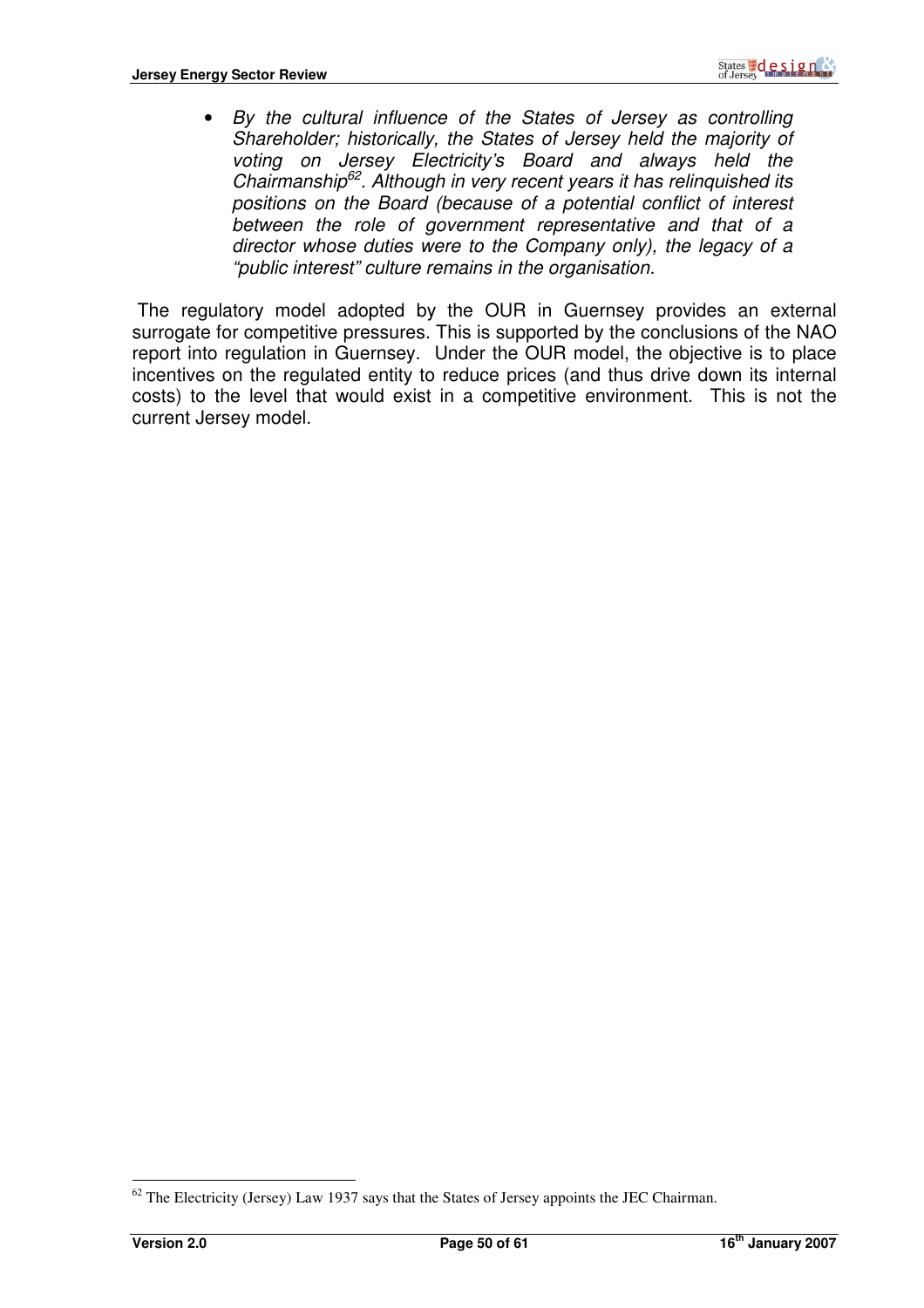# **7 Assessment of Viable Options**

In section 5, d&i considered how the various options for wholesale and retail competition might apply to the Channel Islands and concluded that retail competition would be unlikely to be viable in the absence of a contestable market at the wholesale level – and even then there may be significant barriers to its effective introduction. Hence, it is our assessment that only the wholesale efficiencies are worth investigation further at this stage. In section 6, d&i discussed the possibility of regulation being used to artificially create the efficiencies that might be gained from any of the competition models. d&i's assessment is that this is a viable consideration to include alongside the options for wholesale competition.

In this section, d&i analyses the above options in more detail, and consider the potential efficiency savings that could arise under each of the options on a Jersey-Guernsey basis.

Whilst all the options set out are viable, there are significant differences in:

- 1. compliance with the objectives of the States of Jersey
- 2. the potential costs of implementation;
- 3. increased customer benefits;
- 4. barriers to adoption (commercial, legislative, stakeholder); and
- 5. enabling steps required, including any regulatory changes.

Within Table 10 below a high level assessment is made against the existing market, and assessments are relative to the existing arrangements. Note: not all criteria would be equally weighted.

| Wholesale<br><b>Models</b>                          | <b>Existing</b><br><b>Collaboration</b> | <b>Enhanced</b><br><b>Regulatory</b><br><b>Collaboration</b> | <b>Formalised</b><br>$Co-$<br>ordination | <b>Competitive</b><br>Wholesale<br><b>Market</b> | <b>One Firm</b> |
|-----------------------------------------------------|-----------------------------------------|--------------------------------------------------------------|------------------------------------------|--------------------------------------------------|-----------------|
| <b>Meeting States</b><br>of Jersey's<br>objectives  | <b>Medium</b>                           | <b>High</b>                                                  | <b>High</b>                              | <b>High</b>                                      | <b>High</b>     |
| <b>Potential costs</b><br>οf<br>implementation      | Low                                     | <b>Medium</b>                                                | <b>Medium</b>                            | <b>High</b>                                      | <b>High</b>     |
| <b>Increased</b><br>benefits to<br><b>customers</b> | <b>None</b>                             | Low                                                          | <b>Medium</b>                            | High <sub></sub>                                 | High            |
| <b>Barriers to</b><br>adoption                      | <b>None</b>                             | Low                                                          | <b>Medium</b>                            | <b>High</b>                                      | <b>High</b>     |
| <b>Enabling steps</b><br>required                   | <b>None</b>                             | <b>Medium</b>                                                | <b>Multiple</b>                          | <b>Multiple</b>                                  | <b>Multiple</b> |
| <b>Section Ref:</b>                                 | 7.1                                     | 7.2                                                          | 7.3                                      | 7.4                                              | 7.5             |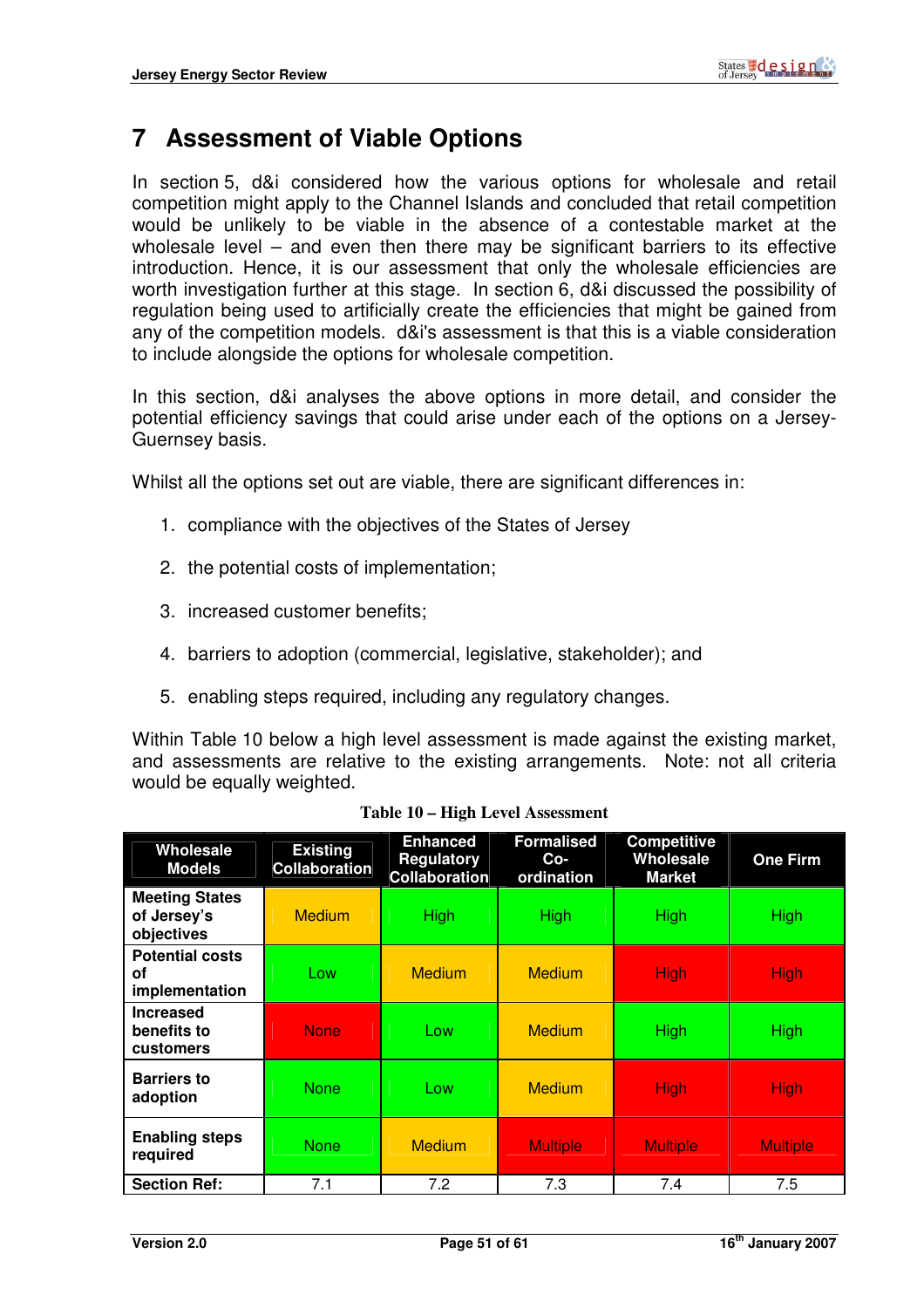# **7.1 Existing Collaboration**

#### **7.1.1 Description**

Under this option, the existing monopolies on each Island would continue $63$ . The CIEG arrangements would continue in their present form and purchases of most of Jersey's electricity would be from France. Both Jersey and Guernsey allow for new entry in generation as a route to introducing competition.

#### **7.1.2 Meeting States objectives**

The existing arrangements are successful in many respects. It can be argued that the level of political independence of JEC has enabled it to operate in a way that broadly balances JEC's commercial drivers, and delivers reasonable prices to customers.

#### **7.1.3 Barriers to adoption**

None.

#### **7.1.4 Enabling steps required**

None.

#### **7.1.5 Conclusion**

By 2012, three significant events will have occurred. Firstly, the existing CIEG contract which ties purchases into EdF will fall away, allowing purchases from other parties in France. Secondly, the existing retail supply monopoly in Guernsey will lapse (if not overturned in advance of that date). Thirdly, the third Jersey-France interconnector would be commissioned / imminent. If this "no change option" is favoured, then the possibilities for alternative arrangements could be re-considered prior to this date.

#### **7.2 Enhanced Regulatory Collaboration**

#### **7.2.1 Description**

As in section 7.1 above, under this option, the existing monopolies on each Island would continue, and the CIEG arrangements would continue in their present form. However, as a means of driving efficiency in the absence of any formal introduction of competition, regulation in the style of the OUR would be introduced in Jersey to allow the JCRA to regulate the electricity market with high levels of collaboration across islands.

The extent to which this option might meet States objectives, the barriers that might exist, and the enablers required, are discussed in detail in section 6 of this report, hence are not repeated here.

 $63$  Noting that only changes in Jersey are within the influence of the States of Jersey.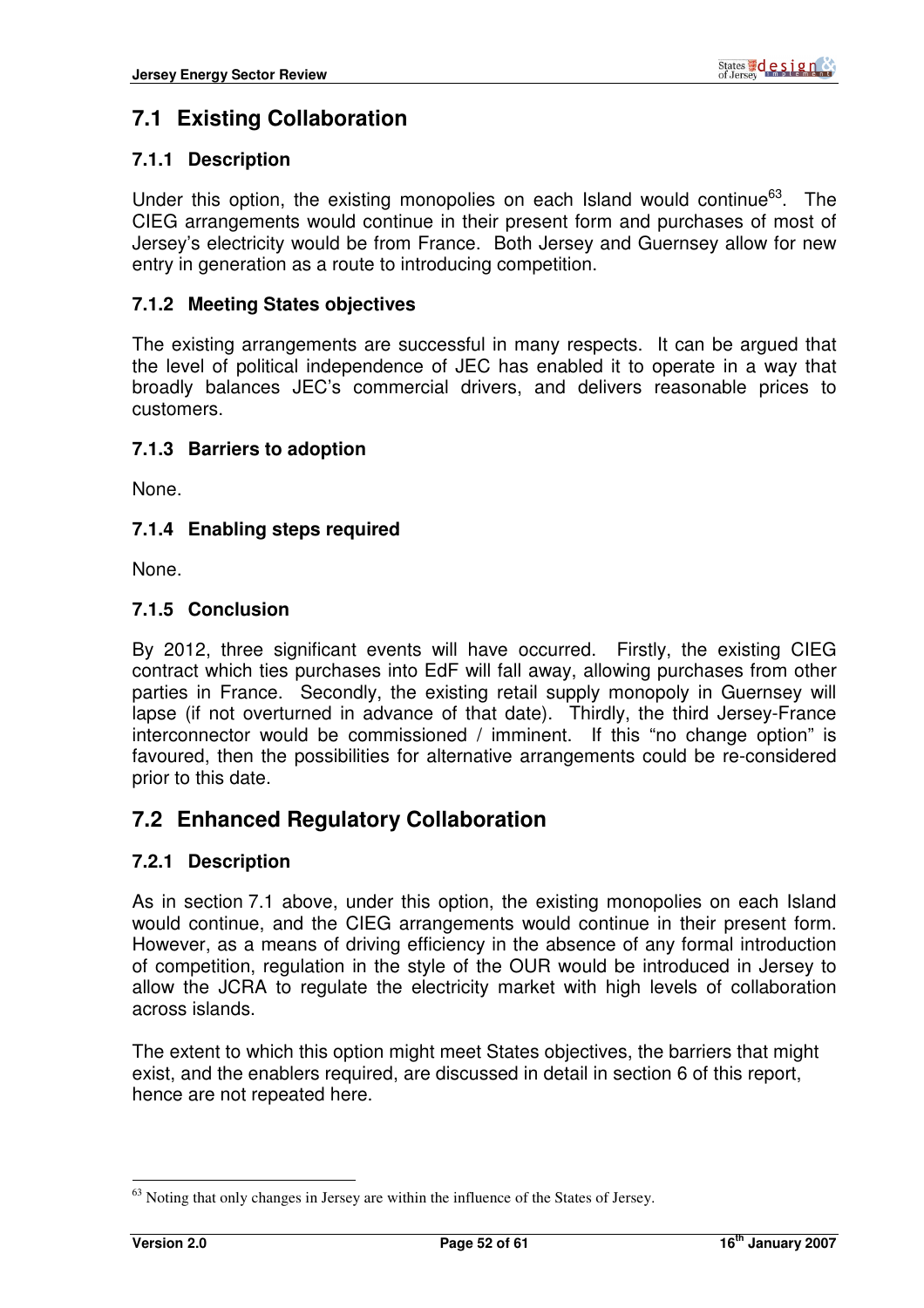## **7.2.2 Conclusion**

In addition to the conclusions presented in section 7.1.5, d&i observes that the States of Jersey would need to secure the States of Guernsey's agreement to this option.

## **7.3 Formalised Co-ordination**

#### **7.3.1 Description**

This option would involve creating a harmonised approach to generation planning across Jersey and Guernsey. In essence, this would involve the stakeholders agreeing that a level of transmission linkage, and planting, would be the most optimal across the Islands. It would require an acceptance that existing assets are rationalised, remaining plant adequately rewarded, and new investment logically located and rewarded. This would include paying costs of energy, capacity and carbon on a pre-agreed basis.

#### **7.3.2 Meeting States objectives**

This would provide for increased efficiency and thus customer costs should be consistent with the States of Jersey's low inflation objective. Furthermore, optimised cross-Island plant should allow for La Collette closure as per JEC's assessment. Finally, this option would be likely to reduce Jersey's carbon footprint further.

#### **7.3.3 Barriers to adoption**

The combination of Guernsey's n-2 policy and the single link between the islands gives rise to a requirement for on-island planting on Guernsey. Therefore the most likely outcome of this policy would be to have on-Island generation predominately on Guernsey. However, the increased carbon footprint may not be universally welcomed by all stakeholders in Guernsey as there will undoubtedly be resistance to Jersey "exporting pollution" especially given Guernsey's stated objective of "reducing the Island's carbon footprint<sup>64</sup>". Finally, this option would be potentially difficult if capacity requirements (and location of capacity) are subject to individual jurisdictional requirements / policies.

#### **7.3.4 Enabling steps required**

In order for the full benefits of this option to be realised network enhancements will be required to reduce the restriction on exporting power from Guernsey to Jersey (see section 3.2 for details). There would need to be joint planning between JEC and GEL to determine the appropriate mix and location of on-Island planting (e.g. fast start, slow start plant) with some public reporting<sup>65</sup>. In conjunction with this planning, formal agreement on the rewards to the providers of capacity and energy will be needed to ensure that both JEC and GEL are fairly compensated for the services each provides.

It is likely that both governments would need to issue policy statements (perhaps captured as formal "States Directions") to capture the agreement to harmonise the

<sup>&</sup>lt;sup>64</sup> States of Guernsey Government Business Plan, Billet XIX 2006 Priority 10

<sup>&</sup>lt;sup>65</sup> GEL prepares and publishes a "Statement of Opportunity" in accordance with Licence Condition 33.1 covering similar matters (see http://www.electricity.gg/publicinfo/statementofopportunity.asp for details).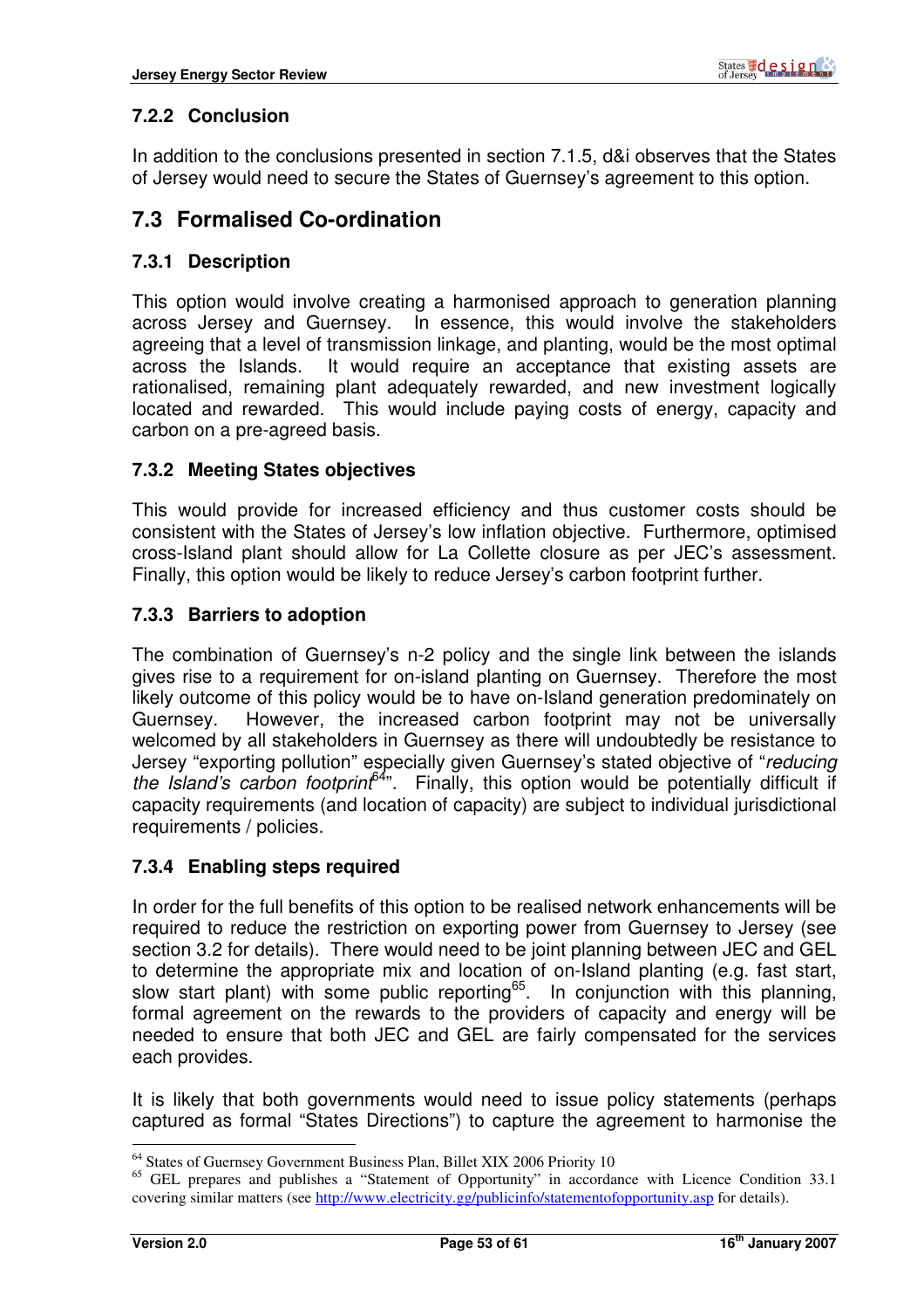electricity sector across the Channel Islands and the formal protocol for cross-Island support. In particular the States of Guernsey may need to review its instructions to the OUR if this option were taken forward.

#### **7.3.5 Conclusion**

d&i observes that, whilst this option would not require formal changes to legislation, it would require the agreement of both governments. d&i observes that the States of Jersey may not be able to secure the States of Guernsey's agreement given the issues regarding pollution / carbon footprint transfer and indeed it unlikely itself to want to 'export pollution' given its commitment to best overall environmental practice.

## **7.4 Competitive Wholesale Market**

#### **7.4.1 Description**

This option would involve opening up both Jersey Electricity and Guernsey Electricity generation capability to competition with each other across the Channel Islands, and potentially to third parties – i.e. new entry generators.

#### **7.4.2 Meeting States objectives**

This option should deliver production cost reductions and pricing efficiency. Whilst it is outside the scope of this assignment to produce forwards pricing projections for any speculative Channel Island electricity market, d&i notes that the market price outcomes may not be consistent with States objectives regarding inflation as prices could be expected rise at time of shortage. This option should allow JEC to make the plant closures it seeks as more formal reliance on GEL's plant would be secured, and hence Jersey's carbon footprint would be reduced in line with environmental objectives.

#### **7.4.3 Barriers to adoption**

There are some significant barriers to the implementation of this option:

- the design (and subsequent implementation) of electricity markets is not a trivial exercise - there are major policy choices to be made on the form and nature of trading;
- it would be costly to implement (there are both legal, IT and business process impacts) and the allocation of these costs across the small number of within the Channel Islands could increase prices in the short to medium term;
- electricity markets are complex and there may be a requirement to expand existing capacity or buy in expertise.;
- a regime would be need to control the scheduling and dispatch of plant;
- a high level of regulatory harmonisation would be needed to avoid discrimination and secure the effect operation of the marker;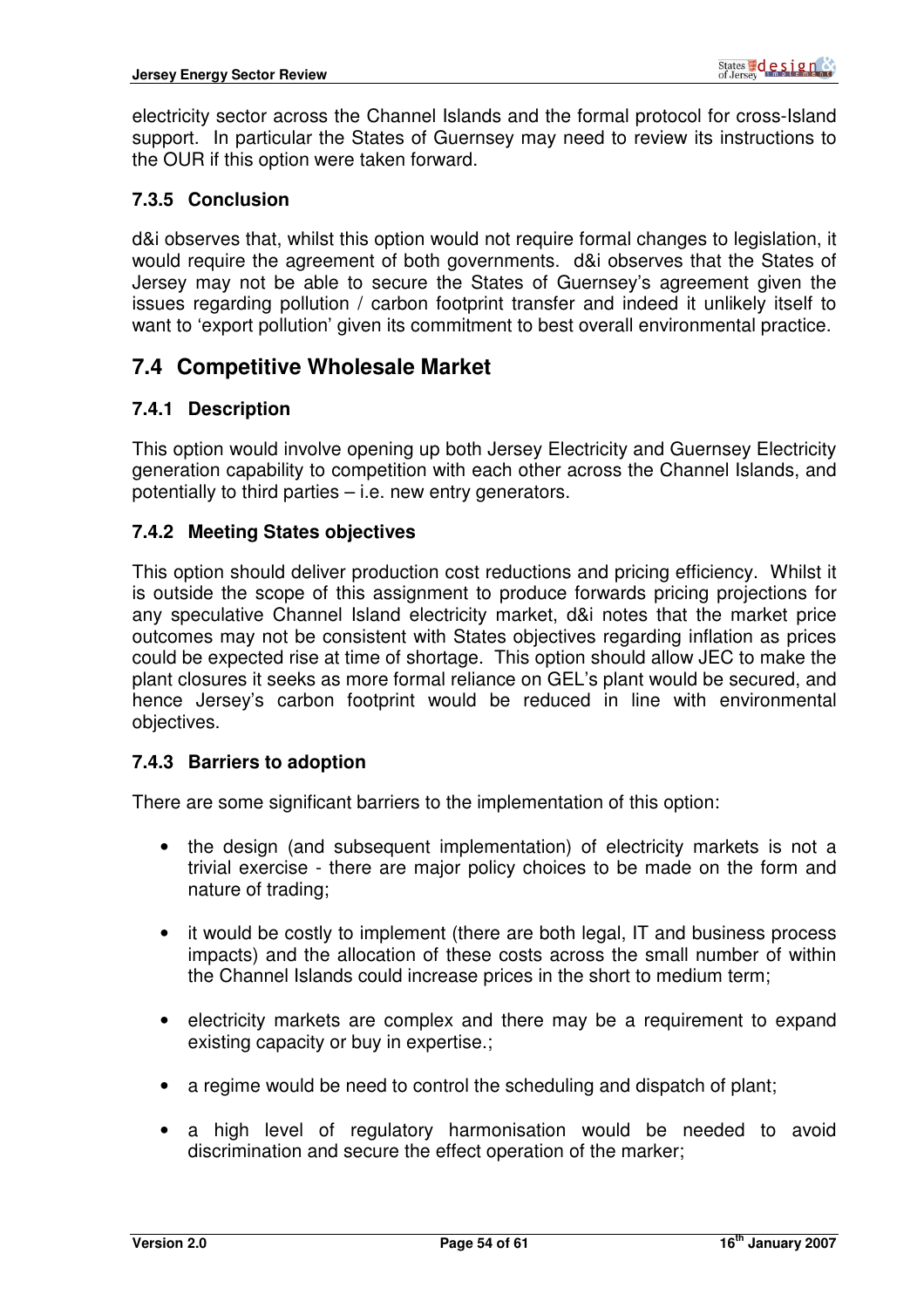- third party access costs would need to be to be transparent across both islands supported by detailed regulatory accounting (this happens to some degree in Guernsey at present):
- the limited interconnection between the islands may need reinforcement (especially for flows from Guernsey to Jersey) which would require funding and the allocation of these costs (typically this would be in proportion to the benefit accruing and GEL may argue that JEC should pay the majority of costs);
- whilst the market could be created, the scope for vibrant competition is limited $66$  given the size of the market and as such the market would give JEC and GEL the scope to exercise of market power (although they may chose not to exercise it); and
- the current long term CIEG regime would appear to limit the scope for additional trading before 2012.

#### **7.4.4 Enabling steps required**

Firstly, a scoping exercise would be needed including (a) forward price projects; (b) a high level cost / benefit assessment; and (c) an outline of the chose market design. Following this scoping exercise, the market rules would need to be developed prior to the subsequent IT implementation. There would also need to be a single market operator entity created to control the market. Within Jersey the JCRA would need to be given an explicit regulatory role for electricity and the OUR's remit adjusted to account for the wider Channel Island market. d&i would expect that this option would need to be supported via a formal treaty between the States of Jersey and States of Guernsey.

#### **7.4.5 Conclusion**

This is the international "standard approach" and consistent with various EU directives, however, further work would be needed to confirm that this option will deliver net benefits given the scope for significant implementation costs. Furthermore, the allocation of benefits between stakeholders in Jersey and Guernsey may be problematic.

## **7.5 One Firm**

#### **7.5.1 Description**

Under this option it is assumed that one company is created to own and control the electricity companies on Jersey and Guernsey. This firm would internalise the costs of the business effectively and reduce costs. It would get some economies of scale and would run a combined portfolio. It would be necessary to ensure that these economies were passed onto customers. The model's impact would not be determined by how the entity was created – merger or the acquisition of GEL or JEC of the other.

 $\overline{a}$ <sup>66</sup> There is very limited scope for third party new entry given the planning issues and availability of suitable land within both islands.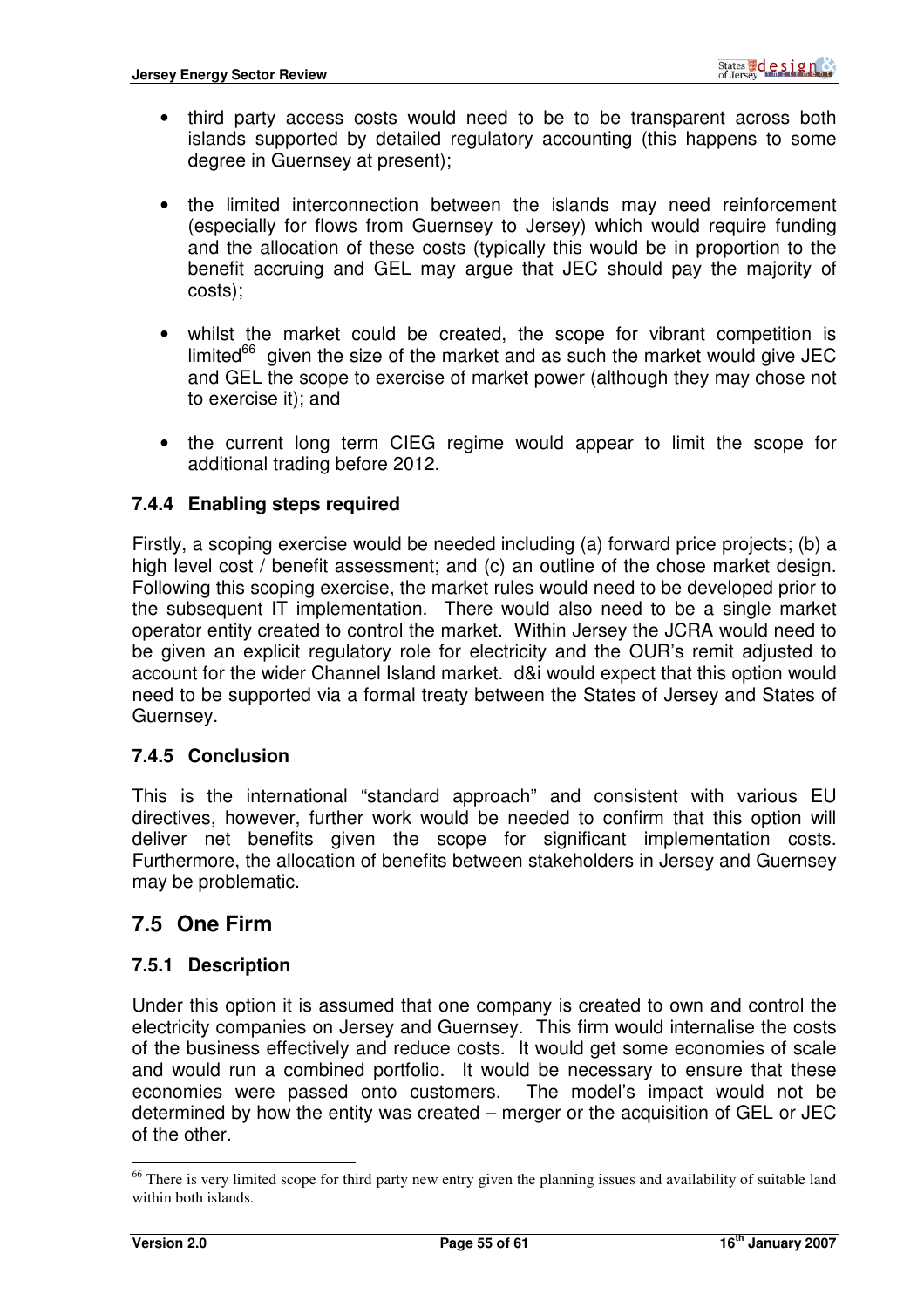#### **7.5.2 Meeting States objectives**

This option would appear to provide for increases in efficiency across the Channel Islands and hence lower prices, however, it is not clear that the benefits would fall to Jersey customers and it is not inconceivable that customers in Guernsey gain the majority of benefits from this option.

#### **7.5.3 Barriers to adoption**

The main barrier to any merger of JEC and GEL is likely to be political acceptability in the Channel Islands. The NAO recently recognised that a merger of GEL and JEC would result in "a number of risks and drawbacks<sup>67</sup>". The sort of concerns mooted included Guernsey losing influence over a key utility, Jersey becoming dominant, undermining Guernsey's position, and GEL being forced to shed staff.

Nevertheless, the NAO recommended that the potential for a merger was worth exploring by the States of Guernsey, as it "would bring clear efficiency savings" However, within the covering report to the States, the response was:

"Whilst the possibility of merging the … electricity operations of Guernsey and Jersey at some time in the future…. should not be discounted, neither of the [Treasury & Resources and Commerce & Employment] Departments consider that such a review should be given priority at this time."

In addition, it is possible that the States of Guernsey would mandate tariff equalisation across the Channel Islands which could result in price increases in Jersey.

Finally, this would require further interconnection between Guernsey and Jersey which may not be cost effective compared with enhanced planting on Jersey.

#### **7.5.4 Enabling steps required**

Any merger / takeover will involve JEC's and GEL's shareholders and, as such, these activities are considered beyond the remit of this review. However, regardless of the mechanism for achieving a combined entity, any take over or merger would require alignment of the regulatory environments in the two Islands.

#### **7.5.5 Conclusion**

There would need to be regulation alignment and a move towards specific efficiency driven regulation in Jersey (i.e. change in role of JCRA) under this option. However, the political issues in Guernsey regarding this option would appear to be insurmountable.

 $67$  NAO Review of Commercialisation and Regulation in the States of Guernsey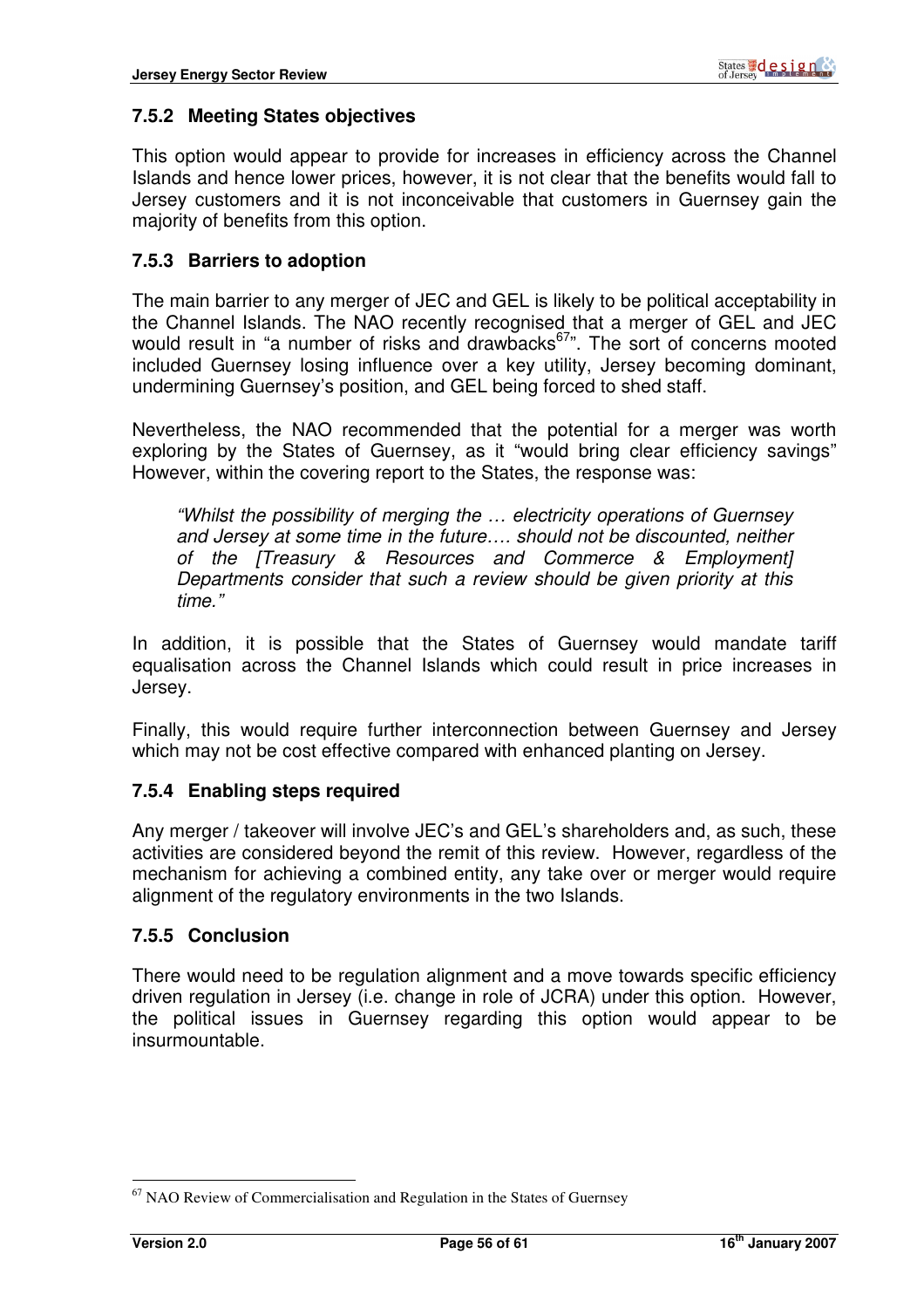# **8 Summary**

In summary this report has presented various options for the Channel Islands' electricity sector covering both wholesale and retail matters.

The report outlined various options that could be taken forward but no preferred option is recommended at this stage by d&i. It was not within the scope of this assignment to provide a final single answer to complex, nested, issues that involve major policy choices and trade-offs.

It is important to note that whilst the options presented are theoretically feasible and could deliver benefits to stakeholders in both Jersey and Guernsey there are significant issues to overcome. Specifically, there is some requirement for governmental collaboration on energy policy and a route-map for the resolution of these political issues would need to be developed.

d&i recommends that this report forms a foundation for the States of Jersey to consider the key issues and potential options within the current wider review of future energy policy.

Finally, it should be noted that this assignment has benefited from the data provided by JEC and JEC's positive contribution.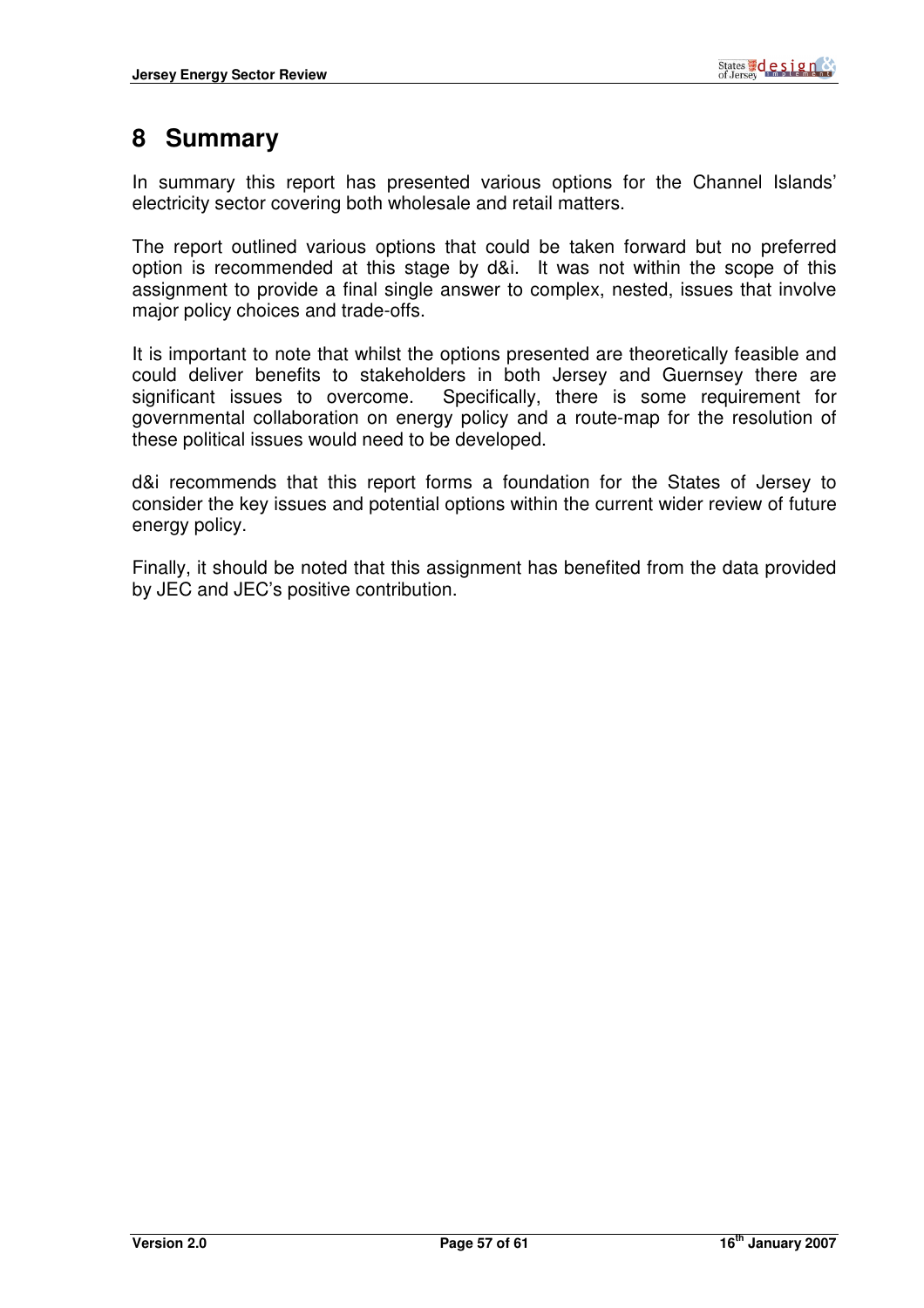# **Appendix A JEC Tariff Comparison**

For the record, this appendix presents verbatim JEC's comparisons for the "standard" 3300 kWh domestic customer. As such, the figures and notes contained therein have not been verified by d&i.

|                               | Typical annual bill $(E)$ % differential |          |
|-------------------------------|------------------------------------------|----------|
| <b>JEC</b>                    | 329                                      |          |
| <b>Guernsey Electricity</b>   | 373                                      | $+13.4%$ |
| <b>Manx Electricity</b>       | 438                                      | $+33.1%$ |
| Average across Europe in 2005 | 385                                      | +17.0%   |
| <b>UK</b>                     | 428                                      | $+30.1%$ |

| Table 11 – Tariff Comparison - September 2006 |  |
|-----------------------------------------------|--|
|-----------------------------------------------|--|

Notes:

- 1. Jersey prices rose by 9.7% from 1.1.06 and a commitment given not to have a subsequent rise for 2006.
- 2. Guernsey data from their website (www.electricity.gg). Prices rose by 5.5% on 1.1.06 and 5% on 1.4.06 i.e. 10.8% cumulatively in 2006.
- 3. IoM data from website (www.gov.im/mea). IoM prices are 33% higher than Jersey but would be even higher had the IoM Government not picked up the standing charge cost for customers of £42 p.a. from September 1<sup>st</sup> 2005 i.e. a subsidy has been created for consumers.
- 4. UK comparison is for an electricity only customer on the standard Centrica/ British Gas tariffs (largest UK supplier) and is an average of the charges offered to the customers over the 14 regions in the UK (www.house.co.uk). Prices have risen in March 2006 by 22% and in September 2006 by 9.4% i.e. by a cumulative 33% in 2006 to date.
- 5. European comparisons from work performed by an external consultancy (IPA) and compares Jersey to an average % differential against nine counties. Comparisons are comparing European and Jersey prices at 2005 levels (no data for 2006 yet available).
- 6. VAT charges of around 5% are embedded in the UK, European and IoM comparisons.
- 7. The average bill shown above is illustrative as a typical Jersey customer actually uses more electricity because of our higher share of heating load than the UK. The figures however are still robust as we have merely re-based a typical Jersey domestic customer back to a UK/European counterpart.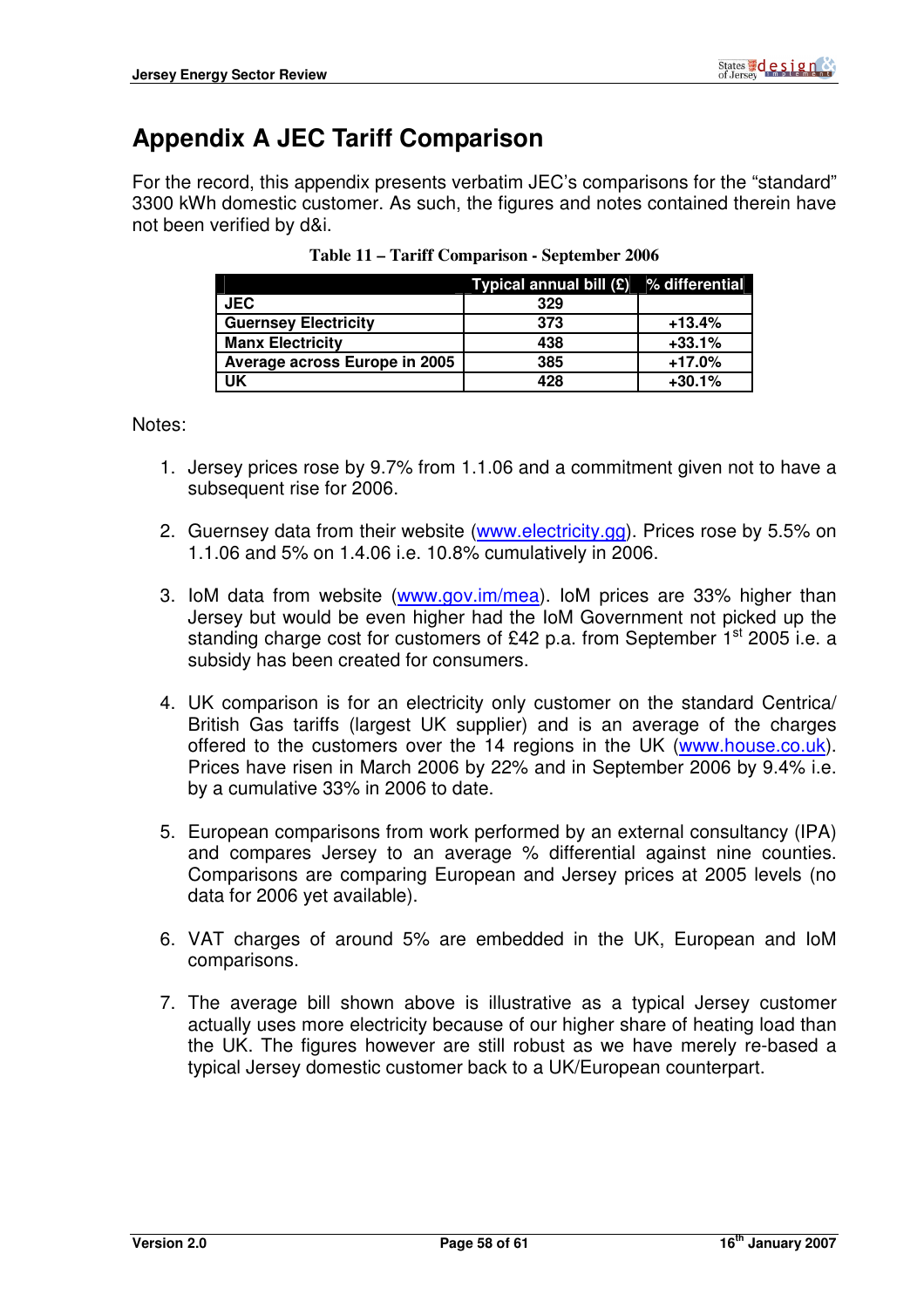# **Appendix B Interactions**

On 23<sup>rd</sup> and 24<sup>th</sup> November 2006, d&i personnel visited Jersey and held a series of face to face meetings. In addition, d&i made contact with a number of other stakeholders.

| <b>Event</b>             | Organisation                                      | <b>When</b>                    | <b>Personnel</b>                                                                                            |
|--------------------------|---------------------------------------------------|--------------------------------|-------------------------------------------------------------------------------------------------------------|
| Meeting                  | States of Jersey -<br>Planning and<br>Environment | 23rd November 2006             | Louise Magris (Assistant Director for<br><b>Environmental Policy)</b>                                       |
| Meeting                  | States of Jersey -<br>Economic<br>Development     | 23rd November 2006             | Bevan Anthony (Executive Director)<br>Colin Gibaut (Strategy Director)                                      |
| Meeting                  | Jersey Electricity<br>Company                     | 23 <sup>rd</sup> November 2006 | Mike Liston (Chief Executive)<br>David Padfield (Operations Director)<br>Peter Cadiou (Managing Consultant) |
| Meeting                  | Jersey Competition<br>Regulatory<br>Authority     | 24 <sup>th</sup> November 2006 | William Brown (Executive Director)<br>Rob van der Laan<br>(Senior Competition Investigator)                 |
| Meeting                  | Jersey Gas                                        | 24 <sup>th</sup> November 2006 | Ian Wilson (Marketing Manager)                                                                              |
| Tele-conference          | Guernsey Gas                                      | 30 <sup>th</sup> November 2006 | Paul Garlick (Managing Director)                                                                            |
| E-mailed Data<br>Request | Jersey Electricity<br>Company                     | Various                        | Mike Liston (Chief Executive)<br>David Padfield (Operations Director)                                       |

**Table 12 – d&i Interactions**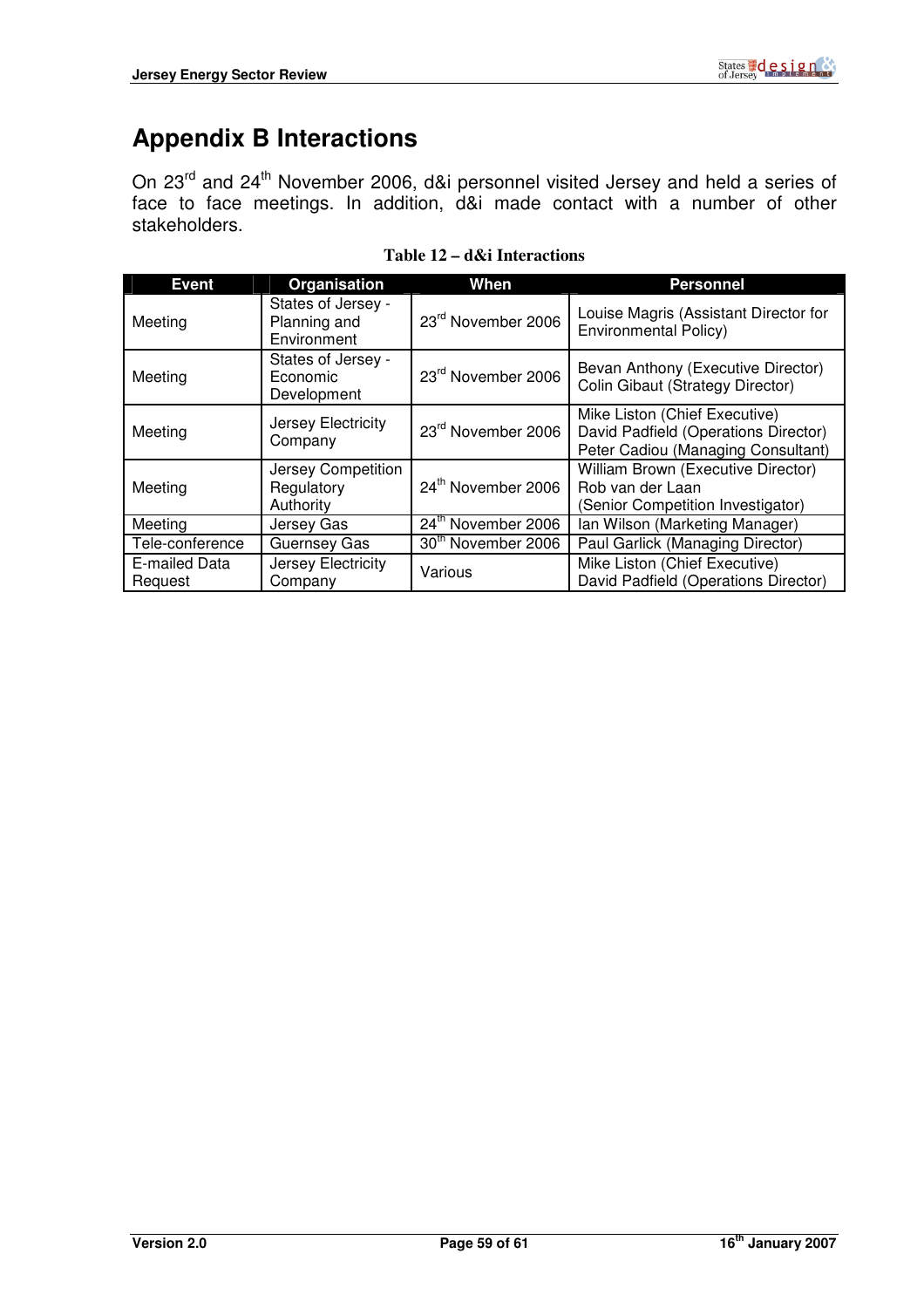# **Appendix C La Collette Closure – Peak Impact**

During discussions with members of staff at the States of Jersey, d&i provided a high level summary of the total generation capacities and peak demands within the Channel Islands and how this relates to the agreed closure by JEC of La Collette power station. This example is included within this appendix for completeness. This is not a robust analysis of the entire impact related to the closure of La Collette rather it is intended to demonstrate the likely peak power flows. It should be recognised that modelling to validate this high level example was outside the scope of this assignment. In addition the operational costs are not presented and this doesn't consider the commercial / environmental considerations.

First, a number of assumptions are made:

- 1. the winter peak demand is assumed to be 150 MW for Jersey and 72 MW for Guernsey (see Table 6);
- 2. the CIEG capacities are assumed to be unchanged:
	- EdF  $\rightarrow$  Jersey 145 MW (55 MW + 90 MW);
	- Jersey  $\rightarrow$  Guernsey 60 MW; and
	- Jersey  $\leftarrow$  Guernsey 25 MW; and
- 3. the plant capacity is 209 MW for JEC and 115 MW for GEL (see Table 7).

Now, consider a "worse case" scenario where at winter peak the 90 MW EdF cable is unavailable. In this circumstance, demand for electricity across the Channel Islands could be satisfied (assuming all other plant / links available):

- GEL would generate all 72 MW of its demand (from the 115 MW capacity); and
- JEC would import 53 MW (assuming 2 MW losses) from EdF and generates 97 MW (from the 209 MW capacity).

However, if La Collette diesel & steam plant had already been closed (reducing JEC's capacity by 135 MW) then:

- GEL would Guernsey generates 96 MW (from the 115 MW capacity) to meet the 72 MW Guernsey load and export a further 24 MW to Jersey; and
- JEC would imports 53 MW (2 MW losses) from EdF generates 74 MW (from the remaining 74 MW at Queens Road) and imports 23 MW (assuming 1 MW losses) from Guernsey.

NB this example may not be sustainable for an extended period given the limited fuel storage within JEC and GEL for their GT fleet.